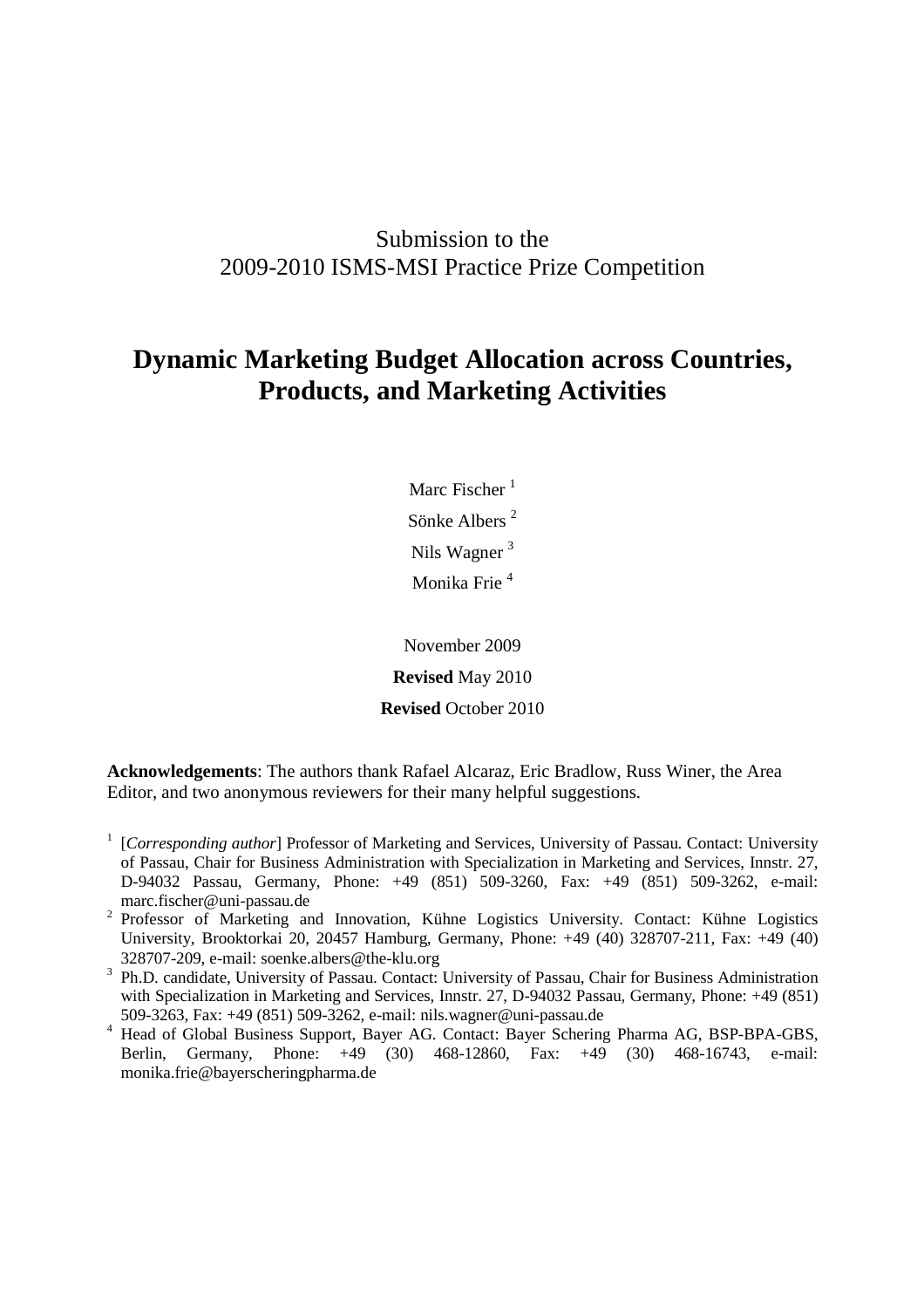## **Dynamic Marketing Budget Allocation across Countries, Products, and Marketing Activities**

## **Abstract**

Previous research on marketing budget decisions has shown that profit improvement from better allocation across products or regions is much higher than from improving the overall budget. However, despite its high managerial relevance contributions by marketing scholars are rare.

In this paper, we introduce an innovative and feasible solution to the dynamic marketing allocation budget problem for multi-product, multi-country firms. Specifically, our decision support model allows determining near-optimal marketing budgets at the country-productmarketing-activity level in an Excel-supported environment each year. The model accounts for marketing dynamics and a product's growth potential as well as for trade-offs with respect to marketing effectiveness and profit contribution. The model has been successfully implemented at Bayer, one the world's largest firms in the pharmaceutical and chemical business. The profit improvement potential is more than 50% and worth of nearly EUR 500 bn in incremental discounted cash flows.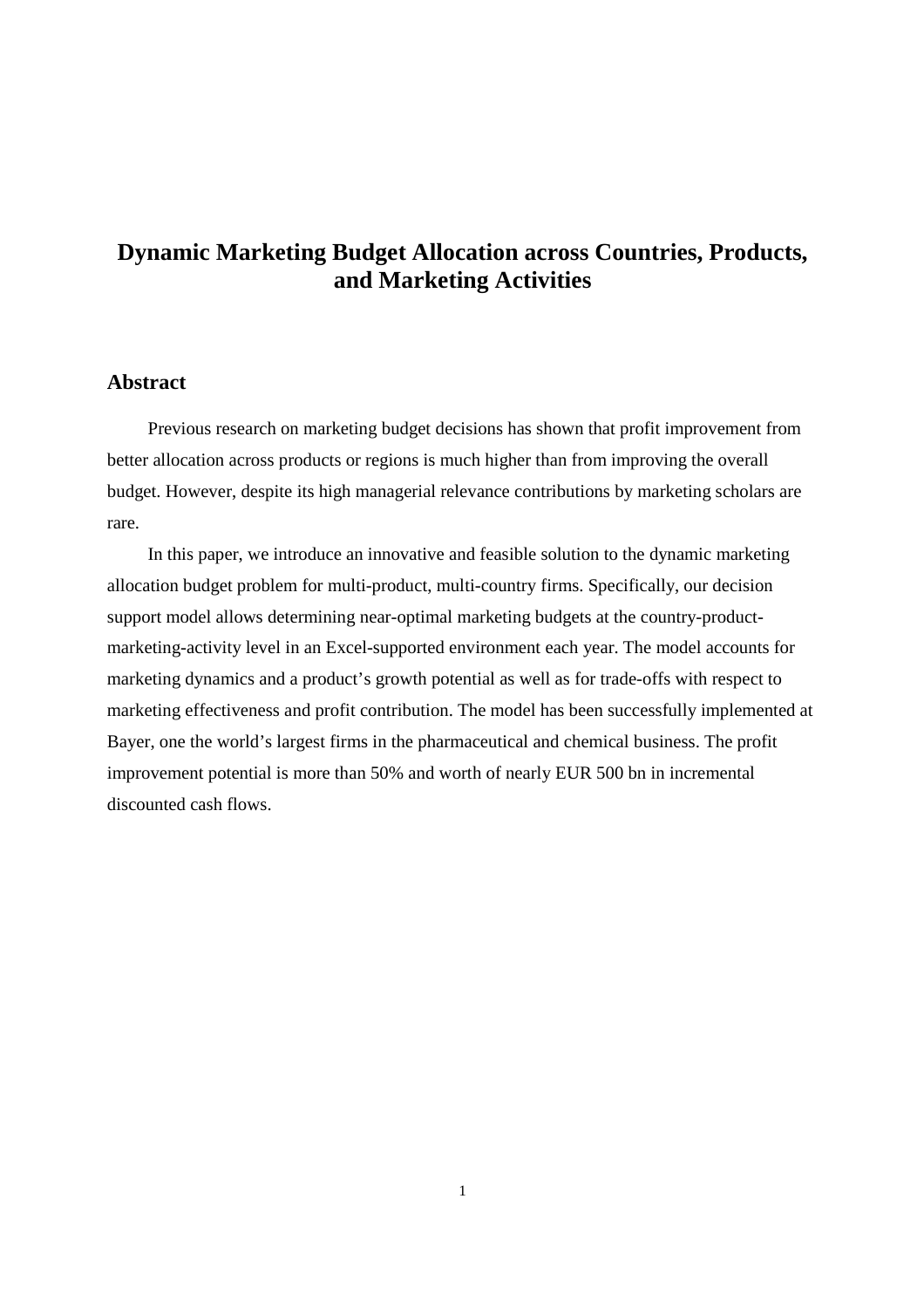## **1. Introduction**

Determining the marketing budget has been of paramount importance to marketers for many decades. Global players such as Procter & Gamble spend around US\$ 8.5 bn on advertising per year (P&G 2008). Since marketing expenditures are immediately recognized as costs on the income statement but their total impact on sales often fully unfolds only in future periods they need to be evaluated in terms of an investment decision. In view of limited financial resources, the global annual marketing budget of a company is usually set in the previous year, i.e. it is fixed. If companies offer a broad product portfolio to customers from various countries and use a variety of communication channels they need to break down the fixed annual budget into expenditures across countries, products, and communication activities. For many firms this task requires determining individual budgets for hundreds of allocation units. As a result, firms face a complex decision problem: they need to allocate a fixed budget across a multitude of allocation units by evaluating the impact of these investment decisions on future cash flows. Technically, management needs to solve a dynamic optimization problem for an investment portfolio under a budget constraint. As marketing budgets are set on an annual basis this management challenge recurs on a regular basis.

#### **1.1 State-of-the-art of Marketing Budget Allocation**

Marketing practitioners frequently use heuristic methods when it comes to determining the marketing budget. Bigné (1995) reviews 16 studies published between 1975-1991 on actual budgeting behavior of North-American and European firms from diverse industries. He finds that by far the most often used budget rules are the "percentage-of-sales", "objective-and-task", and "affordability" method. These rules usually yield results that are rather far away from the optimal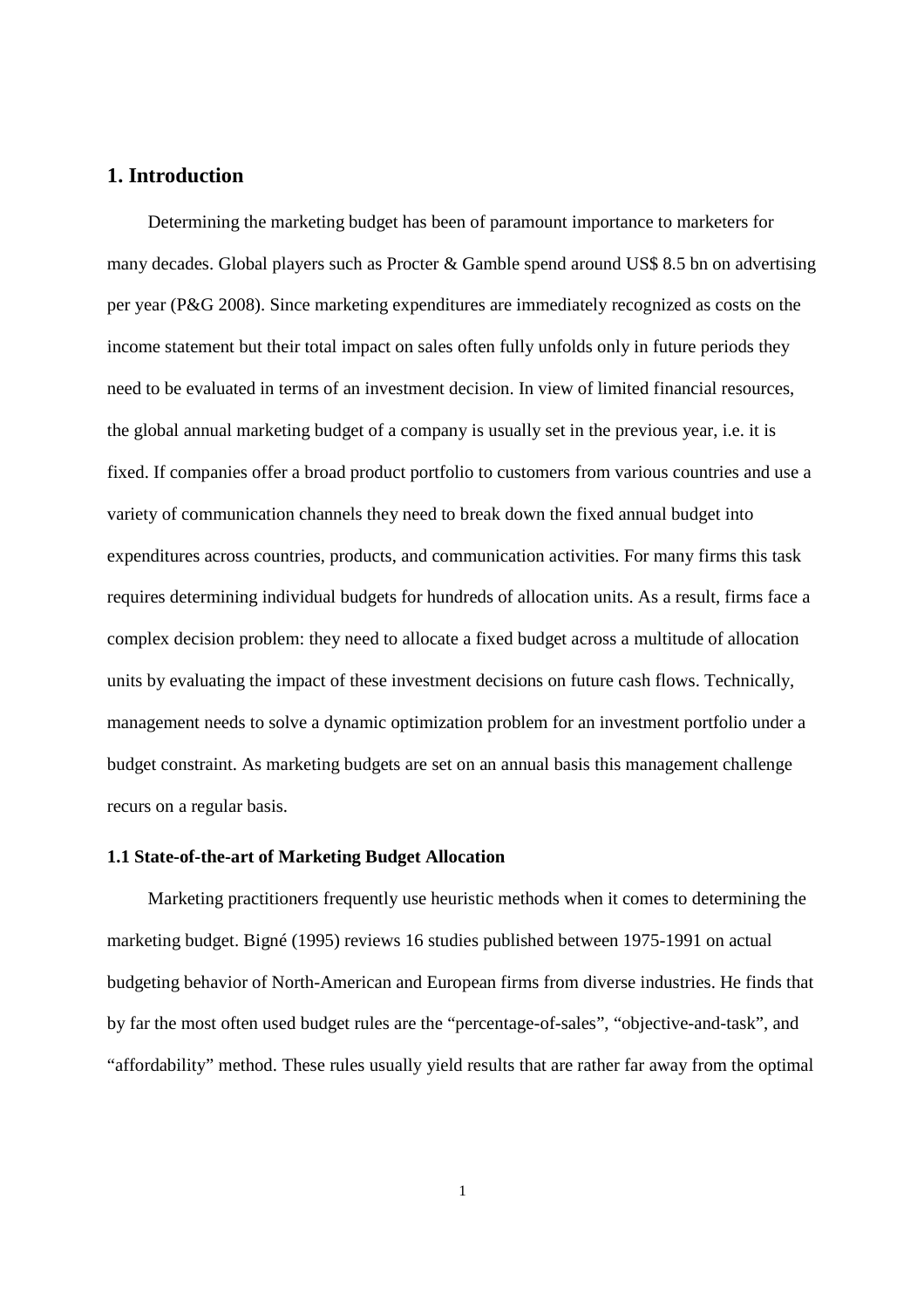profit-maximizing budget. Analytic methods that are based on the principle of marginal returns analysis produce optimal budgets but are only considered by a minority of firms.

The academic literature has been dealing with budget questions for a long time. A large body of work focuses on optimizing the budget for a single product in a static environment (for an overview see Hanssens, Parsons, and Schultz 2001). Among the earliest and most influential contributions is the work by Dorfman and Steiner (1954). They derive necessary conditions that must hold for static profit maximization when optimal levels for several marketing-mix variables are set simultaneously. The solution offers important general insights into the budgeting problem but does not offer guidance for implementation into marketing practice. In addition, it does not consider dynamics and the perspective of a multi-country, multi-product firm.

A large stream of papers takes a dynamic perspective (for an overview see Erickson 2003). The recent paper by Naik, Raman, and Winer (2005), for example, considers interaction effects between advertising and promotion under dynamic oligopolistic competition. The focus of these studies, however, remains on single products. They do not inform on how budgets are simultaneously set for several products in view of limited financial resources.

This question can only be answered by an integrated *allocation* approach. Previous research (e.g., Tull et al. 1986) has shown that profit improvement from better allocation across products or regions is much higher than from improving the overall budget. However, despite its high managerial relevance and profit improvement potential contributions by marketing scholars are rare (Reibstein, Day, and Wind 2009).<sup>1</sup> An important emerging literature stream (e.g., Kumar et al. 2008; Reinartz, Thomas, and Kumar 2005) deals with the problem of resource allocation across customers. Typically, these approaches require data on individual customer behavior and

 $\overline{a}$ 

<sup>1</sup> We acknowledge other research traditions that deal with allocation problems. For example, international trade theory discusses issues of dynamic resource allocation across countries at a macro level (e.g., Wong 1995).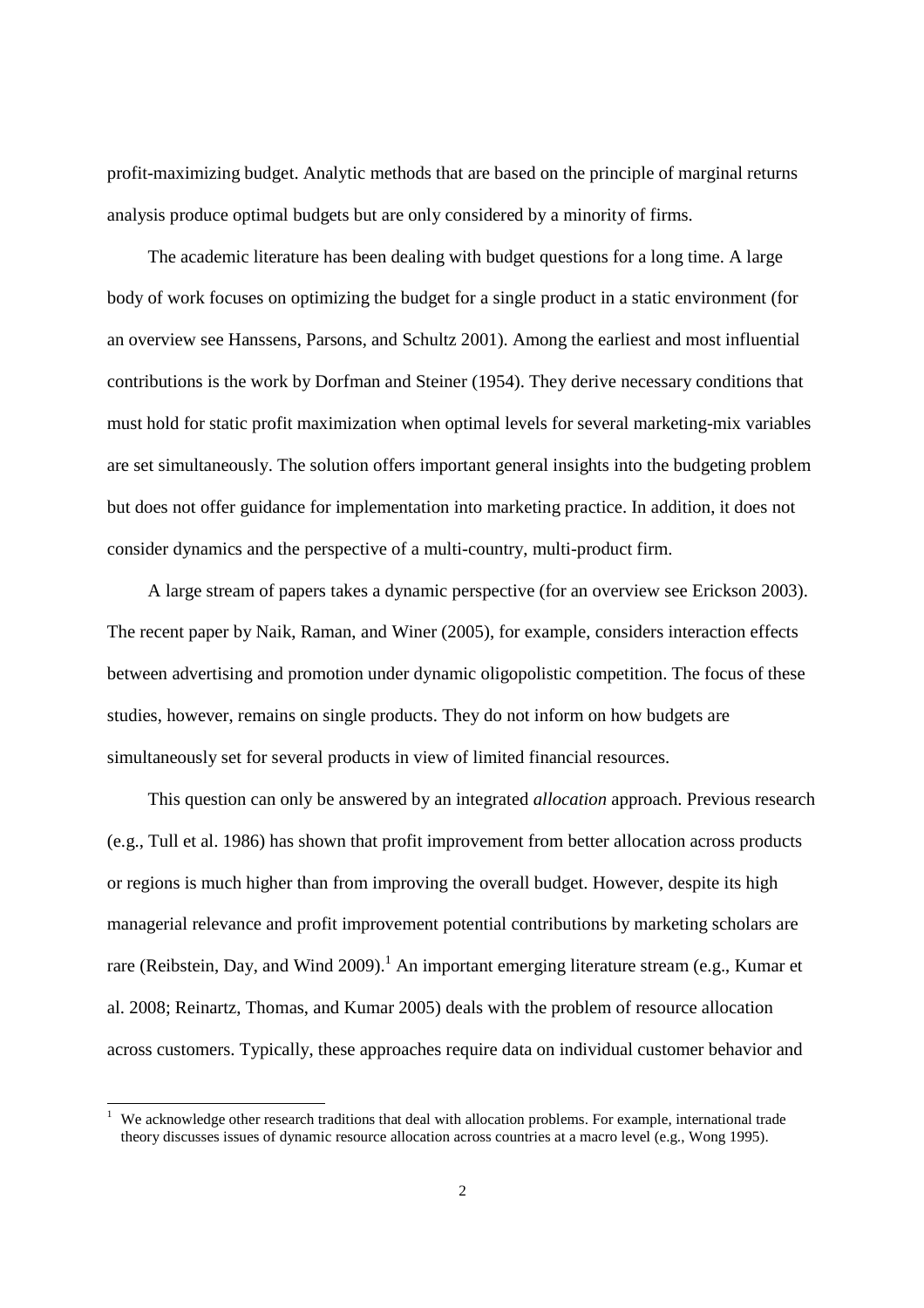focus on service industries. Other articles focus on problems of sales territory design and sales force size (e.g., Skiera and Albers 1998; Zoltners and Sinha 2005) but do not address allocation decisions for products in multi-product, multi-country businesses. Only a few approaches are based on aggregate market response models that can be calibrated with sales and marketing data at the product level, which is the primary data source in many industries. Lodish et al. (1988) propose an allocation algorithm for a specific type of market response that has been adopted by a pharmaceutical company. Doyle and Saunders (1990) derive a closed-form allocation solution under a budget constraint for the semi-log response model and apply it to a British retailer. Albers (1998) generalizes the solution to the case of an arbitrary response function and allocation unit. Since a closed-form solution in terms of response parameters no longer exists he proposes a heuristic rule and shows via simulation that it quickly converges to the optimal numerical solution. While these approaches consider trade-offs among products of a portfolio for budget decisions they are focused on short-term profit maximization. Marketing decisions, however, need to account for dynamics, as well. On the one side, dynamic considerations result from lagged effects that can be represented by a marketing stock variable. On the other side, dynamic considerations arise from the fact that a portfolio mixes products with different ages and growth opportunities. Requirements for marketing support change as the product evolves along its life cycle. To the best of our knowledge, a dynamic marketing budget allocation approach for a product portfolio has not been suggested so far.

#### **1.2 Contribution to Allocation Theory and Practice**

In this paper, we propose an allocation method for breaking down a global marketing budget into individual budgets at the country-product-marketing-activity level. We take the position of an international firm that offers a broad portfolio of products to customers from

3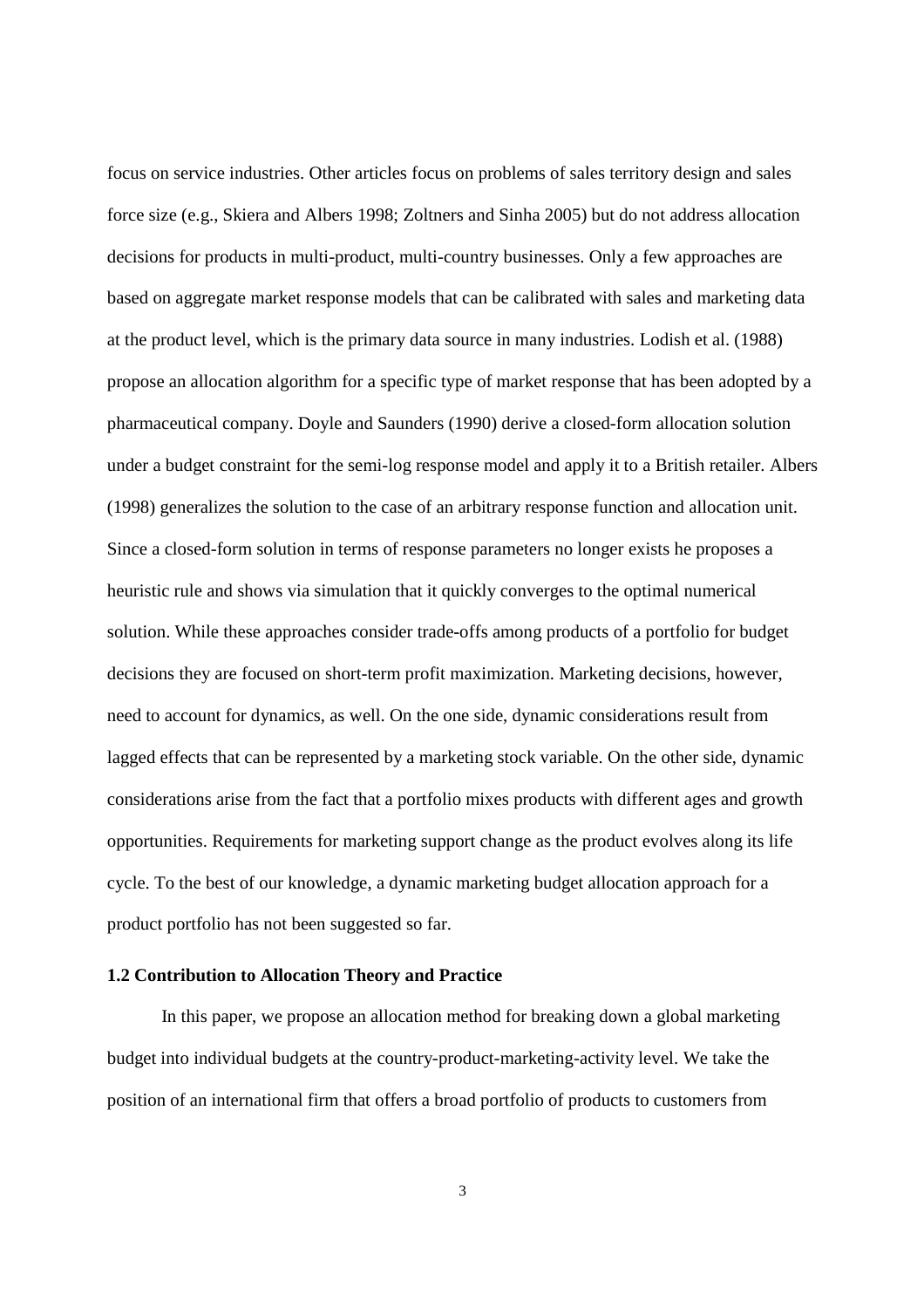different countries. Products are promoted by various activities including classical advertising, below-the-line activities, personal selling, etc. Each year the firm sets a global marketing budget that is to be spent by the various allocation units in the year ahead. The portfolio is composed of products that differ in their life-cycle stage. The firm wishes to maximize the discounted total profits of its portfolio. While we propose a method that recommends how to allocate the annual global budget across countries, products, and marketing activities, we do not address the tactical problem of inter-temporal allocation of an individual budget within the year (for a summary of this literature see Doganoglu and Klapper 2006).

We contribute to allocation *theory* by offering a solution to the dynamic portfolio-profit maximization problem. The theoretical solution provides important insights into how individual budgets should be set so that they account for differences in profit contribution, marketing effectiveness, and growth potential. The optimal budget describes an endogenous relationship where various variables need to be in their global optimum. This relationship also holds under Nash competition. Under both monopoly and Nash competition, however, it can only be solved with numerical methods. Numerical optimization often faces significant acceptance barriers in practice, which may be one reason for the frequent use of suboptimal budgeting heuristics (Bigné 1995). While the numerical method produces the optimal budget, the product manager cannot reproduce the result on its own. Therefore, s/he does not understand why the recommended budget level should be optimal for his/her product.

Hence, our second contribution is to allocation *practice*. We develop a near-optimal allocation rule that addresses the demand for simple allocation rules by practitioners. The rule is directly derived from the theoretical solution. It provides insights into the solution structure and can be used with a spreadsheet. In a simulation study, we demonstrate that the allocation heuristic quickly converges to the optimal solution under varying conditions. While easy to understand and

4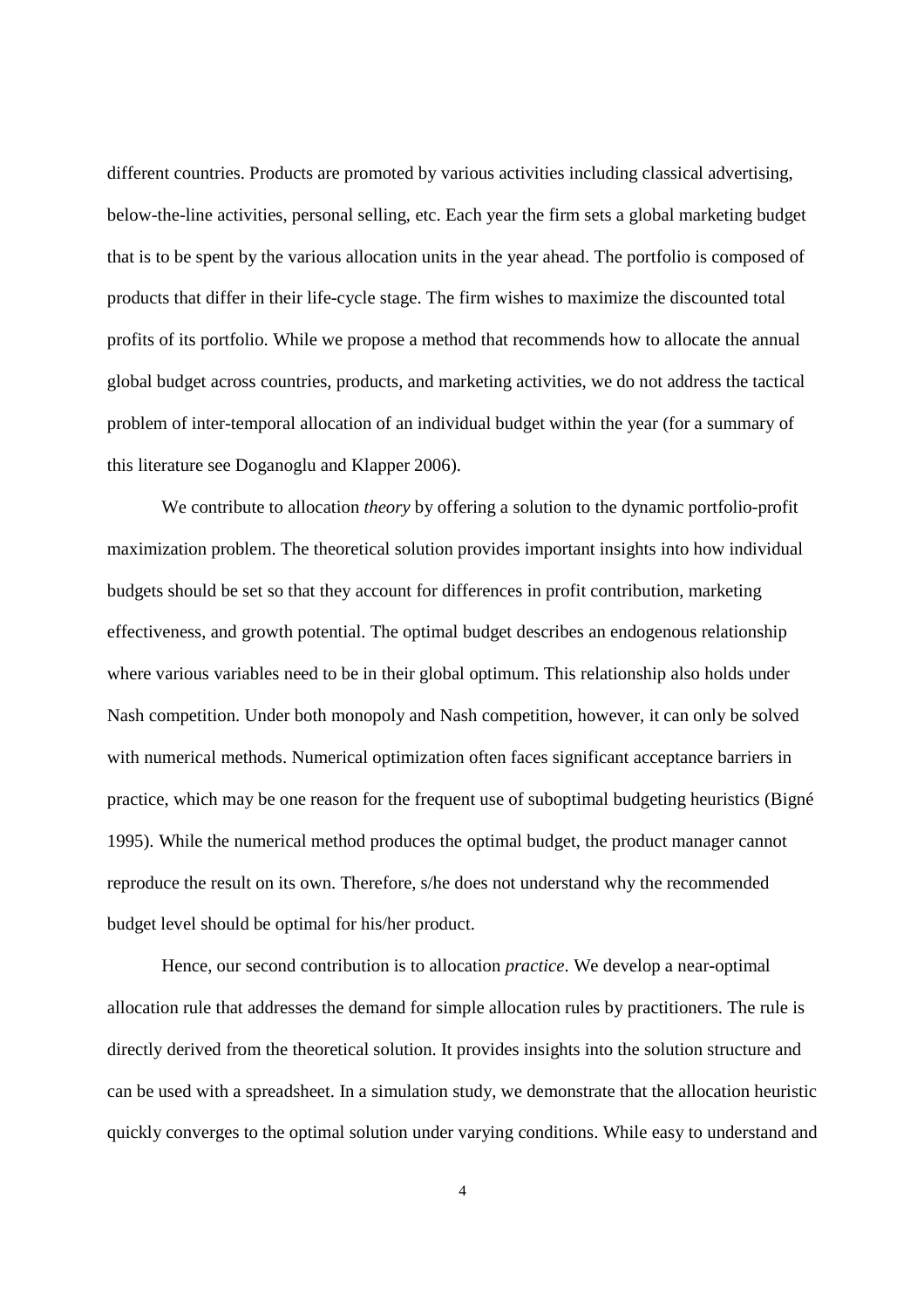to implement, the heuristic goes beyond widespread budgeting rules such as the "percentage-ofsales" method (size of the business). Specifically, it integrates and trades off information about

- the size of the business.
- the profit contribution margin,
- the (short-term) effectiveness of marketing investments,
- the carryover-effect of marketing investments,
- the growth potential,
- and the time value of money.

Together with the management of Bayer, we developed and implemented the heuristic for the product portfolio of Bayer's Primary Care business unit. This portfolio includes 36 products from four strategic therapeutic areas that are marketed worldwide. Product managers can choose among six different types of marketing activities such as detailing or print advertising. The project had significant impact on the marketing budgeting practice at Bayer. It initiated an important change in the understanding of the allocation task by providing structure and solution to a complex problem. The empirical application revealed a profit improvement potential of more than 50% or nearly EUR 500 bn of incremental discounted cash flows over the next five years. Finally, the project significantly contributed to an organizational change that resulted into the creation of a new marketing intelligence unit. One of the main tasks of this unit is to support top management in evaluating the financial impact of marketing decisions.

The rest of the paper is organized as follows. In the next section, we describe our analytic approach to derive the proposed heuristic allocation rule and the associated simulation study. Section 3 provides information about Bayer and the market background. The fourth section focuses on the empirical application. We discuss the data, the estimation of the market response model and validation issues. Section 5 presents the implementation of the allocation heuristic in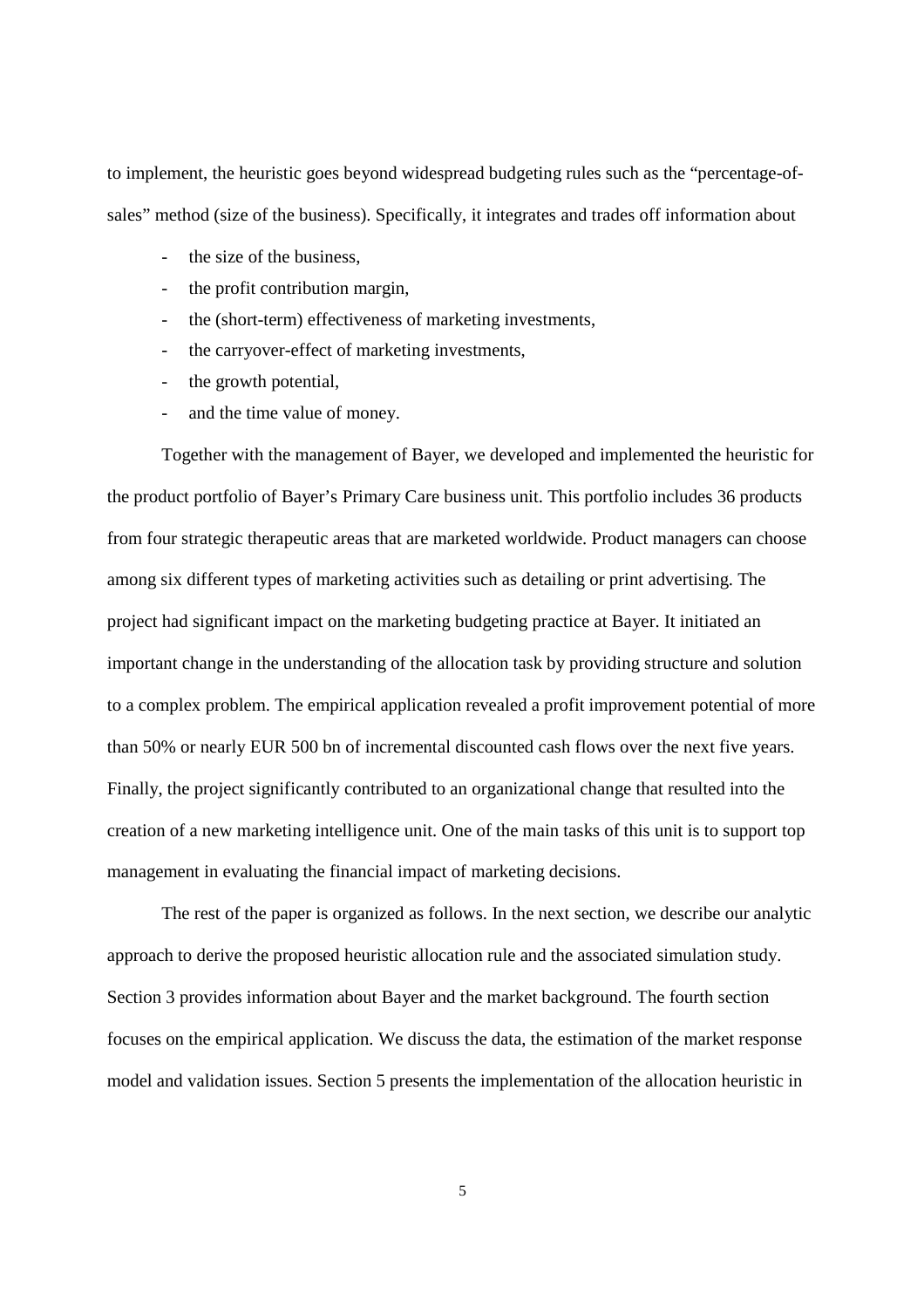Excel. We further evaluate the empirical findings and the impact of the project on Bayer. We close with limitations and suggestions for future research.

## **2. A Heuristic Rule for Dynamic Marketing Budget Allocation**

#### **2.1 Theory**

Assume an international firm that operates across the world and sells several products that may belong to the same or different categories. The number of products offered may differ across countries. Product management can choose among various marketing activities, such as print advertising, personal selling, direct mailing, etc. to enhance current and future sales. At the end of each year, marketing investment plans for the next year are developed. We assume that the firm wishes to maximize the net present value Π of its product portfolio over a planning period *T*, e.g., five years. We further assume that a total marketing budget *R* has already been set at the firm level. We do not model this process, i.e. *R* is exogenous. Additionally, the total budget is assumed to be constant over the planning horizon. Top management, however, may decide to adjust the level during next year's planning cycle.

**2.1.1 Allocation Solution for an Arbitrary Growth Function**. Denote *q*(*t*, *S*, **Z**) as the sales of a product in period *t* that depends on *S*, the marketing stock, and other variables (e.g., competitive marketing stock) that are summarized in the row vector **Z**. Without loss of generality, we focus on only one own stock variable. Let us decompose sales into two components

$$
q(t, S, \mathbf{Z}) = g\left[t, S(t)\right] f\left[S(t), \mathbf{Z}(t)\right],\tag{1}
$$

where *g*[·] is a growth function that represents a basic pattern of growth dynamics as known from diffusion and product life cycle research, and *f*[·] is a separate response function that measures the direct impact of *S* and **Z** on sales. Note that this decomposition is helpful for interpretation but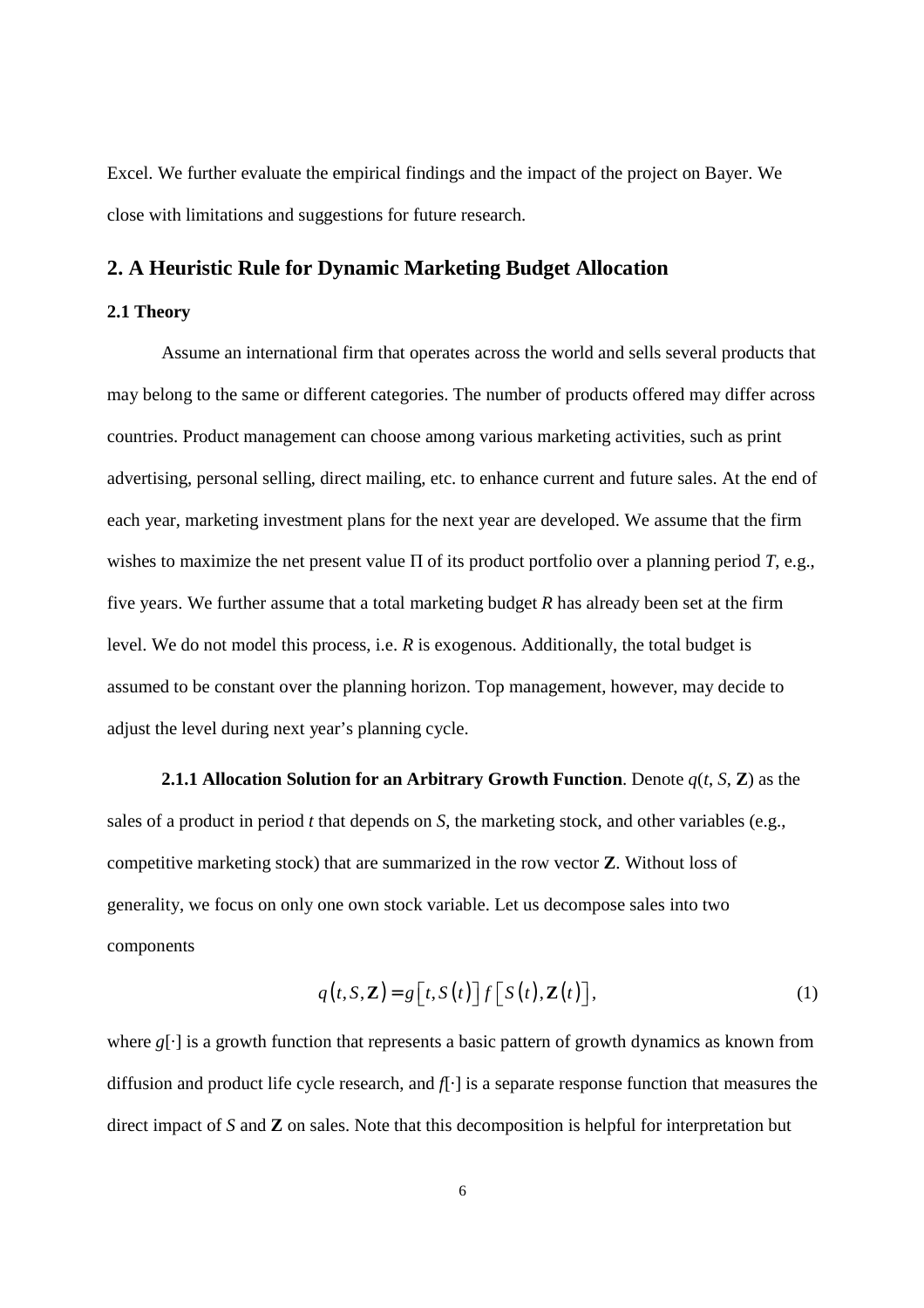does not limit the generality of our model development. The growth function describes the evolution of new product sales over the life cycle and is assumed to be influenced by investments into the marketing stock. Research on diffusion processes and product life cycles provides broad evidence for the dependence of growth dynamics on marketing-mix variables (e.g., Bass, Jain, and Krishnan 2000; Fischer, Leeflang, and Verhoef 2010). The marketing stock *S* follows a dynamic process that satisfies the differential equation (Nerlove and Arrow 1962)

$$
\frac{dS}{dt} = -\delta S + x, \ \ x \ge 0, \ \text{and} \ S(0) \text{ known}, \tag{2}
$$

where *x* denotes marketing expenditures and  $\delta$  is the depreciation rate of the marketing stock.

Let *k* denote the country with the index set *K* and *i* denote the product, whereas the set of products offered in country *k* may vary and is given by *Ik*. Let *n* denote the type of marketing activity or spending category, respectively, and  $N_i$  be the associated index set that may vary across products. We omit the time argument unless it is needed for an unambiguous understanding.  $S_{ki}$  is an  $N_i$ -dimensional row vector summarizing the activity-specific marketing stocks for product *i*. Let *ET* measure the elapsed time since launch of a product in  $t = 0$ , *r* be a discount rate,  $0 < r < \infty$ , *p* denote price, *c* be marginal cost, and  $x_n$  be activity-specific marketing expenditures. The constrained dynamic profit maximization problem of the firm is

$$
M_{\mathbf{S}_{ki}} \Pi = \int_{t=0}^{T} \underbrace{e^{-rt}}_{\text{Discounding}} \left\{ \left[ \sum_{k \in K} \sum_{i \in I_k} \underbrace{(p_{ki} - c_{ki})}_{\text{Profit contribution}} \cdot \underbrace{q_{ki} (ET_{ki} + t, \mathbf{S}_{ki}, \mathbf{Z}_{ki})}_{\text{Unit sales}} \right] - \underbrace{\sum_{k \in K} \sum_{i \in I_k} \sum_{n \in N_i} x_{kin}}_{\text{Marketing expenditures}} \right\} dt \tag{3}
$$

Discounted net value of product portfolio

subject to 
$$
R = \sum_{k \in K} \sum_{i \in I_k} \sum_{n \in N_i} x_{kin}, \text{ with } \frac{dR}{dt} = 0,
$$
 (Budget constraint) (3.1)

$$
\frac{dS_{kin}}{dt} = -\delta_{kin} S_{kin} + x_{kin}, \text{ with } x_{kin} \ge 0,
$$
 (State variable equation) (3.2)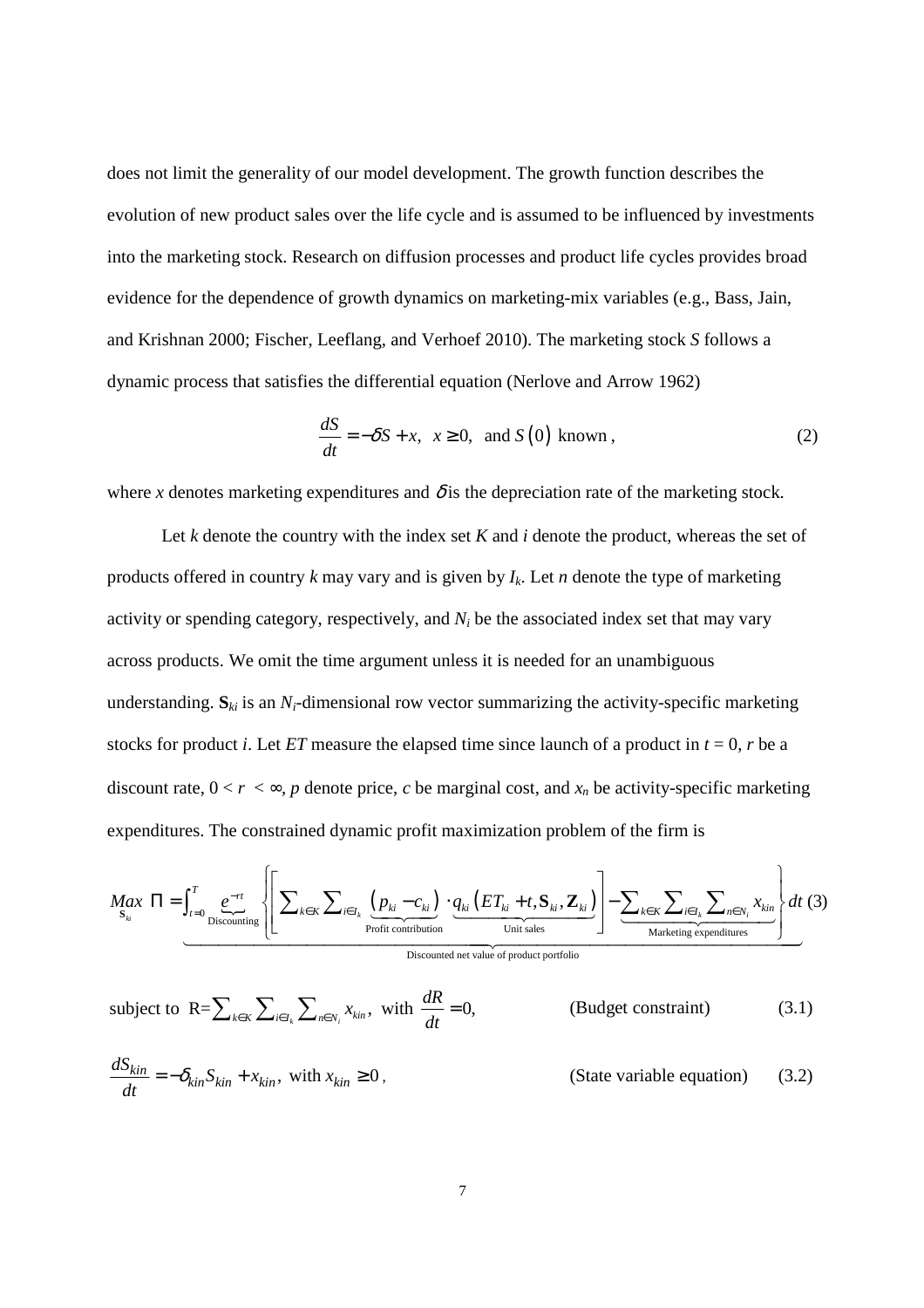$$
S_{\text{kin}} \ge 0, \quad S_{\text{kin}}(0) = S_{\text{kin}} \text{, and } S_{\text{kin}}(T) = S_{\text{kin}T}.\tag{3.3}
$$

 $S_{kinT}$  is free but must be nonnegative and satisfy the budget constraint. In the Appendix, we show how this problem can be solved by employing the calculus of variations together with the Lagrange approach (Kamien and Schwartz 1991). Specifically, the solution to the

 $1 + \sum_{k \in K} \sum_{i \in I_k} |N_i|$  Euler-Lagrange equations is

$$
\frac{x_{kin}^{*}}{R} = \frac{\frac{(p_{ki} - c_{ki})q_{ki}^{*}\left(\varepsilon_{f(x_{kin}^{*})} + \varepsilon_{g(x_{kin}^{*})}\right)}{(r+1-\gamma_{kin})}}{\sum_{l\in K}\sum_{j\in I_{l}}\sum_{m\in N_{j}}\frac{\left(p_{lj} - c_{lj}\right)q_{lj}^{*}\left(\varepsilon_{f(x_{ljm}^{*})} + \varepsilon_{g(x_{ljm}^{*})}\right)}{(r+1-\gamma_{ljm})} + \lambda\sum_{l\in K}\sum_{j\in I_{l}}\sum_{m\in N_{j}}\frac{dS_{ljm}^{*}}{dt}
$$
\n
$$
+\frac{1}{R}\frac{dS_{kin}^{*}}{dt}, \quad \forall \ k \in K, \ i \in I_{k}, \ n \in N_{i}, \ t \in [0, T],
$$
\n(4)

where  $\varepsilon_{f(x)}$  denotes the *current-period* elasticity of sales with respect to marketing expenditures,  $\varepsilon_{g(x)}$  measures the sales growth elasticity,  $\gamma$  measures the marketing carryover (with  $\gamma = 1 - \delta$ ),  $\lambda$  is the dynamic Lagrange multiplier, and all other terms are defined as earlier. The star indicates that variable values correspond to the optimal solution for the marketing budget, which is measured as the optimal share in the fixed total budget *R* in Equation (4). In a common product portfolio, the number of allocation units tends to be quite large. Since the total budget *R* to be allocated is fixed, some stocks increase and others decrease in the dynamic optimum. As a result, gains and losses tend to cancel each other out and the second summand in the denominator of Equation (4) is close to zero. Considering the restriction that optimal budget shares must sum to 1 (see the Appendix), we obtain the following general solution for the optimal budget that is close to solution (4)

$$
x_{kin}^{*}(t) \cong \frac{Max\{w_{kin}^{*}(t),0\}}{\sum_{l\in K}\sum_{j\in I_{l}}\sum_{m\in N_{j}} Max\{w_{ljm}^{*}(t),0\}}R, \quad \forall k \in K, i \in I_{k}, n \in N_{i}, t \in [0,T], \quad (5)
$$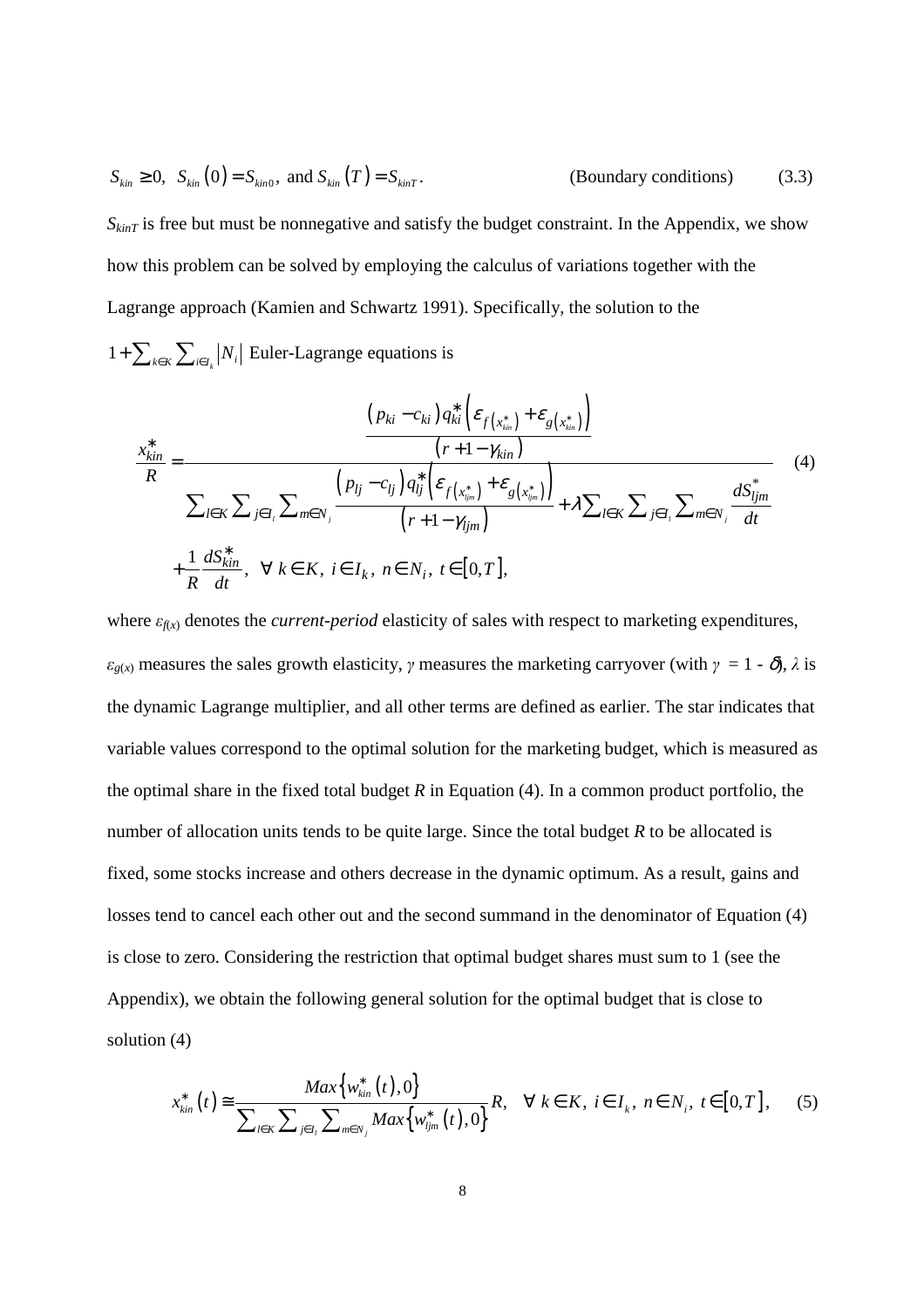with

$$
w_{kin}^{*}(t) = \underbrace{(p_{ki} - c_{ki})}_{\substack{\text{Profit} \\ \text{contribution}}} \underbrace{q_{ki}^{*}(t)}_{\substack{\text{Unit} \\ \text{sales elasticity} \\ \text{with the elasticity} \\ \text{with the elasticity} \\ \text{with the elasticity}} + \underbrace{\varepsilon_{g[x_{kin}^{*}(t)]}}_{\substack{\text{incomplete} \\ \text{inometricity} \\ \text{with the elasticity} \\ \text{multiplier}}} \left( \underbrace{(r+1-\gamma_{kin})}_{\substack{\text{Discount} \\ \text{multiplier} \\ \text{multiplier}}} \right), \tag{6}
$$

where *w* is an allocation weight and all other terms are defined as earlier.

The optimal solution considers dynamics in two different ways. First, it incorporates the dynamic effects of building and leveraging the marketing stock, which is reflected in the marketing carryover coefficient γ. Second, it accounts for the growth potential of a product that is related to marketing investments as reflected in the growth elasticity  $\varepsilon_{g(x)}$ . Note that our sales response in Equation (1) includes a growth function,  $g[\cdot]$ , that describes the evolution of new product sales along its life cycle. The growth elasticity measures the power of marketing to shape the life cycle. Hence, we assume that the growth process is endogenous with respect to marketing expenditures. A recent empirical study on drugs by Fischer, Leeflang, and Verhoef (2010) supports this premise. The authors find that the shape of the life cycle is indeed influenced by investments in the marketing stock. More importantly, their results suggest that marketing investments in the growth potential of a new product have a strong impact on future cumulative sales and discounted cash flows. On the basis of a parametric growth model, we show subsequently how the optimal solution favors shifting marketing resources to young products so that they can leverage their endogenous growth potential.

Equations (5) and (6) represent the first-order conditions of the constrained dynamic maximization problem. These conditions also need to be fulfilled by each firm under Nash competition. Here, each firm sets marketing budgets independently of its competitors by taking the competitor budgets as given. Equilibrium values may be obtained by numerically and simultaneously solving the budget equations for the portfolio of each competitor. Note that our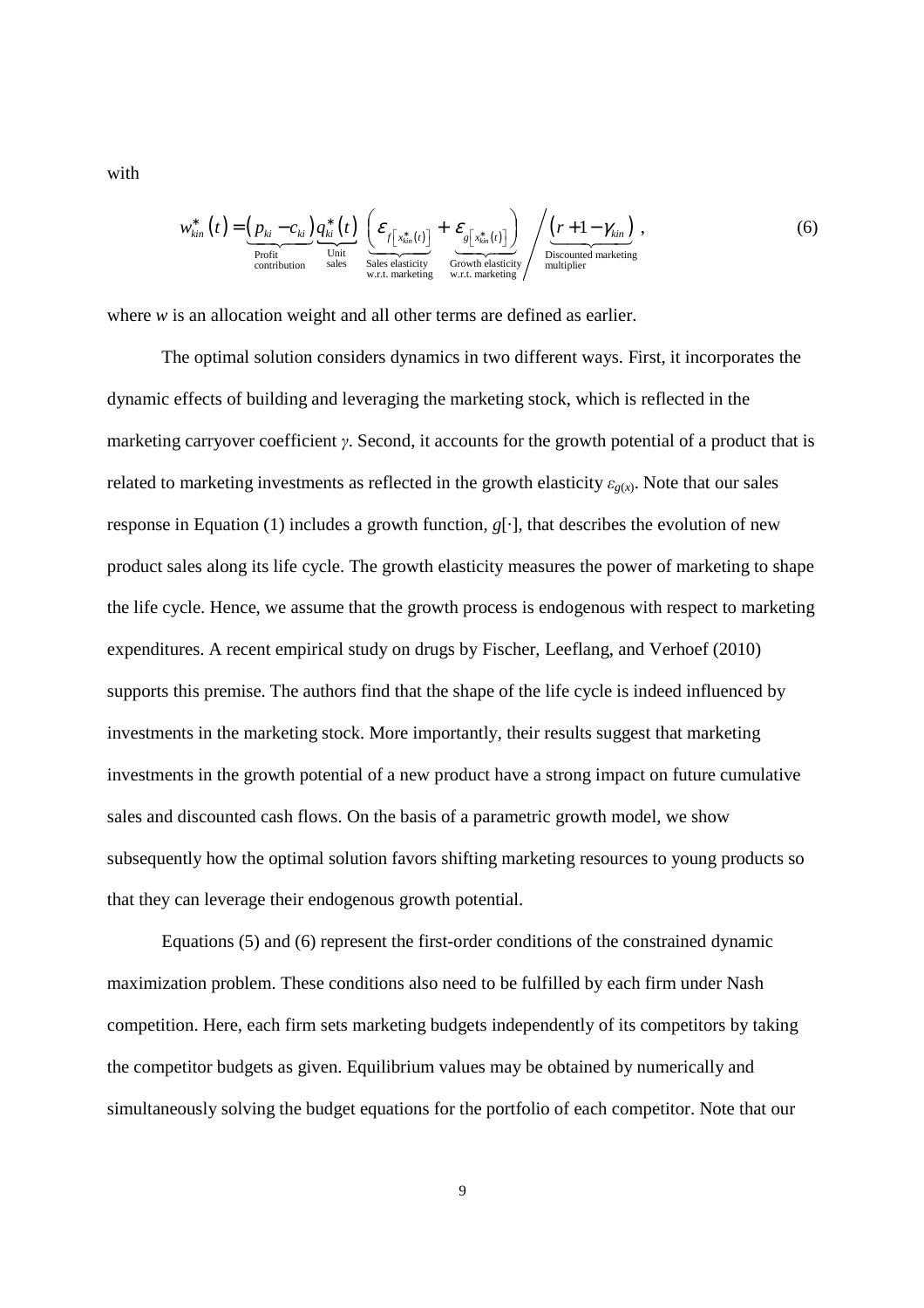general sales model in (1) assumes product sales being influenced by competitor variables such as competitive price and competitive marketing expenditures. Competitor actions thus have an impact on the optimal solution as they change  $q^*$ ,  $\varepsilon_{f(x^*)}$ , and  $\varepsilon_{g(x^*)}$  in Equation (6).

**2.1.2 Allocation Solution for a Specific Growth Function**. We now introduce a parametric growth function and derive the growth elasticity for this specific case. This enables us to demonstrate the effects of the growth potential on the allocation solution in more detail. Following the study on drug life cycles by Fischer, Leeflang, and Verhoef (2010) and consistent with our empirical application at Bayer, we specify the growth function as follows

$$
g_{ki}(t,\mathbf{S}_{ki}) = \alpha_{ki}t^{a_{ki}(\mathbf{S}_{ki})}e^{-b_{ki}(\mathbf{S}_{ki})t}, \text{ with } \alpha_{ki}, a_{ki}, b_{ki} > 0 \text{ and } t \in [0,\infty),
$$
 (7)

where  $\alpha$  is a scaling constant, and *a* and *b* are growth parameters that depend on the marketing stock. The model describes an asymmetric growth path that leads to a single peak in the life cycle which occurs at  $t^{Peak} = a/b$ . Hence, the growth parameters determine the time-to-peak sales and, as Fischer, Leeflang, and Verhoef (2010) also show, the height-of-peak sales. In addition, they define the shape of the life cycle. Equation (7) is equivalent to the gamma distribution, which has been frequently used by researchers because of their flexibility to capture many shapes (see the Appendix). For example, if  $a = 0$  it reduces to the exponential distribution that is characteristic for many media products such as movies. Most importantly, we assume that marketing investments have a long-term impact on cumulative sales that is mediated by the growth parameters. Figure 1 compares two life cycles that peak around the same time. Cumulative sales are, however, quite different because of the differences in growth parameters that are assumed to arise from either low or high marketing investments. In the appendix, we show that cumulative sales are always higher for the life cycle whose difference between growth parameters *a* and *b* is larger.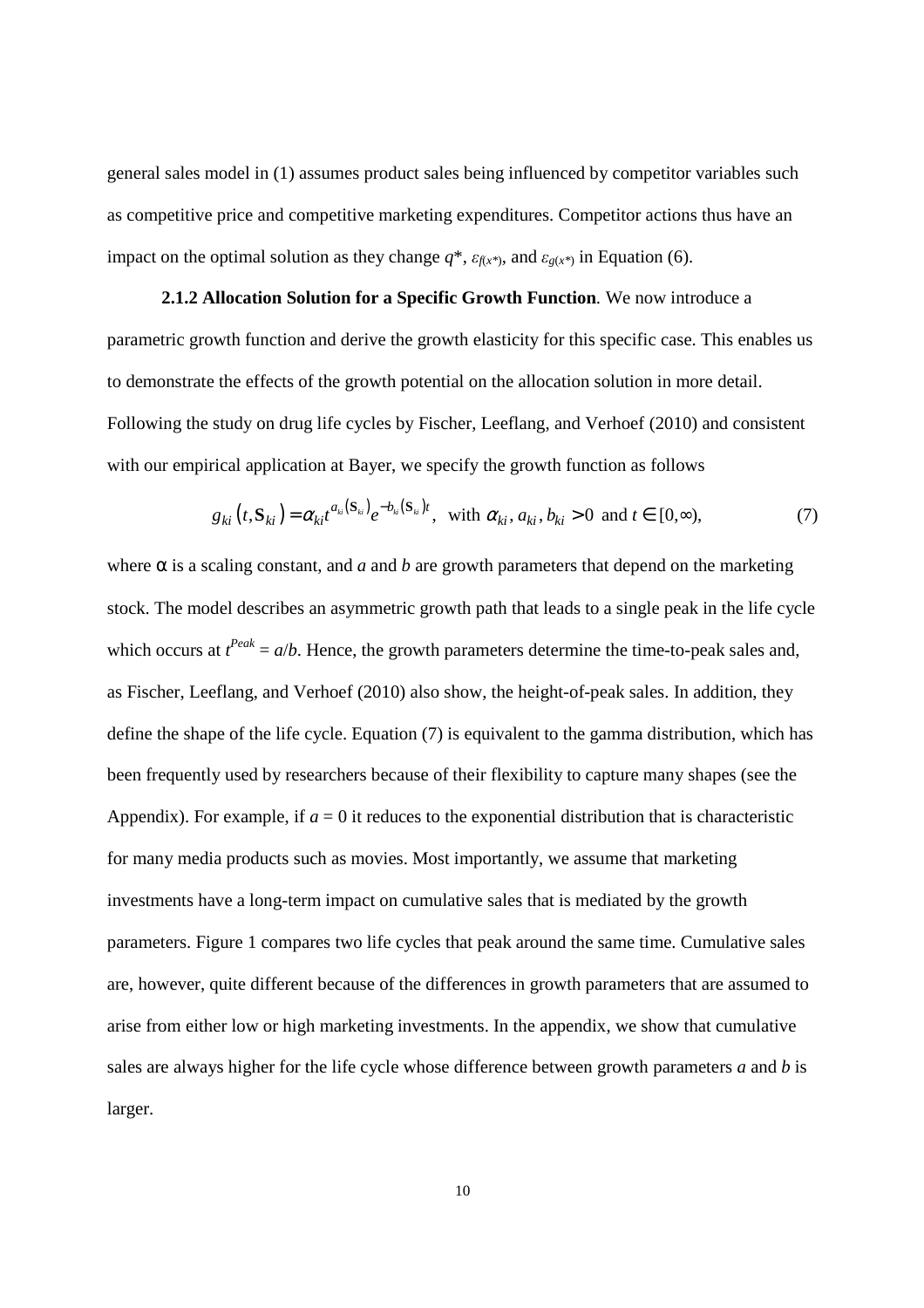$==$  Figure 1 about here  $==$ 

From Equation (7), we obtain for the growth elasticity

$$
\varepsilon_{g(x_{\scriptscriptstyle kin})} = \varepsilon_{a,kin} \ln(t) a_{ki} - \varepsilon_{b,kin} t b_{ki},
$$

which can be inserted into (6) to yield the optimal allocation weight in planning period *t* 

$$
w_{kin}^{*}(t) = (p_{ki} - c_{ki})q_{ki}^{*} \bigg[ \varepsilon_{f(x_{kin}^{*})} + \varepsilon_{a,kin}^{*} \ln(ET_{ki} + t) a_{ki}^{*} - \varepsilon_{b,kin}^{*}(ET_{ki} + t) b_{ki}^{*} \bigg] / (r + 1 - \gamma_{kin}), \quad (8)
$$

where  $\varepsilon_{a\,kin}$  and  $\varepsilon_{b\,kin}$  measure the elasticity of the growth parameters with respect to expenditures on marketing activity *n* and all other terms are defined as earlier. Note that *ET* (elapsed time since launch in  $t = 0$ ) accounts for differences in launch times among products in the portfolio context.

**2.1.3 Implications for Budget Allocation**. The optimal solution provides a number of intuitive insights into the allocation problem. Equations (5) and (6) show that a fixed budget should be allocated according to a simple proportional rule. The optimal budget for a product relative to other products increases with its contribution margin *p*-*c* and its sales base *q*. Similarly, the larger product *i*'s long-term marketing effectiveness for activity *n* is the higher its budget. The long-term marketing effectiveness is composed of the short-term sales elasticity, the discount rate, and the marketing carryover:  $\varepsilon_{\text{fix*}}/(r+1-\gamma)$ . Consequently, if long-term marketing effectiveness is larger across all of product *i*'s activities compared to other products the total budget for product *i* increases. Finally, Equations (5) and (6) reveal the importance of a product's growth potential for budget setting as reflected by the sales growth elasticity. This term varies over the life cycle. It is largest at the beginning when most of the sales is yet to come. Hence, the potential impact of marketing expenditures on future cash flows is greatest at this stage, which is why young products get a higher allocation weight and thus a larger share in total budget. Because of the growth potential the optimal marketing budget might even be higher than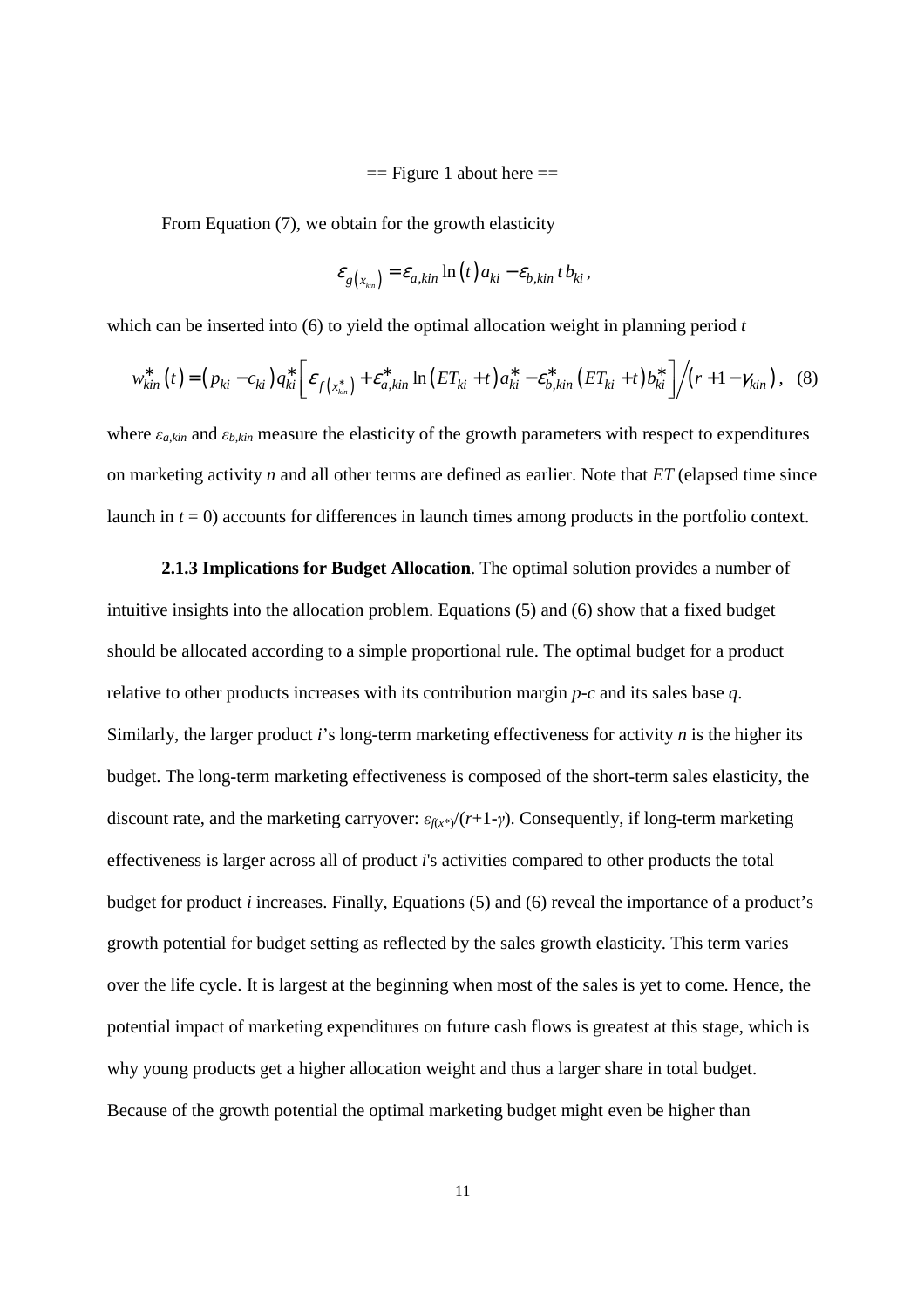revenues of a new product at the beginning of its life, i.e. the solution may suggest to spend money on products that involve a temporary loss.

The role of the growth potential term becomes more clear when we consider a specific growth function such as in Equation (7). Now, the optimal allocation weight is expressed in terms of growth parameters. From (8), it follows that the larger the difference

 $\varepsilon_a^* \ln (ET + t) a^* - \varepsilon_b^* (ET + t) b^*$  is the higher the budget for a product. For products that have been launched in the same year, we know that cumulative sales are higher for those products for which the distance between *a* and *b* is larger (see the Appendix). The distance may be enlarged by marketing investments to a certain extent as reflected in the elasticity parameters ε*a* and ε*b*. The growth expectations of a product also change over time. Since the growth potential term varies with *t* it accounts for this. To facilitate interpretation assume  $\varepsilon_a^* = \varepsilon_b^* = 1$ . Then, our measure simplifies to  $\ln (ET + t) a^* - (ET + t) b^*$ . For mature products, it gets smaller and may turn negative at some point in time. In the decline stage, the budget is likely to be zero as the sum of the short-term marketing elasticity and the growth potential measure in Equation (8) is eventually becoming smaller than zero.

#### **2.2 Proposed Near-optimal Allocation Rule**

The optimal budget for spending category *n* of product *i* in country *k* describes an endogenous relationship where various variables need to be in their optimum. To obtain the optimal values we need to solve the profit maximization problem  $(3) - (3.3)$  numerically. The use of numerical methods, however, has two disadvantages. First, it requires to explicitly specify the sales response function which limits the generalizability of the solution approach. Second, marketing managers are reluctant to accept results from numerical optimization because they do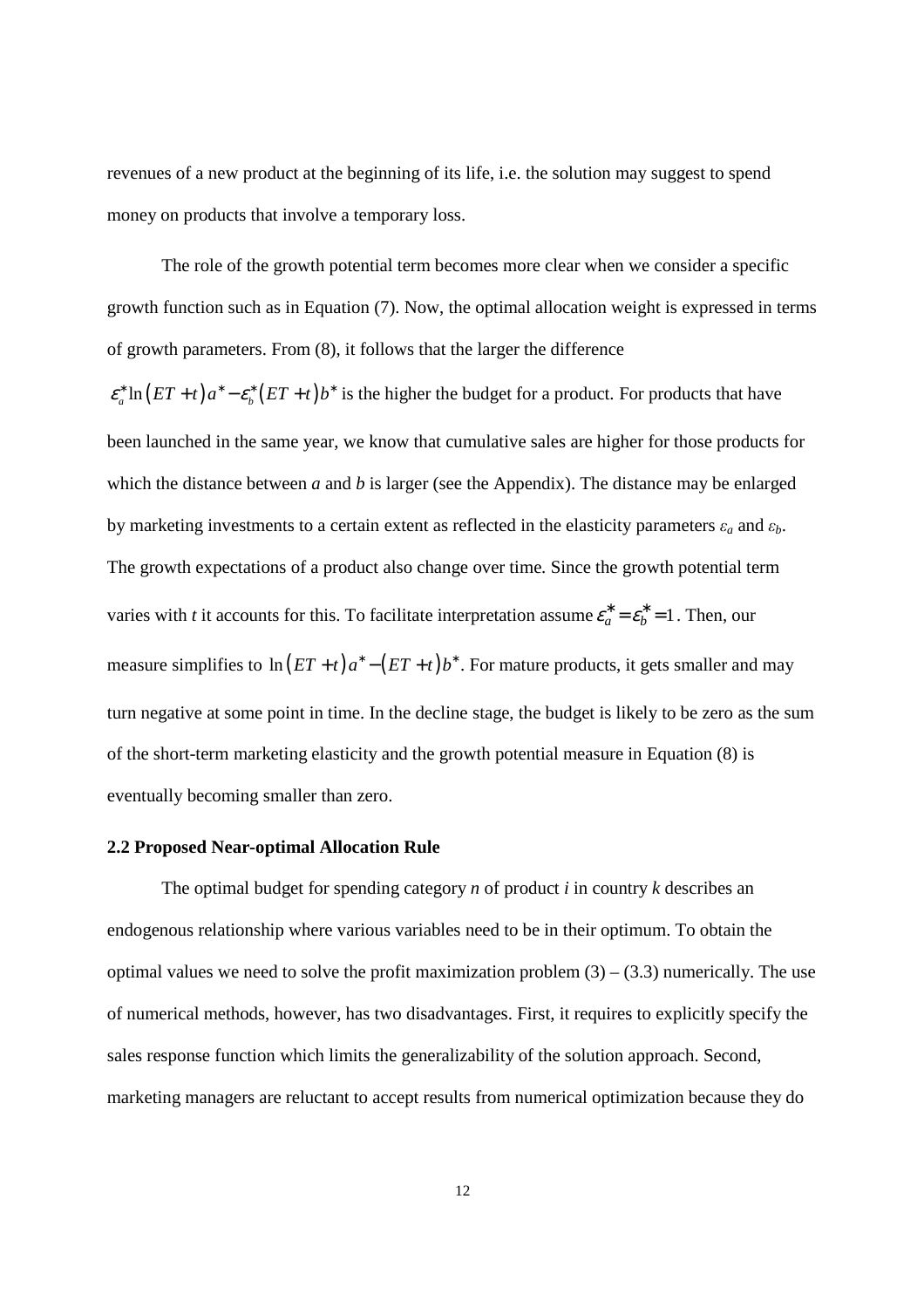not understand how the budget recommendation is derived. While the optimization algorithm implicitly evaluates and trades-off factors such as marketing effectiveness, growth potential, or the size of the business, this process is not transparent for the manager.

Consistent with Little (1970), we believe that simplicity of the allocation rule is important as it enables the manager to understand the allocation solution. The wide distribution of heuristic budget rules among companies (see Bigné 1995 again) despite the advances in the analytical marketing literature seems to support the need for simplicity in allocation methods in practice. We derive an allocation heuristic directly from the theoretical solution that produces near-optimal budgets and is easy to understand for managers:

$$
\tilde{x}_{kint} = \frac{\tilde{w}_{kint}}{\sum_{l \in K} \sum_{j \in I_i} \sum_{m \in N_j} \tilde{w}_{ljmt}} R_t, \ \ \forall \ k \in K, \ i \in I_k, \ n \in N_i, t \in [0, T], \tag{9}
$$

with 
$$
\tilde{w}_{\text{kint}} = \underbrace{\frac{\mathcal{E}_{\text{kin,t-1}}}{(r+1-\gamma_{\text{kin}})}}_{\text{Long-term marketing effectiveness}}
$$
  $\cdot \underbrace{d_{ki} \cdot RV_{ki,t-1}}_{\text{Profit contribution}}$   $\cdot \underbrace{\rho_{\text{kit}}}_{\text{Growth potential}}$  (10)

where

 $\tilde{x}_{limit}$  : Near-optimal budget for marketing activity *n* and product *i* in country *k* and period *t*;  $\tilde{w}_{\text{kint}}$  : Heuristic allocation weight for marketing activity *n* and product *i* in country *k* and period *t*;  $R_t$  : Total budget to be allocated in period *t*; *r* : Discount rate (capital cost of firm, strategic business unit, etc.); γ*kin* : Carryover coefficient of marketing activity *n* for product *i* in country *k*; ε*kin,t-1* : Short-term sales elasticity with respect to product *i*'s marketing expenditures on activity *n* in country *k* and available from last year;  $d_{ki}$  : (Percentage) contribution margin for product *i* in country  $k = (p_{ki} - c_{ki})/p_{ki}$ ;  $RV_{ki,t-1}$ : Revenue level of product *i* in country *k* available from last year (=  $p_{ki,t-1} \cdot q_{ki,t-1}$ ); and  $\rho_{kit}$  : Multiplier to measure the growth potential of product *i* in country *k* and period *t*.

The basic idea of the heuristic is to explicitly map Equations (5) and (6), the true

optimum, to Equations (9) and (10), the heuristic approach. We do so by substituting currently

available values for revenues and sales elasticity for their optimal values that are only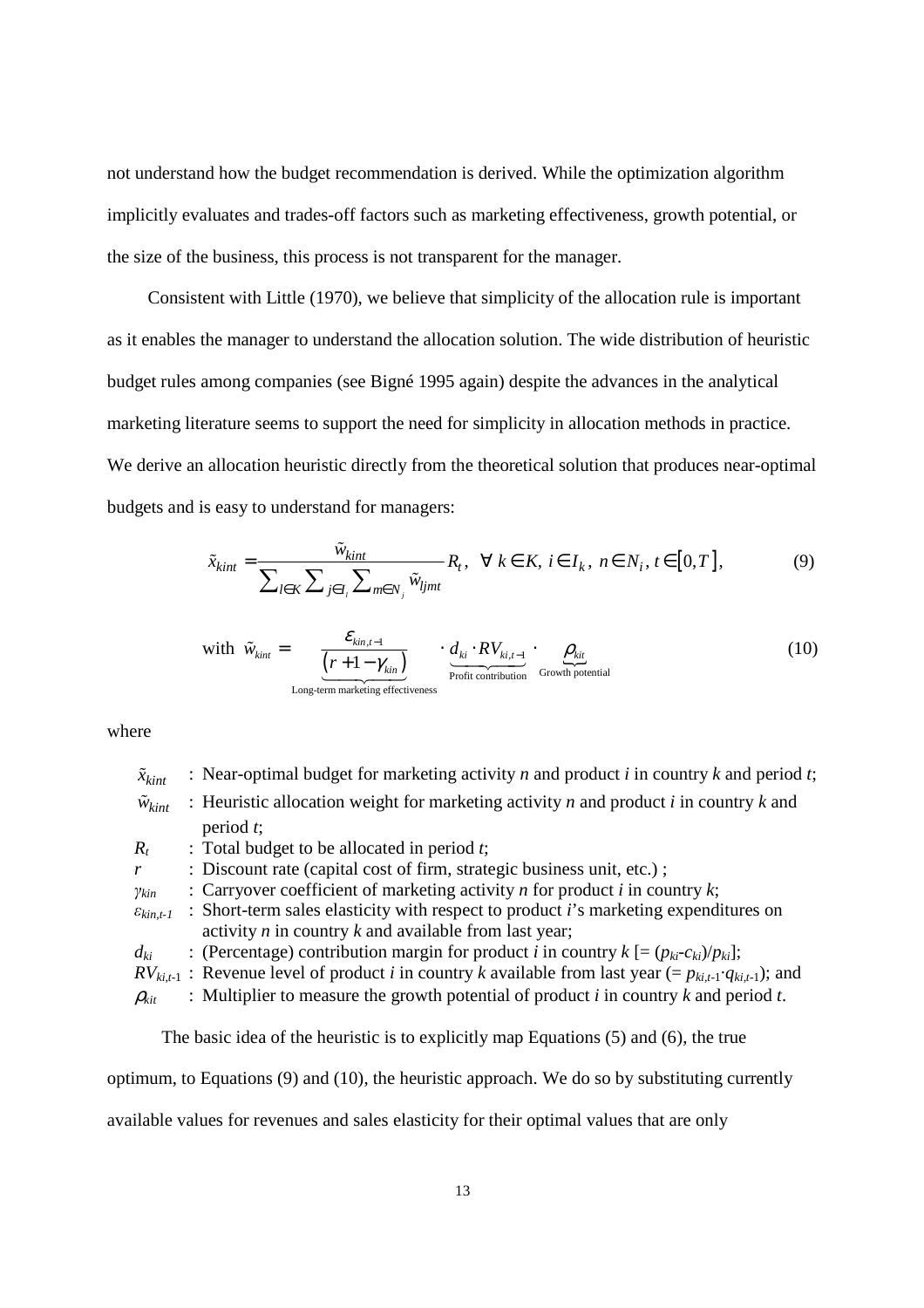endogenously determined by solving the equation system iteratively. We approximate the growth potential  $\rho$  by a multiplier that divides expected revenues in 5 years (planning horizon) by the current revenue level. By this heuristic approach, we assure that products get a greater share of the total budget as long as they are expected to grow. In contrast, when they are expected to turn into their decline stage their budget is reduced. Current values of revenues are available from last year and the contribution margin is a target figure decided by management. Data for the carryover coefficient, sales elasticity, and the growth multiplier are not readily available but must be estimated. In our empirical application, we specify a parametric response model to estimate these quantities econometrically. But we note that this is not a prerequisite of the allocation heuristic. The user may adopt other, non-parametric approaches to estimate the required data.

Basically, the proposed heuristic is a simple proportional rule that integrates relevant information from three areas

- the long-term effectiveness of marketing investments in the focal product,
- the profit contribution of the focal product,
- and the focal product's growth expectations.

The logic behind the selection and integration of information into a proportionality rule is wellfounded in theory but at the same time easy to understand for practitioners.

## **2.3 Testing the Near-optimality of the Allocation Rule via Simulation**

By definition, the heuristic solution is likely to differ from the optimal solution, but it should not deviate too much to be useful. Because the heuristic rule is a contraction mapping on the theoretical optimum, it exhibits a fixed point property. According to the Banach fixed-point theorem, an iterative sequence such as (9) and (10) where values are subsequently replaced by values closer to the fixed point will converge to the fixed point, which is in our case the true

14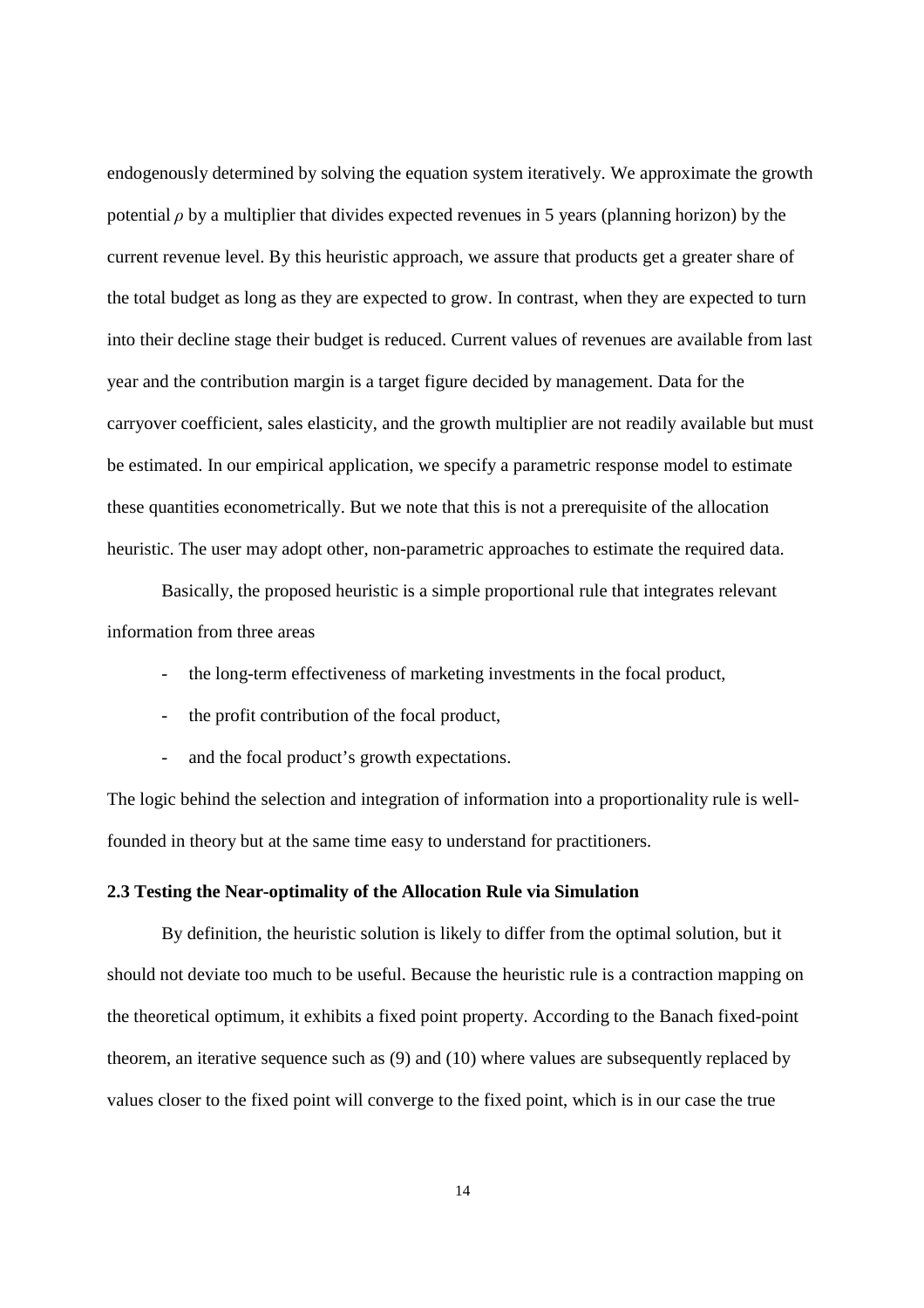optimum (Granas and Gurundji 2003). Note that this holds also under Nash competition because the Nash equilibrium establishes the fixed point. The interesting question is how fast the convergence process is.

To analyze the performance of the heuristic we therefore conducted an experimental simulation study (for full details see the Web Appendix). In this study, we analyze a firm with a product portfolio of four products.<sup>2</sup> We consider two scenarios, a single-firm scenario and a competitive scenario including a second firm with a portfolio of four products. Sales is generated by a multiplicative market response function, the most frequent type of response in empirical studies (Hanssens, Parsons, and Schultz 2001). The response function includes an asymmetric growth function, consistent with Equation (7), and two expenditure categories, whose stocks evolve according to Equation (2). Six factors that characterize the products in the portfolio were experimentally manipulated: current-period elasticities, carryover coefficients, size of the revenue bases, profit contribution margins, growth parameters, and launch dates as reflected in the elapsed times since launch. Each factor has two levels. The initial condition assumes equally distributed budgets across the two marketing activities and four products. We use a five year planning horizon, and the objective criterion is the discounted profit over the five years.

Optimal budgets are obtained by numerically solving the dynamic optimization problem as described by Equations (3)-(3.3). To reduce overall computation time, which is especially high in the competitive scenario, we construct an efficient Latin-square design that contains eight portfolio profiles. Profiles are randomly assigned to the two competitors. Consistent with practice, we simulate an annually recurring budget planning process and investigate 12 planning cycles. We compare the performance of the heuristic with the optimal solution in terms of (profit)

 $\overline{a}$ 

<sup>2</sup> We also tried larger product portfolios, e.g., with eight products. Results do not change but computation time increases exponentially.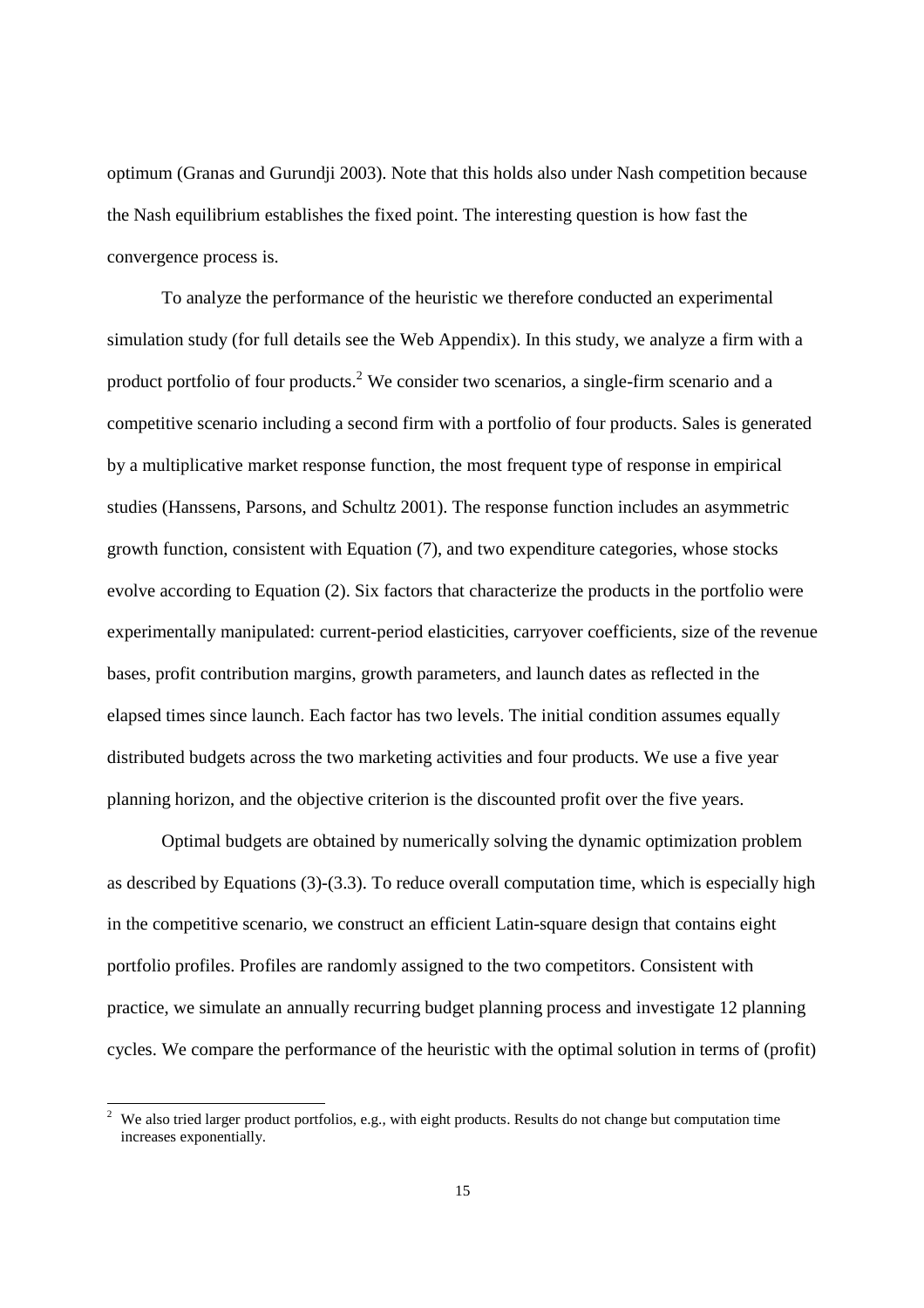suboptimality and match with the optimally allocated budget (for details, see the Web Appendix). Figure 2 shows how these two performance criteria develop over time (the number of planning cycles).

#### $==$  Figure 2 about here  $==$

Values in Figure 2 represent mean values across the 16 experimental conditions. If we do not apply the heuristic rule to improve the initial naïve budget allocation the deviation from discounted profits of the optimal solution amounts to 19.2% on average. This suboptimality increases to 28.6% after 12 planning cycles (not shown in Figure 2). The match with the optimal budget allocation is 47.1% and remains around this level (50% after 12 planning cycles). As Figure 2 shows, we already achieve a dramatic improvement with our heuristic rule in the first planning cycle (4.3% profit suboptimality and 74.6% match with optimal budget allocation). Moreover, the rule quickly converges to the optimal solution when it is repeatedly used in the following planning cycles (0.95% profit suboptimality and 90.7% match with optimal budget allocation). This result holds under both the single-firm and the competitive scenario. Hence, the proposed rule appears to be a useful allocation heuristic.

## **3. Background for Implementation in Practice**

#### **3.1 Company Background**

Together with the management of Bayer, we implemented and adapted the proposed heuristic to the specifics of Bayer's Primary Care business unit in the period 2005-2006 and derived budget recommendations for 2007. Bayer belongs to the leading companies in the pharmaceuticals and chemicals business sector of the world. As of 2008, the company had EUR 32.9 bn sales and around 107,000 employees (Bayer 2009). Bayer consists of three major business areas: Bayer HealthCare, Bayer CropScience, and Bayer MaterialScience. Bayer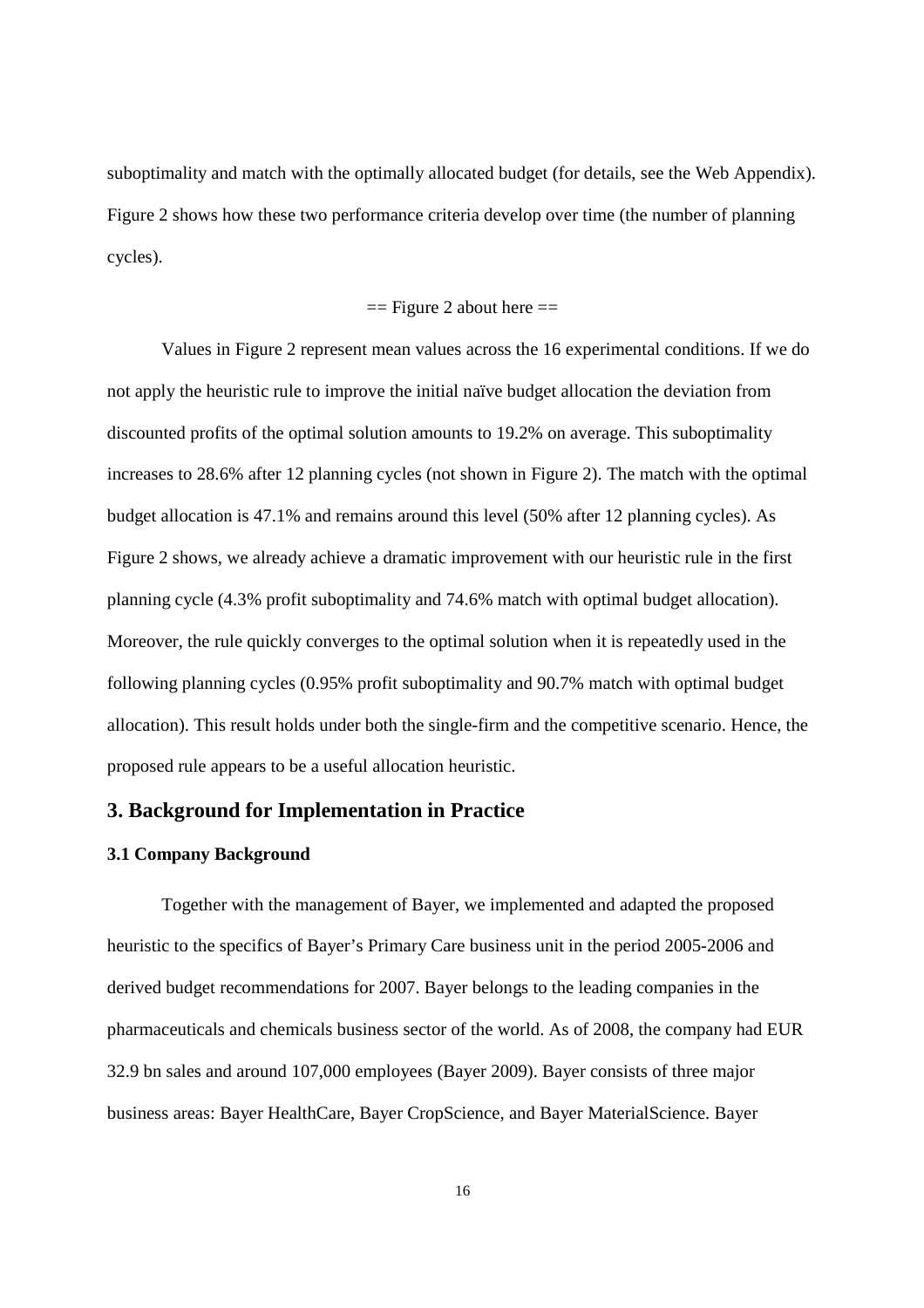Healthcare is the largest area in terms of sales contributing almost 50% to total sales. In 2008, the business area reported EUR 15.4 bn in sales positioning Bayer among the top 10 pharmaceutical firms worldwide. Bayer Healthcare is divided into a prescription drug business (Pharmaceuticals: EUR 10.7 bn) and an OTC drug business (Consumer Health: EUR 4.7 bn). The prescription drug business is composed of several business units. Primary Care is the largest unit (EUR 3.1 bn) and our focus for implementation of the allocation heuristic. Three business units, Women's Health, Diagnostic Imaging, and Specialized Therapeutics, are rather new to the company as they mainly belong to Schering, a pharmaceutical competitor Bayer acquired in 2006.

#### **3.2 Market Background**

The Primary Care business unit of Bayer comprises prescription drugs that operate in four separate competitive market environments or therapeutic areas, respectively. These drugs treat diabetes, hypertension, erectile dysfunction, and infectious diseases. The hypertension segment is the largest one that includes several subcategories, such as beta blockers, calcium channel blockers, ACE inhibitors, and AII-antagonists. Bayer has several offerings in this segment. With EUR 626 m, the calcium channel blocker Adalat is its best-selling drug (Bayer 2009) which has already been in the market since the mid-1970s. Although the drug has lost patent protection more than 20 years ago and is facing increasing generic competition it contributes substantially to sales and profits of the Primary Care business unit. Avelox and Ciprobay are Bayer's drugs in the Antiinfectives business (EUR 445 m and 338 m). While Avelox is an innovative, young drug under patent protection, Ciprobay recently lost patent protection. In the antidiabetes segment, Glucobay is also off-patent and generated EUR 304 m in sales in 2008. All three mentioned therapeutic areas represent established areas which are in their saturation stage. Due to the aging of population in industrialized societies and innovative new product introductions they are,

17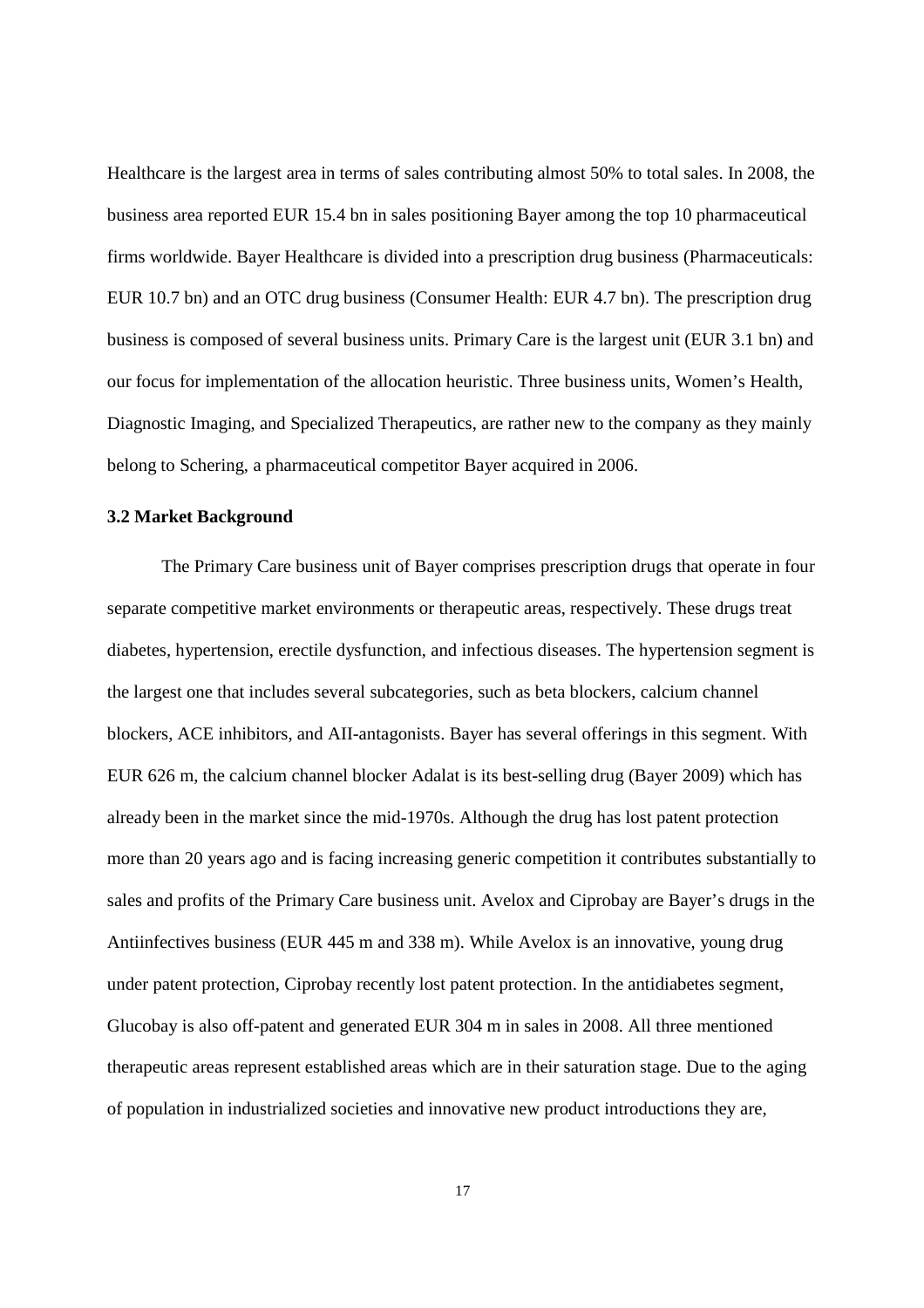however, expected to continue to grow at moderate rates in the future. The biggest challenge for Bayer in these areas is to keep its market position. Innovative drugs by other global players are the main competitors for the Bayer drugs. In contrast, the market for the treatment of erectile dysfunction is a new category that was pioneered by Pfizer with its Viagra brand in 1998. Bayer and Eli Lilly followed in 2003 with the introduction of their brands Levitra and Cialis, respectively. Levitra achieved EUR 341 m in 2008. The market is still growing and does not face generic competitors yet.

To summarize, the Primary Care business unit of Bayer holds a broad portfolio of drugs that are at different stages in their life cycle, face varying conditions of competition, and differ in their contributions to sales/profits. Hence, the challenge for the management was to find a balance in the allocation of marketing resources that trades off the size of the business, the growth expectations, and eventually the effectiveness of marketing expenditures. The main objective was to improve the process and results of annual budget allocation in order to maximize discounted profits from the product portfolio over a planning horizon of five years.

Bayer invests substantial resources in marketing and sales activities. Total marketing and selling expenditures were EUR 7.1 bn (∼21.5% of total sales) in 2008. For confidentiality reasons, we cannot report on exact figures for the Primary Care product portfolio. The lion's share is spent on detailing targeted at general practitioners and specialists. Competitors also spent a significant share of their budget on pharmacists detailing. In addition, Bayer invests in print advertisements, direct mailing activities, invitations of physicians to symposia, and other marketing activities. The implementation of the allocation tool is targeted at the five main European countries which contribute the largest share to total sales. The U.S. market provides

18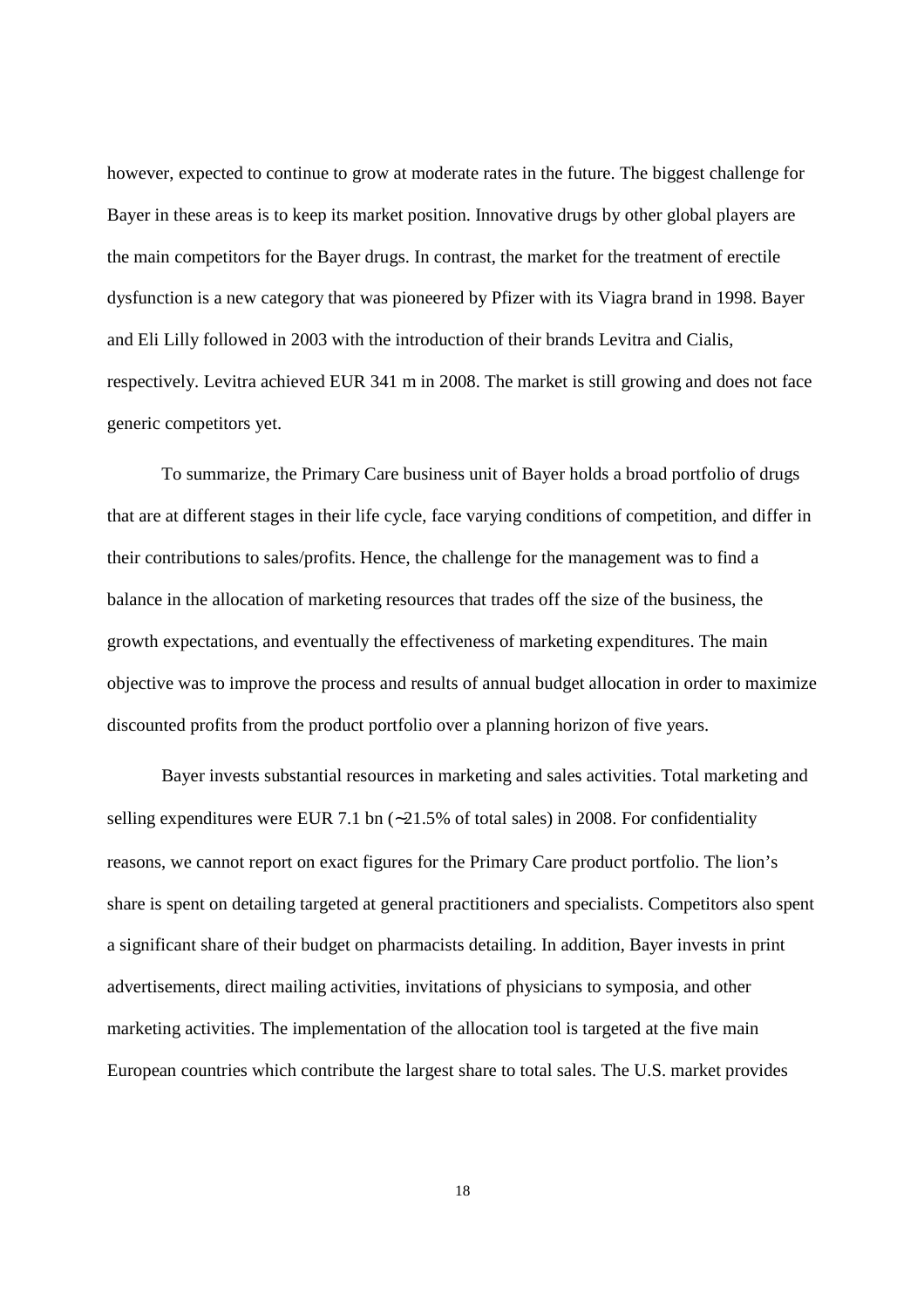also a substantial portion of sales. However, the Bayer products are marketed here by licensee firms. Hence, budget decisions are not under the control of the Bayer management.

## **4. Data and Model Estimation**

## **4.1 Data**

To calibrate the heuristic allocation tool for Bayer we need to estimate a number of input variables. Specifically, we require product-specific data on the short-term sales elasticity of different types of marketing investments, carryover coefficients, and information to compute the growth multiplier. For this purpose, we use 10 years (1996-2006) of quarterly marketing and sales data at the product level to estimate a market response model for each product market. IMS Health, Inc. provided data on unit sales counted in standard units, revenues (all in EUR), and the date of product launch, which we use to obtain order-of-entry and life-cycle information. We computed prices from revenues and unit sales. Via their CAM database, CEGEDIM, S.A. provided information on detailing expenditures targeted at general practitioners, specialists, and pharmacists. In addition, we have information available on professional journal advertising expenditures (including direct mailing), expenditures on physicians for invitations to symposia, meetings, etc. (hereafter denoted as meeting invitations), and other expenditures (hereafter denoted as OME).

The database covers the four strategic Bayer Primary Care prescription drug businesses Antidiabetes, Hypertension, Erectile Dysfunction, and Antiinfectives in five countries, Germany, France, the UK, Italy, and Spain. Bayer management helped us to identify the relevant subcategories and competitors within each therapeutic area by country. Subcategories vary from 12 for Antiinfectives to one for Erectile Dysfunction. Products vary from 15 for the Erectile Dysfunction area and 306 for the Hypertension area (see Table 1).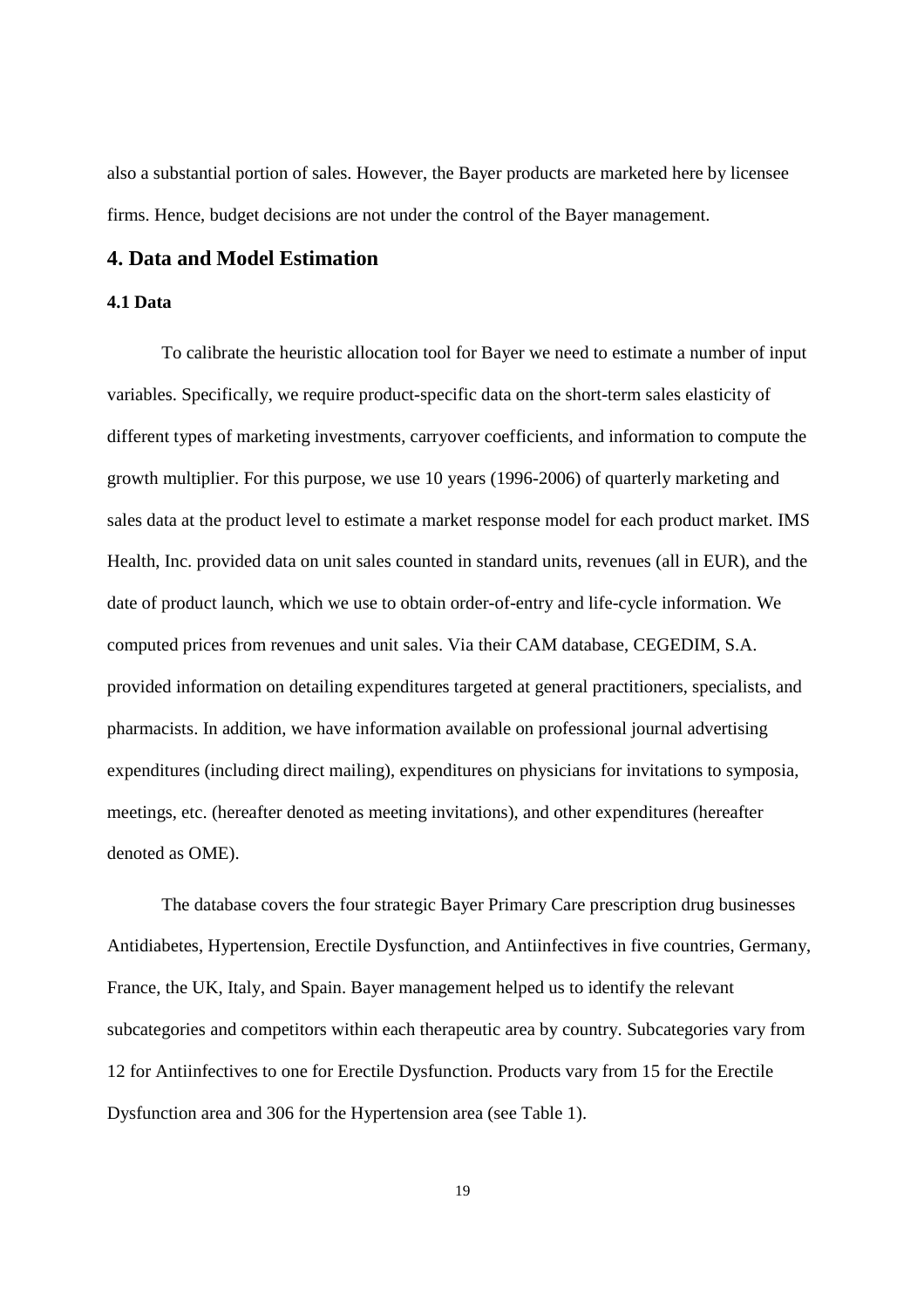#### $==$  Table 1 about here  $==$

Table 1 also shows mean values and standard deviations for the variables used in estimation. The detailing stocks for general practitioners are highest, followed by the stocks for specialists. Stocks are computed consistent with Equation (2) (see also Berndt et al. 1994). Details on estimation are given in Table 1. The carryover is highest for Hypertension which is a chronic disease and lowest for Antiinfectives that are usually used for a one-time therapy (see also Tables 2a and 2b). Note that not all marketing spending categories are equally utilized across the different markets. For example, OME for antidiabetes and anitinfective drugs are rarely used, so that the data is not rich enough for estimating reliable marketing effects. Prices are highest in the youngest category, the Erectile Dysfunction category. Finally, we note that sample sizes differ to a great extent due to the number of brands. The Erectile Dysfunction category has only been launched in 1998, so that we have the smallest sample size here that limits model estimation to some extent. Finally, note that the samples are unbalanced, i.e. several drugs were launched after the start of the observation period and a few drugs left the market during that period. Thus, we observe 25.6 quarters per drugs on average.

#### **4.2 Specification of Market Response Model**

Following Fischer and Albers (2010), we specify a double-log sales response function for each therapeutic area. Let sales of drug *i* in country *k* and period *t* be defined as follows:

$$
\ln q_{kit} = \alpha_{0ki} + \alpha_{1ki} \ln gp \supset \n\begin{cases}\n\Delta t_{kit} + \alpha_{2ki} \ln sp \supset \n\Delta t_{kit} + \alpha_{3ki} \ln ph \supset \n\Delta t_{kit} + \alpha_{4ki} \ln sadv_{kit} \\
+ \alpha_{5ki} \ln smeet_{kit} + \alpha_{6ki} \ln s OME_{kit} + \beta_1 \ln scomp_{kit} + \beta_2 \ln prc_{kit} + \beta_3 \ln compc_{kit} \\
+ \beta_4 \ln OE_{ki} + \beta_5 stot_{kit} \times \ln ET_{kit} + \beta_6 stot_{kit} \times ET_{kit} + \sum_{l=1}^{M-1} \gamma_l CTY_{lk} \\
+ \sum_{l=1}^{M} \sum_{h=1}^{H-1} \gamma_{lh} SD_{ht} \times CTY_{lk} + v_{kit}, \quad \text{with } v_{kit} \sim N\left(0, \sigma_v^2\right),\n\end{cases} \tag{11}
$$

where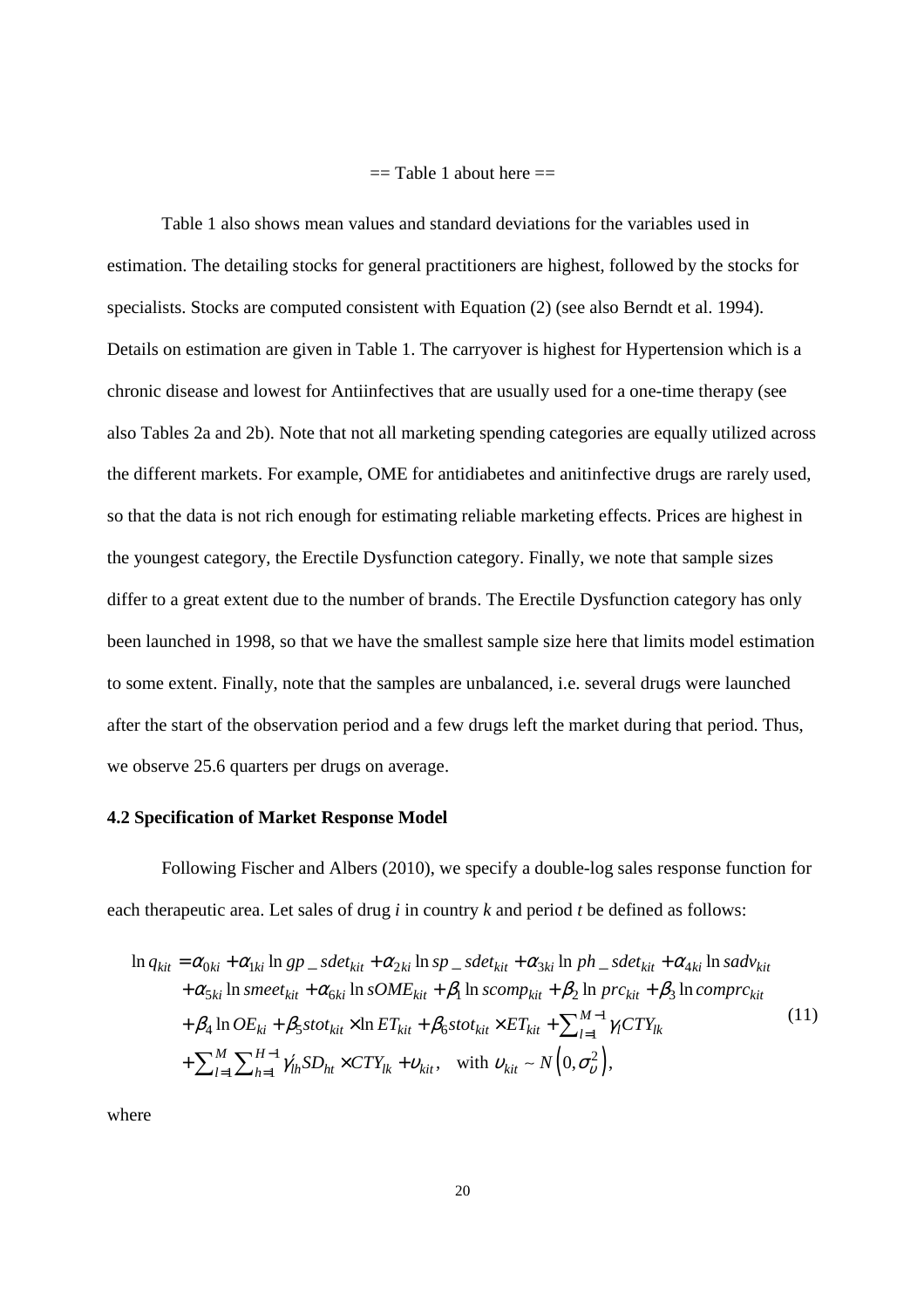| $q_{kit}$            | : Unit sales of drug $i$ in country $k$ and period $t$ ;                                                                       |
|----------------------|--------------------------------------------------------------------------------------------------------------------------------|
|                      | $gp\_sdet_{kit}$ : Stock of detailing expenditures at general practitioners of drug <i>i</i> in country <i>k</i> and           |
|                      | period $t$ ;                                                                                                                   |
|                      | $sp\_sdet_{kit}$ : Stock of detailing expenditures at specialists of drug <i>i</i> in country <i>k</i> and period <i>t</i> ;   |
|                      | $ph\_sdet_{kit}$ : Stock of detailing expenditures at pharmacists of drug <i>i</i> in country <i>k</i> and period <i>t</i> ;   |
|                      | $sadv_{kit}$ : Stock of professional journal advertising expenditures of drug <i>i</i> in country <i>k</i> and                 |
|                      | period $t$ ;                                                                                                                   |
|                      | smeet <sub>kit</sub> : Stock of expenditures on meeting invitations of drug <i>i</i> in country <i>k</i> and period <i>t</i> ; |
|                      | $sOME_{kit}$ : Stock of other marketing expenditures of drug <i>i</i> in country <i>k</i> and period <i>t</i> ;                |
| scomp <sub>kit</sub> | : Stock of cumulative marketing expenditures by drug $i$ 's competitors in country $k$                                         |
|                      | and period $t$ ;                                                                                                               |
| $prc_{kit}$          | : Price of drug $i$ in country $k$ and period $t$ ;                                                                            |
|                      | <i>comprc<sub>kit</sub></i> : Average price by drug <i>i</i> 's competitors in country <i>k</i> and period <i>t</i> ;          |
| $OE_{ki}$            | : Order of entry by subcategory of drug $i$ in country $k$ ;                                                                   |
| $stot_{kit}$         | : Stock of drug $i$ 's total marketing expenditures in country $k$ and period $t$ ;                                            |
| $ET_{kit}$           | : Elapsed time since launch of drug $i$ in country $k$ and period $t$ ;                                                        |
| $CTY_k$              | : Country dummy variable for country k (1 for $k = l$ , 0 else);                                                               |
| $SD_{ht}$            | : Seasonal dummy variable for quarter h and period $t(1/0)$ ;                                                                  |
|                      | $\alpha, \beta, \gamma, \gamma'$ : (Unobserved) parameter vectors;                                                             |
| $v, \sigma^2$        | : Error terms and error variances;                                                                                             |
| $\dot{i}$            | : Index for drug that belongs to country-specific set $I_k$ ;                                                                  |
| $\boldsymbol{k}$     | $= 1, 2, , l, , M$ (number of countries);                                                                                      |
| $\mathfrak{t}$       | $= 1, 2, , T_i$ (number of periods per drug); and                                                                              |
| h                    | $= 1, 2, , H$ (quarters of the year).                                                                                          |

The  $\alpha_{1-6}$ -parameters measure the effects of own marketing expenditure stock variables.  $\beta_1$ captures the effect of competitive marketing expenditures which are observable to competitors. We combine all expenditure types in a cumulative stock variable. We could have specified a greater number of more differentiated competitor variables. Since our interest does not rest on competitive effects, we save degrees of freedom by using a composite variable. The same argument applies for the average competitor price that we include in addition to own price. The sales model does not incorporate a distribution variable. Since pharmacies in Europe are required to list every prescription drug there is no variation in this variable.

We include interactions of the stock of total marketing expenditures with elapsed time and the log of elapsed time to measure an asymmetric growth function that is consistent with Equation (7). By this specification, we assume that the growth parameters *a* and *b* are scaled by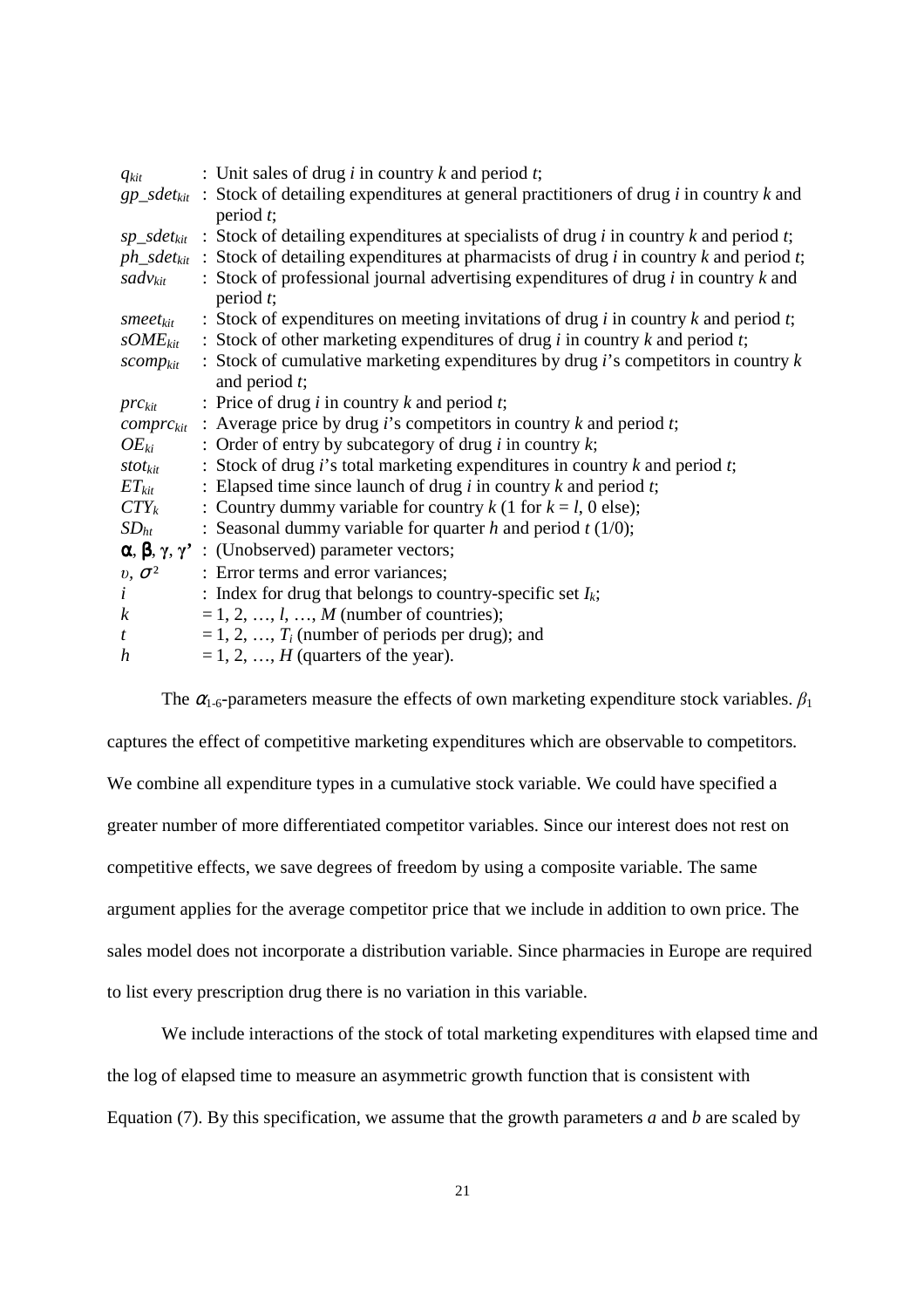the stock whereas  $\beta_5$  and  $\beta_6$  measure the two scaling factors and are to be estimated. Note that the resulting growth parameters *a* and *b* are drug-specific since they are determined by a drug's total marketing stock.

Finally, our model incorporates a number of control variables that have been shown to impact sales of pharmaceuticals. With order of entry, we control for the disadvantage of a late market entry (e.g., Berndt et al. 1995). Since order of entry is defined at the subcategory level we may have more than one pioneer drug in a therapeutic area. We account for product quality, brand equity, and other unobserved time-invariant variables by specifying a *random* drug-specific constant  $(\alpha_{0ki})$ . Since we include the randomness into the conditional mean function but not the error term we avoid potential *endogeneity* issues that arise from the correlation of unobserved product quality, brand equity, etc. with marketing-mix variables (Fischer and Albers 2010). Even though we do not model endogeneity in budget setting, e.g., allocating resources to more effective activities as represented by elasticities  $\alpha_{1-6}$ , we effectively control for it and obtain consistent parameter estimates. We account for market size differences by including country dummies. Seasonal dummy variables by country control for seasonal variation in demand.

#### **4.3 Estimation and Results**

**4.3.1 Estimation**. We estimate four models, one for each therapeutic area. The specification of the sales model accounts for heterogeneity in the constant term and marketing effectiveness. We impose the following heterogeneity structure on these parameters:

$$
\alpha_{\scriptscriptstyle{kiv}} = \overline{\alpha}_{\scriptscriptstyle{v}} + \lambda_{\scriptscriptstyle{v1}} \eta_{\scriptscriptstyle{1ki}} + \lambda_{\scriptscriptstyle{v2}} \eta_{\scriptscriptstyle{2ki}}, \text{ which } \eta_{\scriptscriptstyle{1ki}} \eta_{\scriptscriptstyle{2ki}} \sim N(0,1) \text{ and } Cov(\eta_{\scriptscriptstyle{1ki}}, \eta_{\scriptscriptstyle{2ki}}) = 0, \tag{12}
$$

where  $a_{kiv}$  represents an unknown drug-specific parameter associated with predictor  $v \in [0,6]$ ,  $\bar{\alpha}_v$ ,  $\lambda_{v1}$ , and  $\lambda_{v2}$  are heterogeneity parameters to be estimated, and  $\eta_{1ki}$  and  $\eta_{2ki}$  denote variance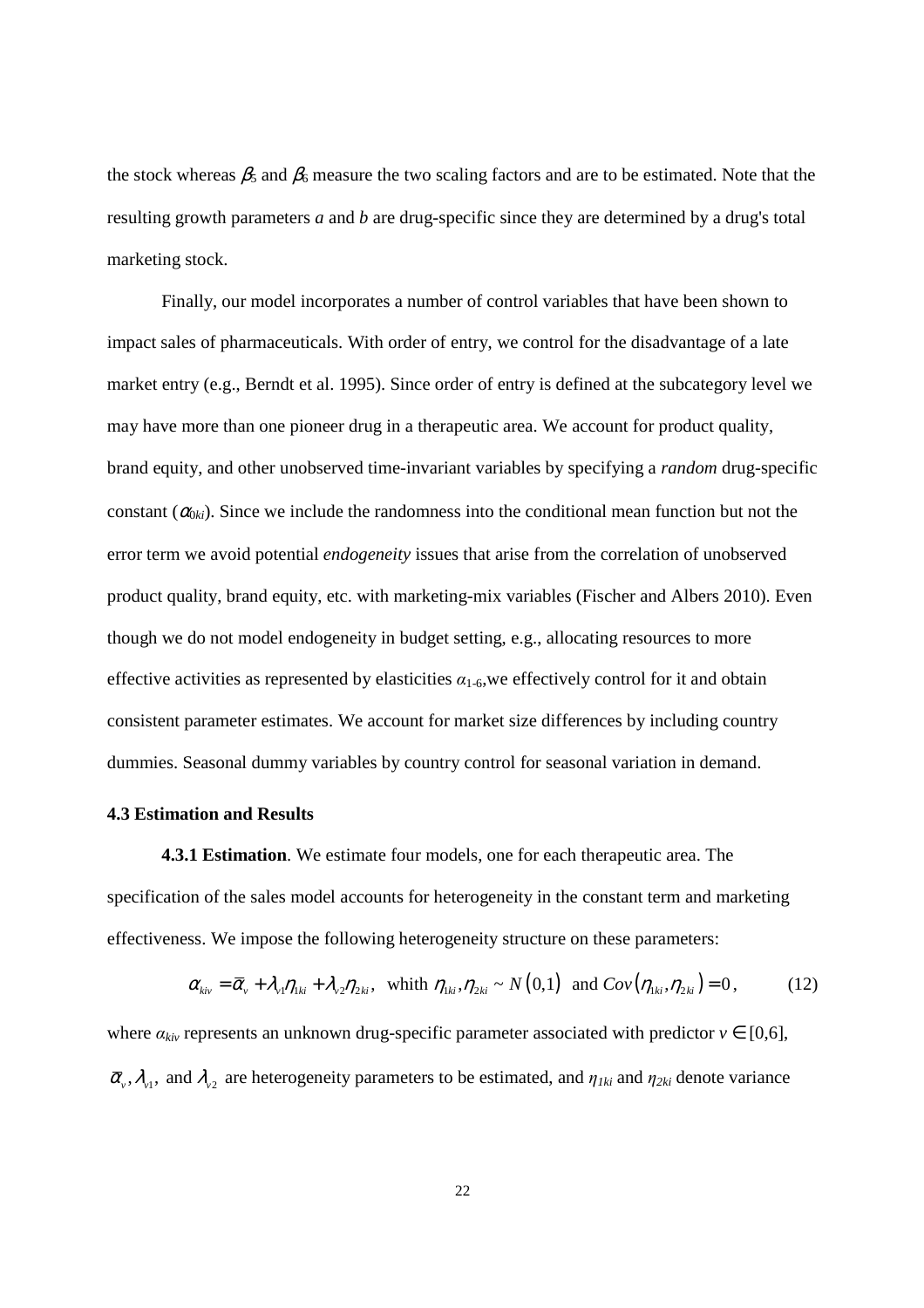components that vary by drug and country. The implied variance of  $\alpha_{kiv}$  is ( $\lambda_{v1}^2 + \lambda_{v2}^2$ ). The variance-covariance matrix for  $\mathbf{a}_{ki}$  is given by  $\Sigma = \Lambda \Lambda^*$ .

We adopt the estimation approach used by Fischer and Albers (2010). Estimation also produces a set of posterior means of the drug-specific elasticity parameters (for details, see Fischer and Albers 2010).

**4.3.2 Results**. Tables 2a and 2b show the results of model estimations. Due to confidentiality reasons, we cannot show individual estimates for Bayer products. Reported estimates therefore reflect market averages. In-sample model fit is very good across all four therapeutic areas. Pseudo R², which is based on the squared correlation between predicted and observed values of the criterion variable, ranges from .933 (Hypertension) to .973 (Erectile dysfunction). Since we account for drug heterogeneity, it is quite high. In a few cases, a marketing spending category was used by only a very small number of firms leading to an inflation of zero-stock values (e.g., OME for Antidiabetes and Antiinfectives). Estimation of marketing effects was unreliable in such cases, so that we excluded this variable from the model. The relatively low number of 233 observations in the young Erectile Dysfunction category created collinearity issues for the interactions of total marketing stock with the elapsed-time variables and for the price variables. Since we could not separate the associated effects we estimated only main effects with respect to elapsed time since launch and the own price effect. In addition, we include a dummy variable for the pioneer Viagra, because only two competitors followed in the same quarter and the common order-of-entry variable lacks variation.

#### $==$  Tables 2a and 2b about here  $==$

In a double-log model, parameter estimates for marketing-mix variables correspond to elasticities. These elasticities refer to marketing stock variables and reflect long-term elasticities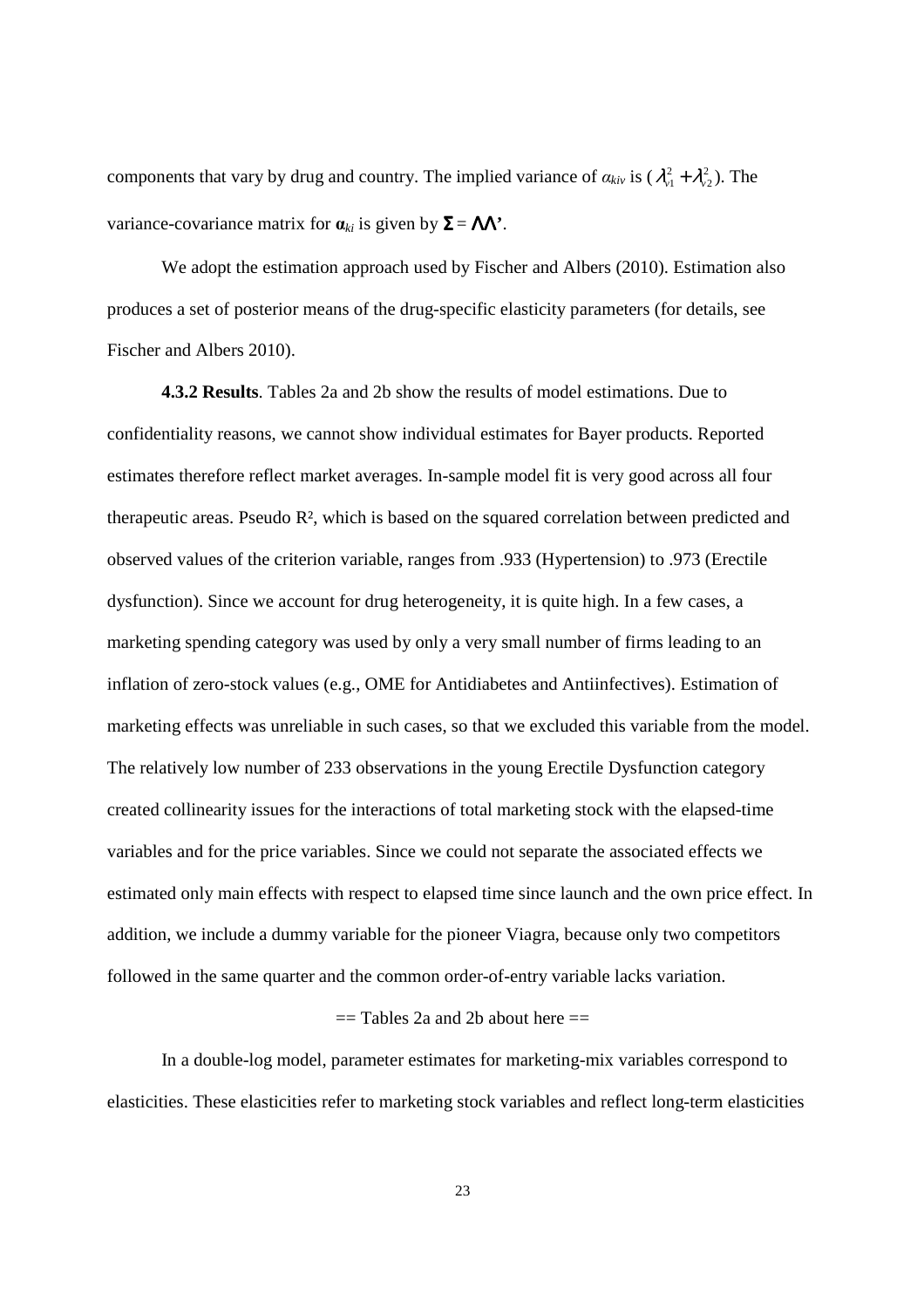with respect to current-period expenditures. To obtain short-term elasticities the stock elasticity needs to be multiplied with the decay coefficient. Elasticities for detailing and other marketing activities vary substantially across the different therapeutic areas. In general, they are highest in the Erectile Dysfunction category, which is not surprising as this category is the youngest category and still in its growth phase. Among the detailing elasticities, GP detailing appears to be more effective than detailing at specialists and pharmacists. However, considering that specialists account only for a share of ca. 20% in Antidiabetes and ca. 27% in Hypertension, segmentspecific specialist detailing elasticities are 4-5 times higher. Note, for the application of our allocation heuristic, the sales elasticities with respect to total brand sales as reported in Tables 2a and 2b are relevant. Elasticities for professional journal advertising, meeting invitations and OME are usually considerably smaller than elasticities for detailing at physicians. Finally, we note that the estimated effects are within the range of results of recent studies on pharmaceuticals (e.g., Albers, Mantrala, and Sridhar 2010; Fischer and Albers 2010).

In terms of control variables, we find significant but inelastic own price effects. For competitive prices, we find negative cross-effects. This finding is consistent with Fischer and Albers (2010) who provide an explanation for negative cross-effects. The impact of competitive marketing expenditures is negative across all therapeutic areas although it is not always statistically significant. We find a negative elasticity for order of entry, as expected. Although not reported in Tables 2a and 2b, seasonal effects are only relevant to Antiinfectives, which experience a high season in autumn and winter.

**4.3.2 Model Validation**. We checked whether our model specification and estimation is appropriate for the data in several ways. First, we split the data sets into an estimation and a holdout sample. For the holdout, we used the four quarters of the last year of our observation period. Pseudo R² in the holdout samples ranged from .922 (Hypertension) to .972 (Erectile

24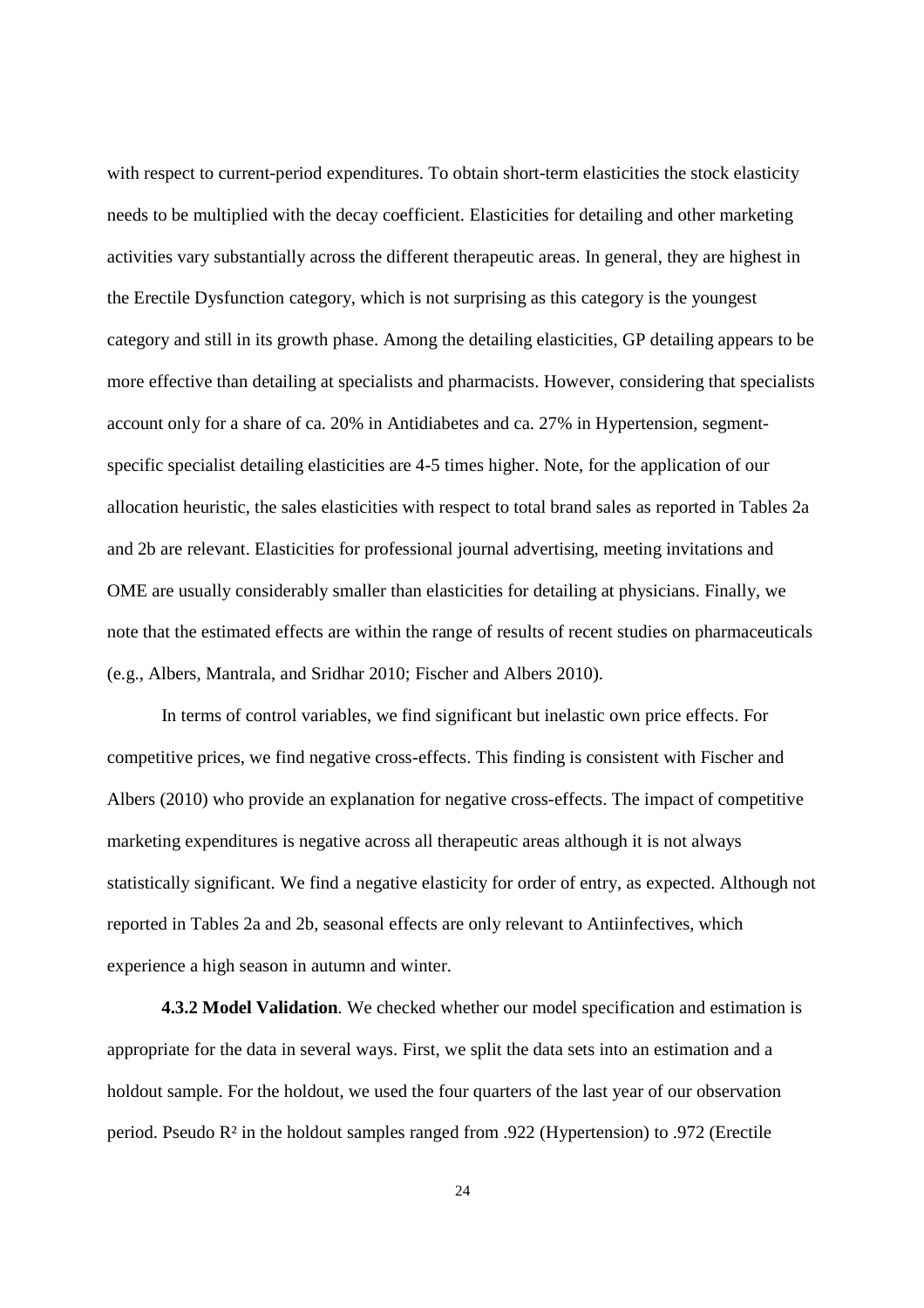dysfunction) and were only slightly lower than those of the estimation samples. The same picture emerges with respect to the Mean Absolute Percentage Error (MAPE) that ranges from 1.14% (Erectile dysfunction) to 4.24% (Hypertension) and strongly supports the predictive validity of our response model. Second, we compared the suggested log-log brand sales model with a linear model, a semi-log model, and an S-shaped model. The Davidson and MacKinnon (1981) test for unnested models suggests that the proposed specification is superior to the alternative specifications. By adding predicted values from an alternative response model to the predictor set of the focal model, the test checks for the additional explanatory power of the alternative specification. Finally, we checked whether the residuals follow an autoregressive process by using the test for common factors (Greene 2006). We did not find evidence for it. Note that our sales model already incorporates dynamics in terms of marketing stock variables and the lifecycle function.

## **5. Model Implementation and Impact**

In this section, we describe how we implemented the allocation heuristic into a Decision Support Tool in a spreadsheet environment. Further, we discuss the various impacts the new tool and the project had on the Bayer organization.

#### **5.1 Excel-based Decision Support Tool**

We developed a Decision Support Tool that integrates the proposed allocation heuristic into an Excel-based software program. Excel is particularly suitable for applications in practice as it is widely spread and easy to understand (Albers 2000). The tool is to assist the management with providing budget scenarios and their implications for the development of market shares and profits over the next five years. Specifically, the tool produces a recommendation for the allocation of the total marketing budget that is based on data on the effectiveness of marketing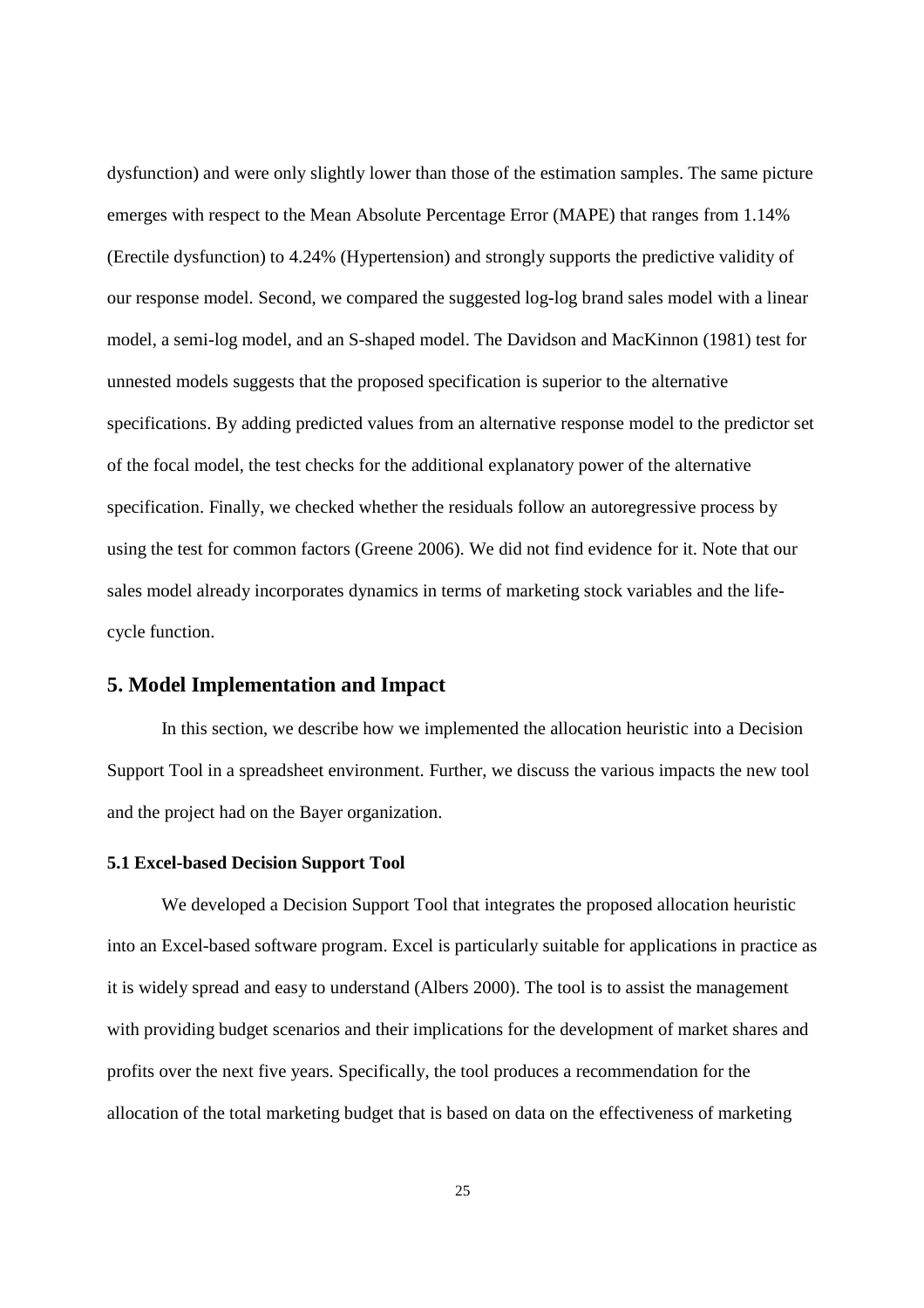expenditures including carryover and discounting effects, the size of the product's business, product profitability, and growth expectations (see Equations 9 and 10).

The tool applies to Bayer's Primary Care product portfolio and covers expenditures in six spending categories for 36 products in four therapeutic areas and five countries as described earlier. Hence, at the product-country-activity level, 36 (products)  $\times$  6 (spending categories) = 216 allocation decisions are made. It may easily be applied to other product portfolios that may be smaller or larger in size. Consistent with the periodicity of the response model estimation, metrics such as carryover coefficients, growth multipliers, etc. are defined at the quarterly level. The same applies to market-share and profit simulations. Based on the response model (11), the tool demonstrates the impact of budget decisions on sales and profits by extrapolating the evolution of sales and profits over the next five years.

The heuristic rule requires to compute an allocation weight for each marketing spending category and each drug (see Equation 10). Input data have been obtained either from econometric analysis or internal records. The plausibility of input data, especially the estimated sales elasticities, has been extensively discussed with different groups of managers in several workshops (global marketing, market research, product management, sales management, controlling, etc.). Internal records provided data on the discount rate, the profit contribution margin, and last year's product revenues. Estimation of the sales response model (11) produced data on the carryover coefficient, short-term sales elasticities, and the growth potential multiplier. Computation of the growth potential multiplier,  $\rho$ , is based on the life-cycle function (7) that is incorporated into (11). Specifically,

Growth potential multiplier 
$$
(\rho_{kit}) = \left(\frac{\text{Elapsed Time since Launch}_{kit} + T}{\text{Elapsed Time since Launch}_{kit}}\right)^{\hat{a}_{kit-1}} \exp\left(-\hat{b}_{kit-1} \cdot T\right)
$$
 (13)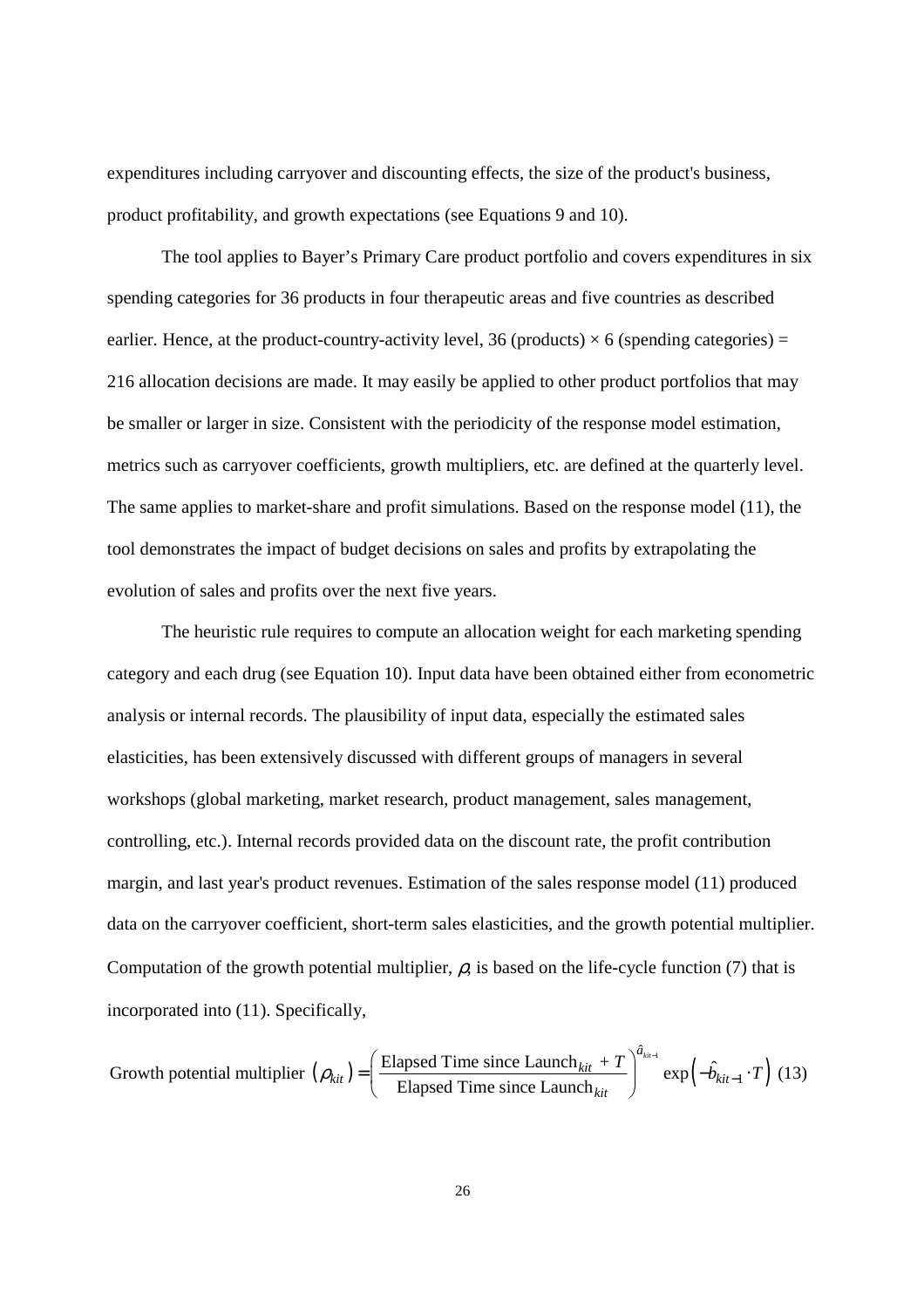where *T* is the forecast horizon (20 quarters or 5 years, respectively), and  $\hat{a}$  and  $\hat{b}$  are estimated growth parameters. Since they depend on the marketing stock we obtain estimated values from the last period.

Following the needs of management, we extended the tool in two ways. First, we included a threshold for product budgets. Although our demand analysis did not find evidence for an Sshaped response that justifies a threshold, management required a threshold because of internal setup costs that are fixed at the product and marketing-activity level. Second, we allowed for manual adjustments to budgets recommended by the heuristic. By this feature, management can account for exogenous restrictions to budget setting, e.g., to counter competitive attacks in a predetermined way. In addition, it enables management to investigate the effects of budget scenarios on market share and profit as well as on the recommended budgets for other products and marketing activities. Technically, the budget for an allocation unit is exogenously set and subtracted from the total budget. The remaining budget is allocated according to the heuristic.

The Excel-based decision support system offers a powerful tool to generate budget allocation options and analyze these options with respect to their economic consequences. The tool is easy to use and flexible enough to adapt to varying conditions of decision making.

#### **5.2 Impact on Managerial Decision Making**

The effort to develop and implement the budget allocation tool had significant impact on managerial decision making that is reflected in several aspects.

**5.2.1. Providing Structure to the Problem**. The suggested allocation heuristic provides structure to a complex decision problem. 216 budget decisions arise from allocating a total budget across six spending categories for 36 drugs that are marketed in different countries and therapeutic areas. The market positions of these products are quite diverse and determined by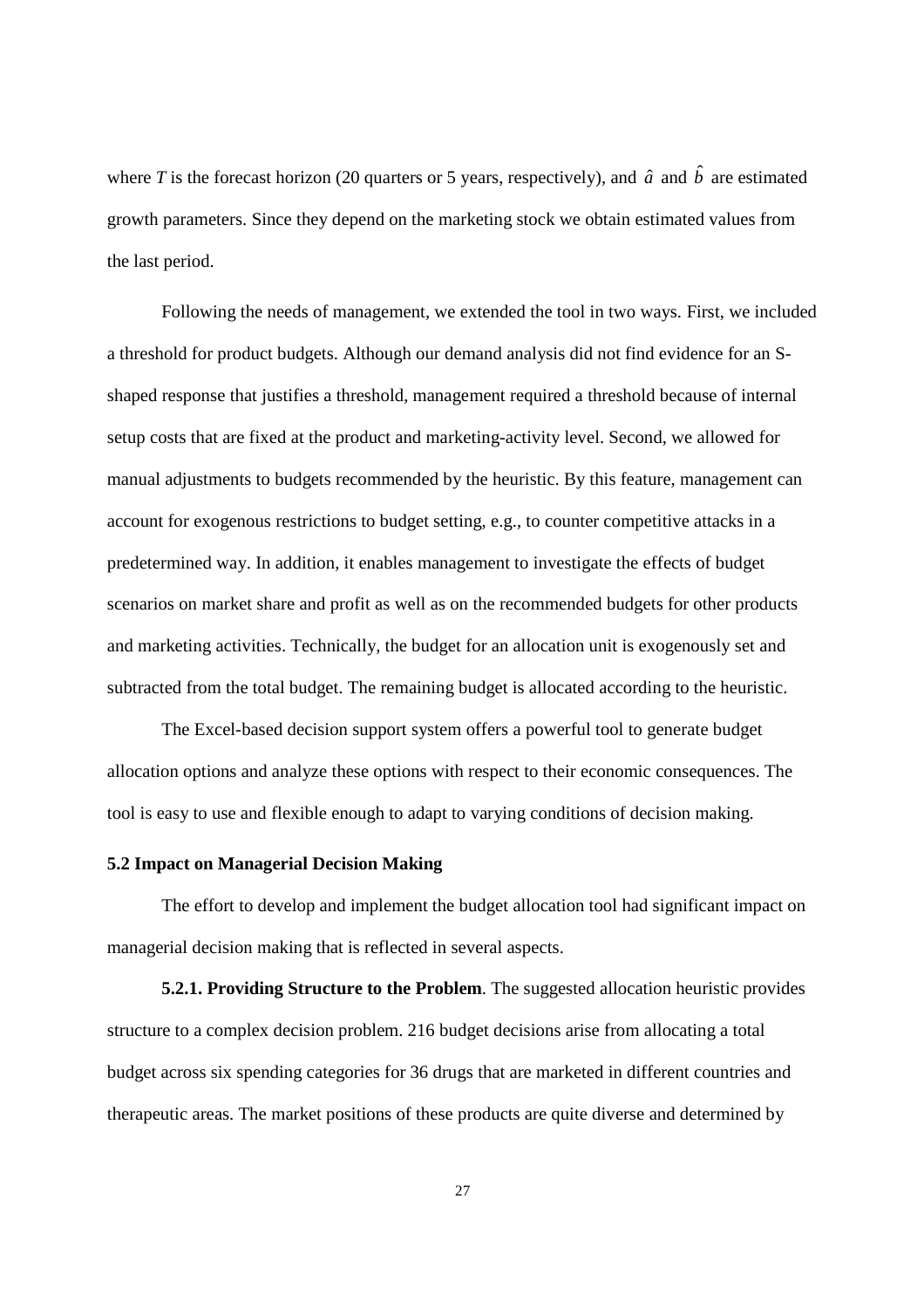product age and competition. Depending on age and expected changes in the competitive and market environment, products offer different growth potentials. As a first benefit, the allocation rule provides the required information to solve the problem. These information fall into three groups. The first group refers to the effectiveness of marketing expenditures to build goodwill and impact sales in the long run (short-run elasticity and discounted carryover). The second group includes information on a product's contribution to profit. This depends on the contribution margin (price minus marginal cost) as well as the size of the revenue base. The third group emphasizes the growth expectations of the product. It uses information on where the product stands in its life cycle.

**5.2.2. Providing Solution to the Problem**. While management had a good understanding of the type of information required for budget decisions it benefited much from the new insights offered by the heuristic. Specifically, the allocation rule suggests that information on (1) longterm marketing effectiveness, (2) profit contribution, and (3) growth potential are to be combined in a multiplicative fashion. Implications from this rule are straightforward. (1) Products that generate more incremental sales with the same budget should get a larger slice of the total budget. Of course, relative incremental sales tend to decline as sales and budgets increase due to saturation effects. The budget ratio of two products reflects their ratio in terms of sales elasticity. (2) The same principle of proportionality applies to the size of sales or profit contribution, respectively. Products with a higher level of profit contribution generate more financial resources to cover their own marketing expenditures and contribute more to overall profits. (3) Marketing should support growing and not declining products and shift resources over the life cycle.

The rule also teaches that the drivers of a product's near-optimal budget share interact with each other, i.e. there exist synergies between them. Finally, it makes the tradeoffs in budget allocation transparent. For example, a product with high marketing effectiveness but a low profit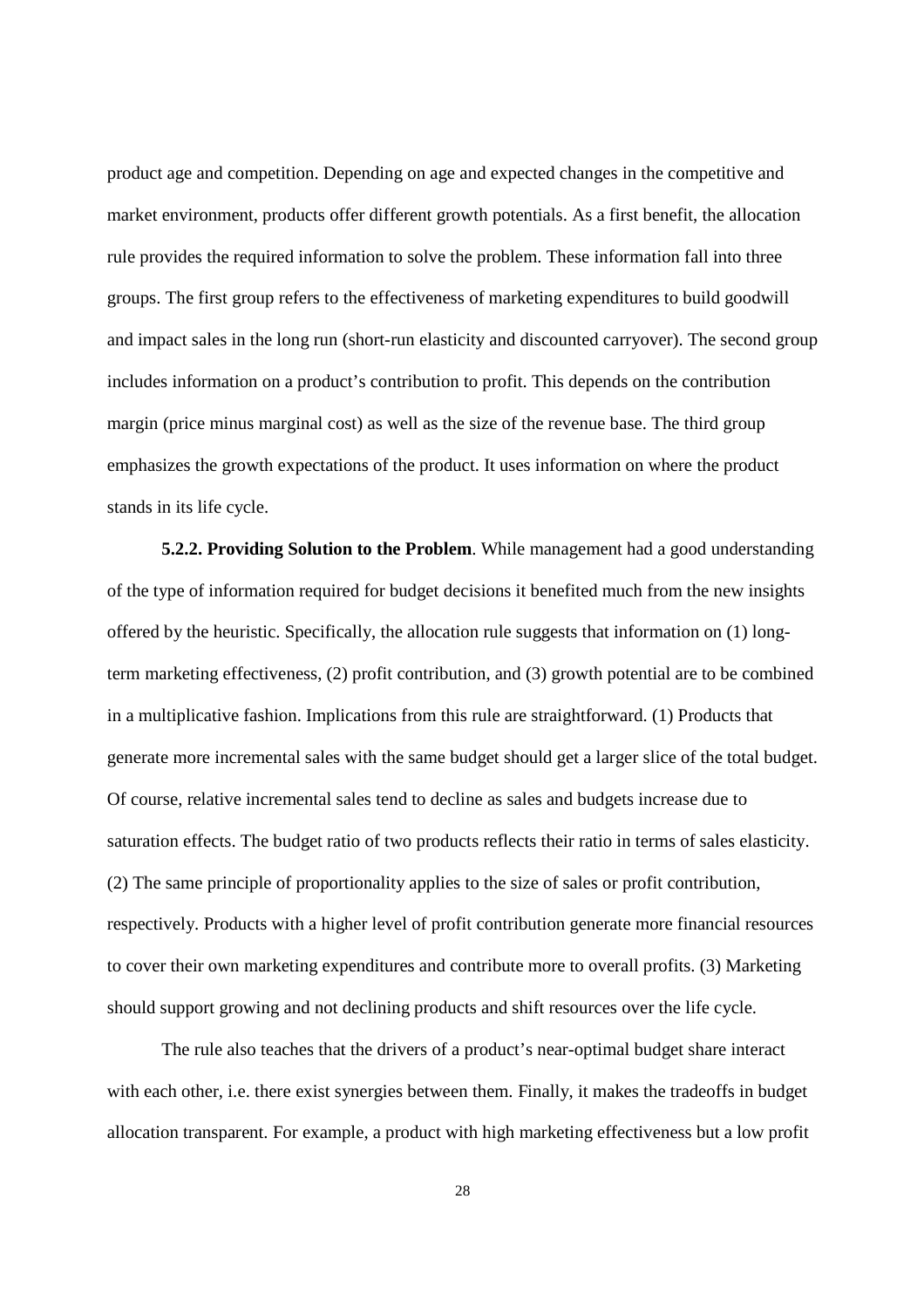contribution level could get a lower budget than a product with a high level of profit contribution but lower marketing effectiveness. Even though that product's spending is less effective it may still contribute more to overall profit because of its larger sales base.

**5.2.3. Understanding the Limitations of Separate ROI Analysis**. Management was initially very focused on comparing incremental ROIs that result from raising/decreasing marketing expenditures for individual products and marketing activities (hereafter denoted as separate ROI analysis). Profit calculations with the allocation tool quickly revealed the limitations of such an analysis. First, separate ROI analyses for individual marketing activities do not consider synergies between marketing activities that interact with each other. Profit simulations for several brands, for example, showed that the ROI of a 10% budget increase in a specific spending category is negative but turns positive if the budget increase is accompanied by a reallocation across the different spending categories. Hence, the synergy between marketing activities is only exploited by the allocation heuristic but not by separate ROI considerations. Second, separate ROI analyses do not consider the trade-offs that exist with respect to potential profit improvements by other products and activities. For example, even though simulated ROIs for a few products were positive the allocation heuristic suggested reducing the current budget on these products. The reason is that free budget resources were transferred to other products where the incremental return was even higher. Third, separate ROI analyses do not inform about the magnitude of budget changes for products and activities, given a fixed total budget. Marginal returns analysis teaches that it should be increased until ROI gets zero. However, if other products' budgets are also raised it may exceed the total budget constraint. The allocation heuristic produces exact results for the recommended allocation of a fixed budget within one step.

29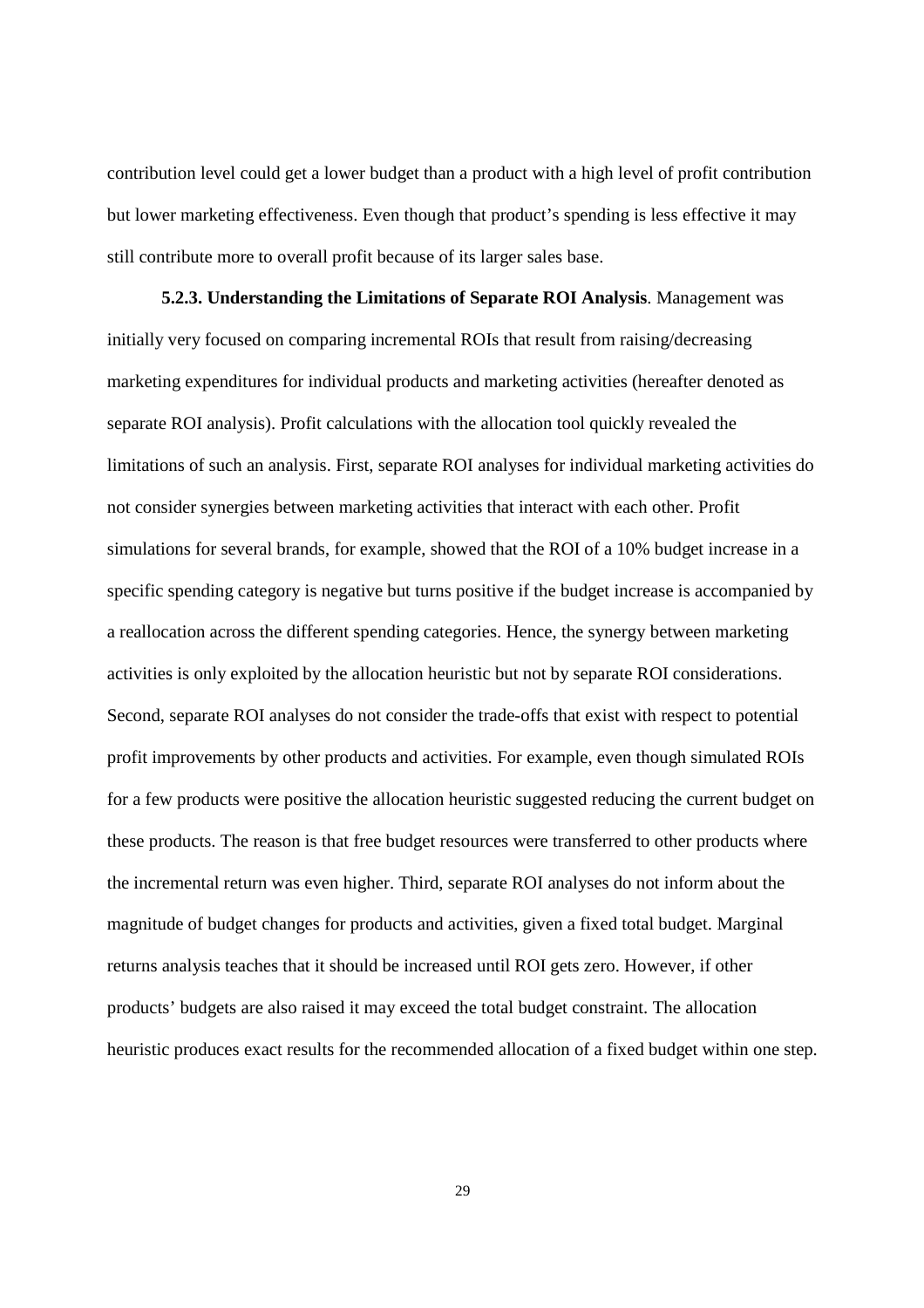#### **5.3 Organizational Impact**

The introduction of the allocation tool had a considerable impact on the organization. The project was part of a larger effort that aimed at revising the organization's tools and processes to evaluate marketing initiatives in terms of their financial implications. This effort had the full attention of the managing board of Bayer. Budget decisions are often associated with several rounds of intensive discussions that follow a bottom-up process, i.e. product and country managers communicate their budget needs for the next year upwards. Budget discussions in companies are probably never fully free of politics and individual agendas. The allocation tool adds an independent, top-down perspective. Since it is strictly based on a range of verifiable input information its recommendations are fully fact-based. Assumptions about marketing effectiveness and other drivers may be discussed. Their implications for budget allocation are immediately transparent through application of the tool. Because of its transparency and topdown perspective, the allocation tool ameliorates the decision process that often appears emotional and inefficient.

Although the allocation tool is not the only source used by Bayer to generate budget options, it has significantly improved the efficiency and quality of the decision process. The project contributed substantially to an organizational transformation that eventually resulted into the creation of a completely new marketing intelligence unit called Global Business Support. This unit supports global marketing management and sales including the global management board with tools, results, and recommendations for a more efficient and effective use of marketing resources.

30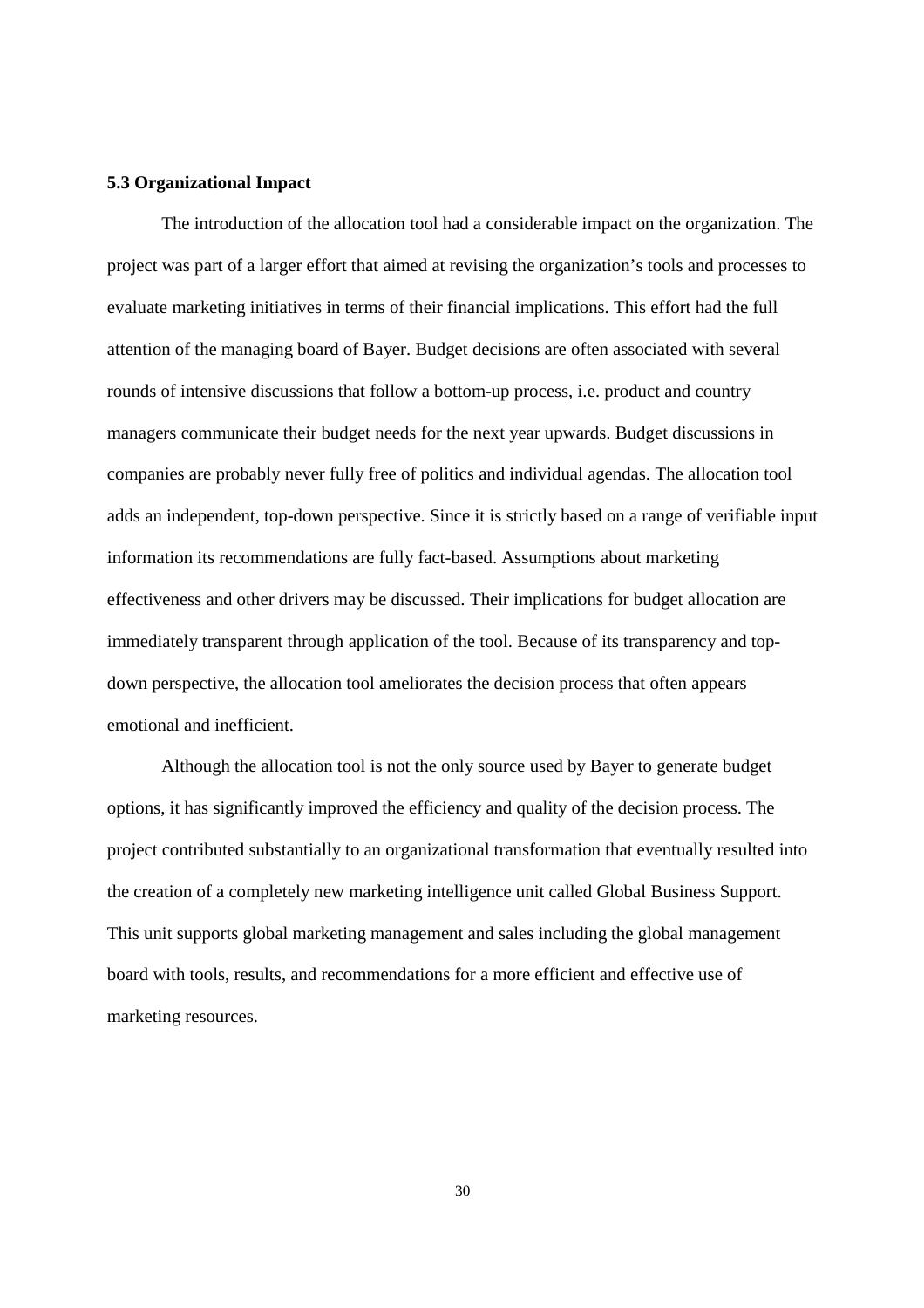#### **5.4 Strategic Impact**

Application of the tool initiated an important strategic discussion within the firm. The results suggested that some older products which still hold a strong position in sizable markets did not get sufficient marketing resources anymore. The allocation tool showed a substantial profit improvement potential from shifting more resources to these older products.

The results also initiated a discussion about the targets of sales calls and the relevance of accompanying marketing activities. In terms of targets, the results suggested to reconsider the strong focus on specialists. It seemed that due to higher frequency of sales calls at specialists by competitors, effectiveness is lower relative to sales calls at general practitioners. Consequently, the tool proposed to reallocate resources among those two target groups. In addition, the results suggested that the potential of accompanying activities such as meeting invitations and OME were not fully exploited, yet.

#### **5.5 Financial Impact**

The tool enables the user to simulate the financial impact of different budget allocation options. By analyzing the simulation results, it provides transparency about the impact of different assumptions on financial results. Based on the year 2007, the simulation suggested an increase in discounted profits of 55% over the next five years due to an optimized allocation. This is worth of EUR 493 m. In contrast, changing the overall budget by 20% promised a profit impact of less than 5%. Even if only a small portion of this increase can be realized, the additional profit for a business unit such as Primary Care with EUR 3 bn worldwide sales is substantial.

Actual profit improvements are hard to evaluate. First, management did not completely follow the suggested reallocation by the tool for several reasons (e.g., varying personal experiences, concerns about errors in IMS data). Second, activities by competitors and exogenous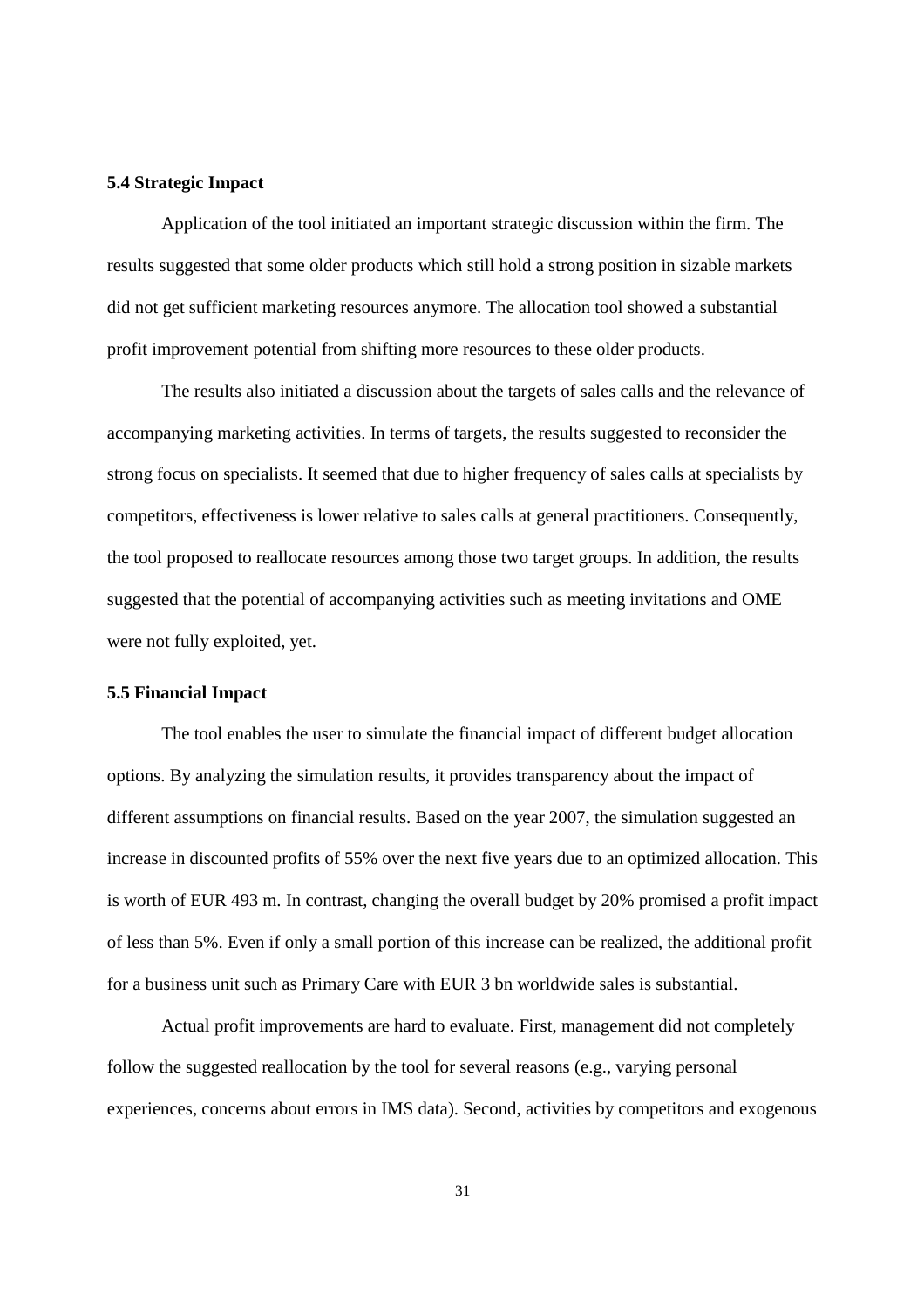influences on market dynamics impact profit results. Nevertheless, the business area Bayer HealthCare reports an increase in EBIT of 12% (EUR 273 m) compared to a 4% revenue increase for the year 2008 (Bayer 2009). Although we have no validation from a field test, these results are consistent with prior observations that reallocation really focuses on the bottom-line.

#### **5.6 Generalizability**

Although the tool was applied to prescription drugs we emphasize that it is suitable for many other industries such as consumer durables, consumer packaged goods, etc. In all these markets, rich information is available at the aggregate product level that allows the calibration of market response models. But even if data on marketing effectiveness, carryover, etc. cannot be estimated with aggregate market response models, other data and methods including choice models and managerial experiments are available to generate the required input data for allocation. In this respect, we are not aware of a limitation to apply the allocation heuristic in other industries.

## **6. Conclusions, Limitations, and Future Research**

In this paper, we suggest an innovative approach to allocate a global marketing budget across countries, products, and marketing activities. Based on the theoretical solution to the dynamic optimization problem, we derive a simple but comprehensive heuristic that accounts for dynamics in marketing effects and product growth. It suggests to allocate a budget proportionally to the size of the business (sales and profit contribution margin), the effectiveness of the marketing activities (short-term elasticity and carryover coefficient), and the growth potential of the product (growth multiplier accounting for time discounting). A simulation study demonstrates that the heuristic quickly converges to the optimal solution under both monopoly and competitive conditions. The implementation of the heuristic at Bayer had various significant impacts on the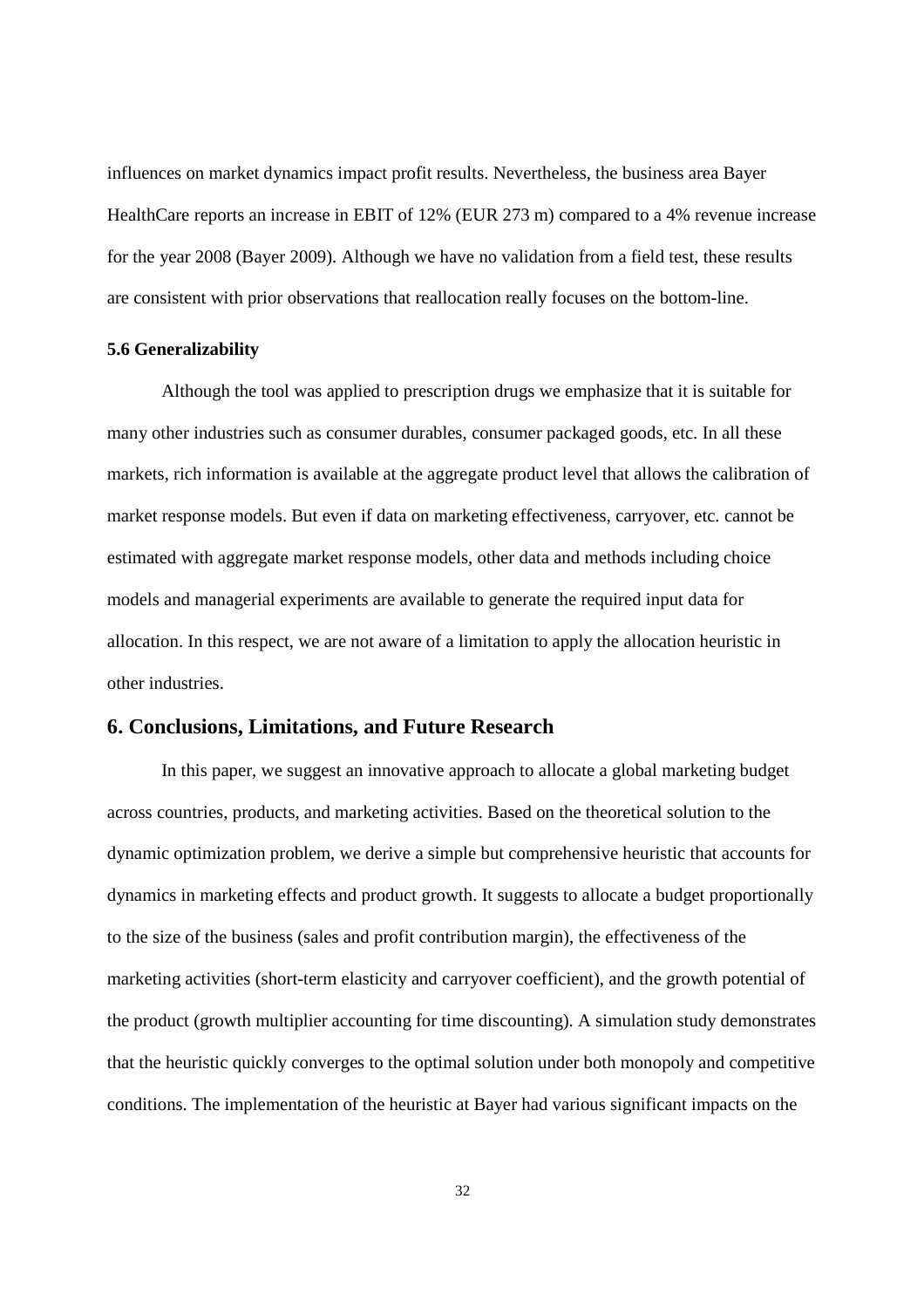organization. It revealed substantial profit improvement potentials by reallocating marketing resources for the Primary Care business unit. It also improved the quality and efficiency of the budget allocation process and contributed to organizational change.

Our research has limitations that may stimulate future research. First, we have analyzed budget allocation issues under the assumption of a specific response function which has been found to best represent the data in this study. It would be interesting to extend the application to other response functions including different growth functions. Second, our simulation study covers only a limited range of conditions. Additional conditions such as more competitors and errors in input data may be analyzed and the number of scenarios extended. It would also be good to understand which conditions have a critical influence on the performance of the heuristic. Third, the tool may be extended to compute uncertainty bounds for recommended budget and market share and profit simulations. This would add a risk-analysis perspective to the application. Finally, we note that our research lacks an experimental field test that is hard to implement in a global portfolio worth of EUR 3 bn. Future applications to smaller portfolios might, however, overcome this limitation and test the superiority of the suggested heuristic. Finally, we assume that the overall marketing budget is set exogenously. Unless the budget level is optimal, there is still profit improvement potential. The flat maximum principle, however, suggests that this potential is very small, provided the budget is set within a reasonable wide range around the true optimal level (Tull et al. 1986).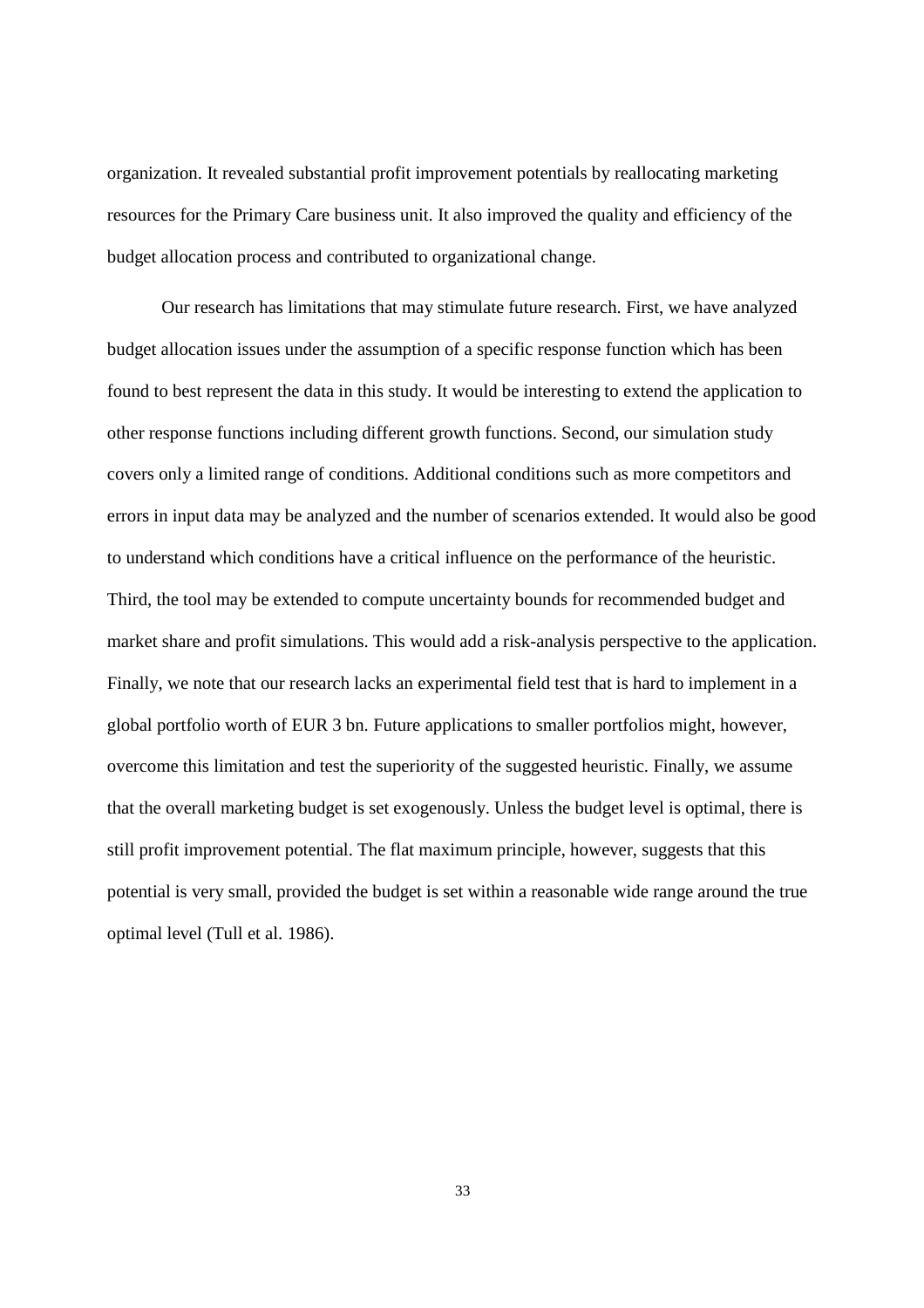#### **Appendix**

## **1. Derivation of Theoretical Allocation Solution for Arbitrary Growth and Response Functions**

We consider the constrained dynamic profit maximization problem as stated in Equations (3)-(3.3). We assume that the sales function in Equation 1 is twice differentiable in *t* and *S*. Note that it is sufficient to maximize profit contribution before marketing cost because these cost are fixed by the total budget and thus not relevant to the optimization. Using the state variable equation (3.2) to substitute  $x_{kin}$  in the objective function (3), we can write the following Lagrange objective functional

$$
L = \int_{t=0}^{T} e^{-rt} \left\{ \left[ \sum_{k \in K} \sum_{i \in I_k} \left( p_{ki} - c_{ki} \right) q_{ki} \right] + \lambda \left( R - \sum_{k \in K} \sum_{i \in I_k} \sum_{n \in N_i} \frac{dS_{kin}}{dt} + \delta_{kin} S_{kin} \right) \right\} dt. \tag{A.1}
$$

Note that the budget constraint (3.1) has to be fulfilled in each period, which may entail a timevarying Lagrange multiplier. A solution requires solving the  $1 + \sum_{k \in K} \sum_{i \in I_k} |N_i|$  Euler-Lagrange equations, which constitute the first-order conditions

$$
\frac{\partial F}{\partial S_{kin}} \left[ t, S_{kin}^*, \frac{dS_{kin}^*}{dt}, \lambda^* \right] - \frac{d}{dt} \left[ \frac{\partial}{\partial (dS_{kin}/dt)} F \left( t, S_{kin}^*, \frac{dS_{kin}^*}{dt}, \lambda^* \right) \right] = 0, \quad (A.2a)
$$
  
\n
$$
\forall k \in K, i \in I_k, n \in N_i, t \in [0, T]
$$

and

$$
\frac{\partial F}{\partial \lambda} = 0, \quad \forall t \in [0, T], \tag{A.2b}
$$

where  $F\left(t, S_{kin}^*, \frac{dS_{kin}^*}{dt}\right)$ , *dt* λ  $\left\{t, S_{kin}^*, \frac{dS_{kin}^*}{dt}, \lambda^*\right\}$  $\begin{pmatrix} dt & f \end{pmatrix}$ is the Lagrangean integrand and the star indicates that variable values

correspond to the optimal solution for the marketing budget. Note that each competitor has to satisfy these conditions under Nash competition. The required derivatives to solve (A.2a) are

$$
\frac{\partial F}{\partial S_{kin}} = e^{-rt} \left[ \left( p_{ki} - c_{ki} \right) \frac{\partial q_{ki}}{\partial S_{kin}} - \lambda \delta_{kin} \right]
$$
(A.3a)

$$
\frac{\partial F}{\partial (dS_{kin}/dt)} = -\lambda e^{-rt}
$$
 (A.3b)

$$
\frac{d}{dt}\frac{\partial F}{\partial (dS_{kin}/dt)} = r\lambda e^{-rt}
$$
\n(A.3c)

Setting (A.3c) equal to (A.3a) yields

$$
\left(p_{ki} - c_{ki}\right) \frac{\partial q_{ki}}{\partial S_{kin}} = \lambda \left(r + \delta_{kin}\right). \tag{A.4}
$$

From Equation (1), we obtain

$$
\frac{\partial q_{ki}}{\partial S_{kin}} = \frac{\partial f_{ki}}{\partial S_{kin}} g_{ki} + \frac{\partial g_{ki}}{\partial S_{kin}} f_{ki}
$$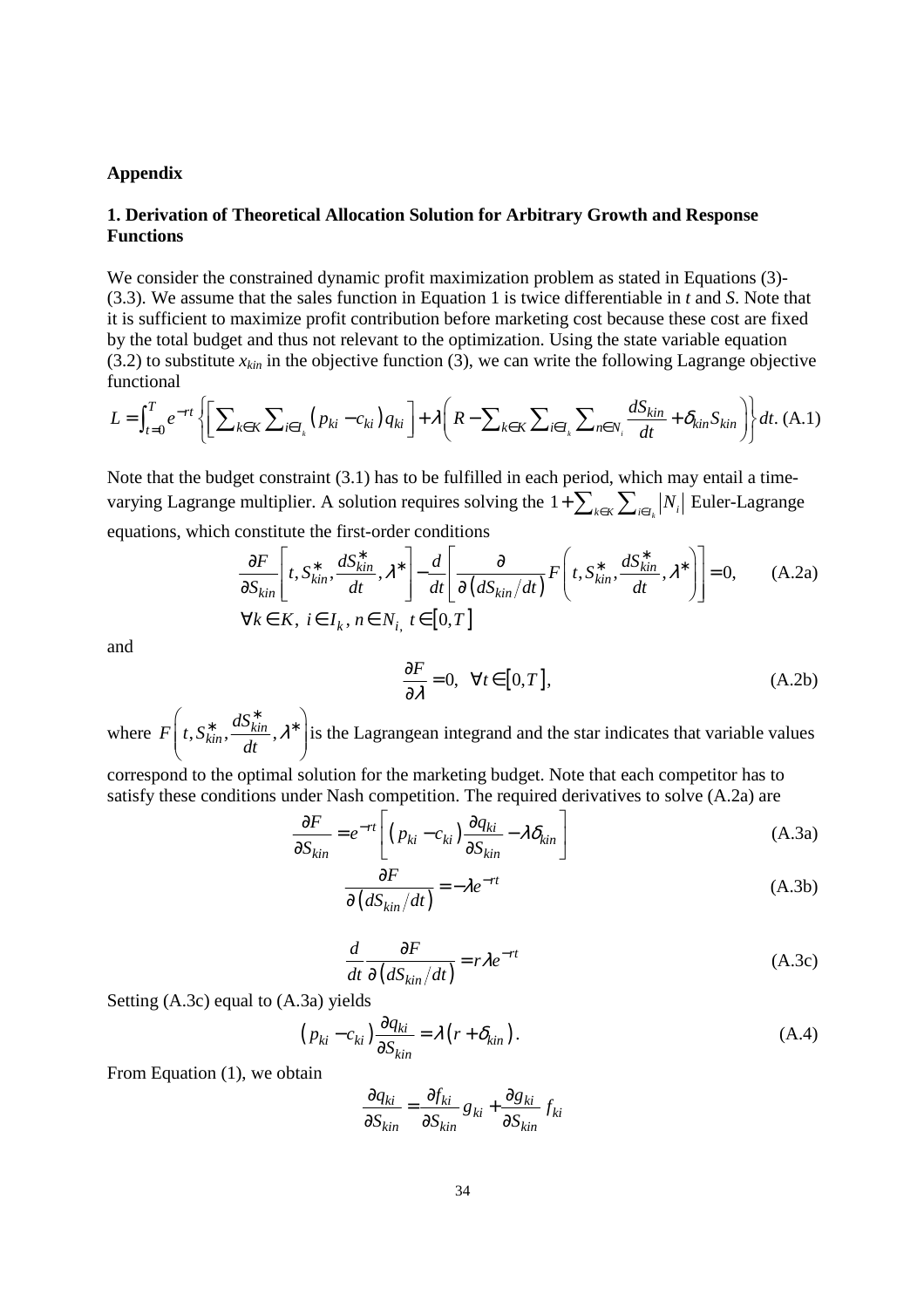that may be expanded into

$$
\frac{\partial q_{ki}}{\partial S_{kin}} = \frac{\partial f_{ki}}{\partial S_{kin}} \frac{S_{kin}}{f_{ki}} g_{ki} f_{ki} \frac{1}{S_{kin}} + \frac{\partial g_{ki}}{\partial S_{kin}} \frac{S_{kin}}{g_{ki}} f_{ki} g_{ki} \frac{1}{S_{kin}}
$$
\n
$$
= \left( \varepsilon_{f(S_{kin})} + \varepsilon_{g(S_{kin})} \right) \frac{q_{ki}}{S_{kin}}
$$
\n(A.5)

Inserting (A.5) into (A.4) and solving for  $S_{kin}^*$  yields

$$
S_{kin}^* = \frac{\left(p_{ki} - c_{ki}\right)q_{ki}^*\left(\varepsilon_{f\left(S_{kin}^*\right)} + \varepsilon_{g\left(S_{kin}^*\right)}\right)}{\lambda\left(r + \delta_{kin}\right)}.
$$
\n(A.6)

We multiply both sides of Equation (A.6) with  $\delta_{kin}$  and use the identities

$$
\delta_{kin} S_{kin}^* = x_{kin}^* - dS_{kin}^* / dt, \gamma_{kin} = 1 - \delta_{kin}, \ \varepsilon_{f(x_{kin}^*)} = \delta \varepsilon_{f(S_{kin}^*)}, \text{ and } \ \varepsilon_{g(x_{kin}^*)} = \delta \varepsilon_{g(S_{kin}^*)} \text{ to obtain}
$$
\n
$$
x_{kin}^* = \frac{(p_{ki} - c_{ki}) q_{ki}^* \left(\varepsilon_{f(x_{kin}^*)} + \varepsilon_{g(x_{kin}^*)}\right)}{\lambda (r + 1 - \gamma_{kin})} + \frac{dS_{kin}^*}{dt}, \tag{A.7}
$$

where *γ* measures the carryover coefficient and  $\varepsilon_{f(x_{kin})}$  and  $\varepsilon_{g(x_{kin})}$  are (short-term) sales

elasticities with respect to marketing expenditures.

Recall that the budget constraint is binding and has to be satisfied in the optimum, i.e.  $R = \sum_{k \in K} \sum_{i \in I_k} \sum_{n \in N_i} x_{kin}^*$ ,  $\forall t \in [0, T]$ . Since this constraint also applies to the end period,  $S_{kinT}$ is free but only within the constraint. This turns the problem into a fixed-endpoint problem and we do not need a general transversality condition. From (A.7), we obtain the optimal share of the budget that is allocated to marketing activity *n* of product *i* in country *k* by

$$
\frac{x_{kin}^{*}}{R} = \frac{\frac{(p_{ki} - c_{ki})q_{ki}^{*} \left(\varepsilon_{f(x_{kin}^{*})} + \varepsilon_{g(x_{kin}^{*})}\right)}{(r+1-\gamma_{kin})}}{\sum_{l \in K} \sum_{j \in I_{l}} \sum_{m \in N_{j}} \frac{\left(p_{lj} - c_{lj}\right)q_{lj}^{*} \left(\varepsilon_{f(x_{ijm}^{*})} + \varepsilon_{g(x_{ijm}^{*})}\right)}{(r+1-\gamma_{ijm})} + \lambda \sum_{l \in K} \sum_{j \in I_{l}} \sum_{m \in N_{j}} \frac{dS_{ljm}^{*}}{dt}
$$
\n
$$
+\frac{1}{R} \frac{dS_{kin}^{*}}{dt}, \ \ \forall \ k \in K, \ i \in I_{k}, \ n \in N_{i}, \ t \in [0, T],
$$
\n
$$
(A.8)
$$

which is equivalent to Equation (4).

From the budget constraint, we know that the following linear restriction must hold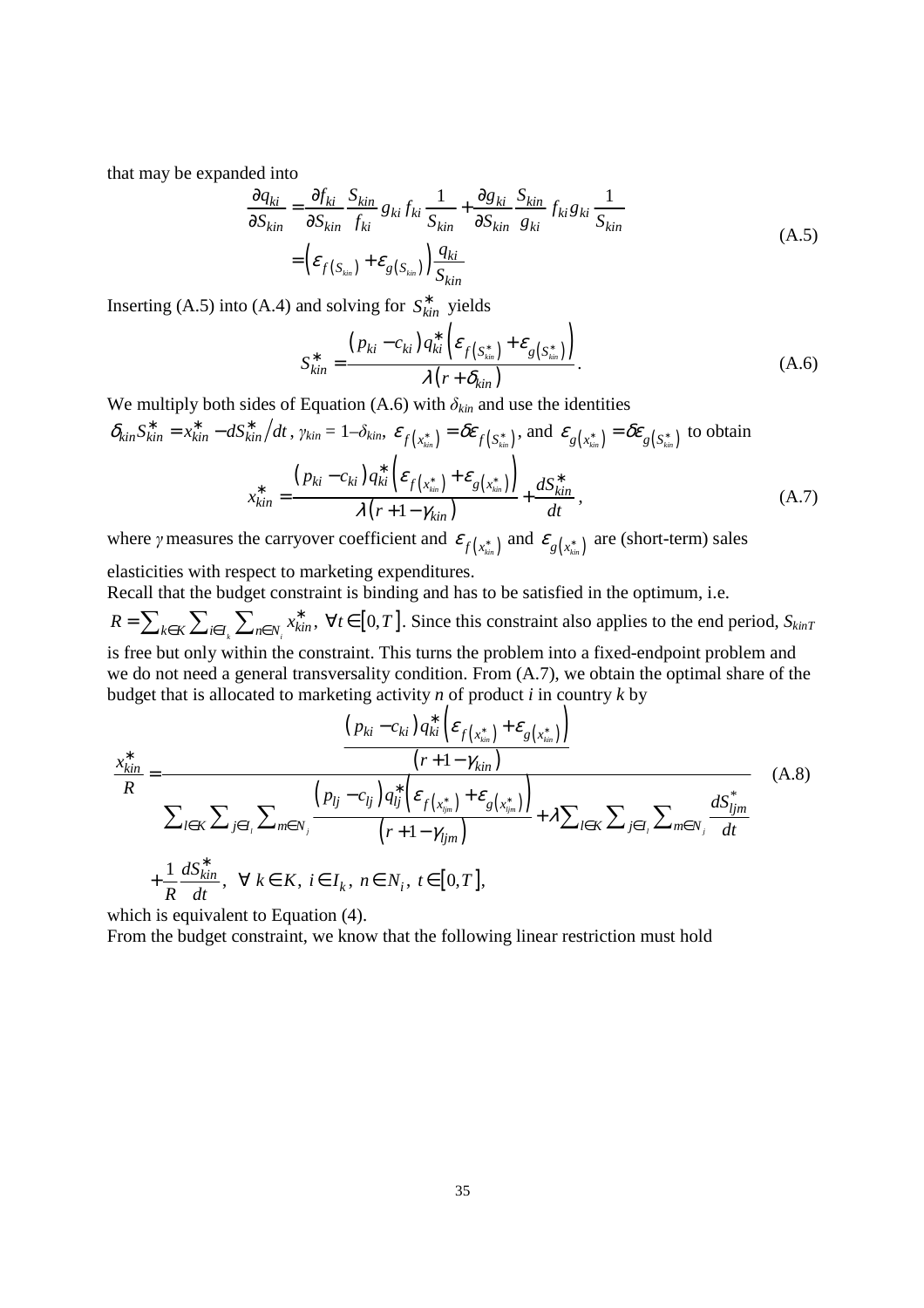$$
\sum_{k \in K} \sum_{i \in I_k} \sum_{m \in N_i} \frac{x_{kin}^*}{R} = \frac{\left(p_{ki} - c_{ki}\right) q_{ki}^* \left(\varepsilon_{f(x_{kin}^*)} + \varepsilon_{g(x_{kin}^*)}\right)}{\left(r + 1 - \gamma_{kin}\right)}
$$
\n
$$
\sum_{k} \sum_{i \in I_k} \sum_{j \in I_i} \sum_{m \in N_j} \frac{\left(p_{lj} - c_{lj}\right) q_{lj}^* \left(\varepsilon_{f(x_{ijm}^*)} + \varepsilon_{g(x_{ijm}^*)}\right)}{\left(r + 1 - \gamma_{ljm}\right)} + \lambda \sum_{l \in K} \sum_{j \in I_l} \sum_{m \in N_j} \frac{dS_{ljm}^*}{dt}
$$
\n
$$
+ \frac{1}{R} \sum_{k \in K} \sum_{i \in I_k} \sum_{n \in N_i} \frac{dS_{kin}^*}{dt} = 1.
$$

In a typical product portfolio that includes several products of different ages and therefore different levels of marketing activity stocks, some stocks will increase and others will decrease from one period to the next because the total budget to be allocated is limited. For a fairly large number of allocations units, which are defined at the country-product-marketing activity level, gains and losses in stocks tend to cancel each other out, so that  $\sum_{k \in K} \sum_{i \in I_k} \sum_{n \in N_i} dS_{kin}^* / dt \approx 0$ , with  $k = 1, ..., l, ..., K$ ,  $i = 1, ..., j, ..., I_k$ , and  $n = 1, ..., m, ..., N_i$ . As a result, we have

$$
\sum_{k \in K} \sum_{i \in I_k} \sum_{m \in N_i} \frac{x_{kin}^*}{R} = \sum_{k} \sum_{i} \sum_{n} \left[ \frac{\left(p_{ki} - c_{ki}\right) q_{ki}^* \left(\varepsilon_{f\left(x_{kin}^*\right)} + \varepsilon_{g\left(x_{kin}^*\right)}\right)}{\left(r + 1 - \gamma_{kin}\right)}\right] \geq 1,
$$

and obtain a solution for the optimal budget share that is very close to (A.8)

$$
\frac{x_{kin}^{*}}{R} \approx \frac{\left(p_{ki} - c_{ki}\right)q_{ki}^{*}\left(\varepsilon_{f\left(x_{kin}^{*}\right)} + \varepsilon_{g\left(x_{kin}^{*}\right)}\right)\big/(r+1-\gamma_{kin})}{\sum_{l \in K} \sum_{j \in I_{l}} \sum_{m \in N_{j}}\left(p_{lj} - c_{lj}\right)q_{lj}^{*}\left(\varepsilon_{f\left(x_{ljm}^{*}\right)} + \varepsilon_{g\left(x_{ljm}^{*}\right)}\right)\big/(r+1-\gamma_{ljm})}.
$$
\n(A.9)

Since we also need to satisfy the condition  $x_{kin}^* \ge 0$  that is violated if  $\varepsilon_{f(x_{kin})} + \varepsilon_{g(x_{kin})} < 0$  and  $\varepsilon_{g(x_{kin}^*)}$  < 0, the optimal marketing budget for marketing activity *n* of product *i* in country *k* is given by

$$
x_{kin}^* \cong \frac{Max\{w_{kin}^*, 0\}}{\sum_{l \in K} \sum_{j \in I_l} \sum_{m \in N_j} Max\{w_{ljm}^*, 0\}} R, \quad \forall k \in K, i \in I_k, n \in N_i, t \in [0, T],
$$
  
\nwith 
$$
w_{kin}^* = \frac{(p_{ki} - c_{ki}) q_{ki}^* \left(\varepsilon_{f(x_{kin})} + \varepsilon_{g(x_{kin})}\right)}{r + 1 - \gamma_{kin}}.
$$
\n(c) is equivalent to Equation (5).

which is equivalent to Equation  $(5)$ .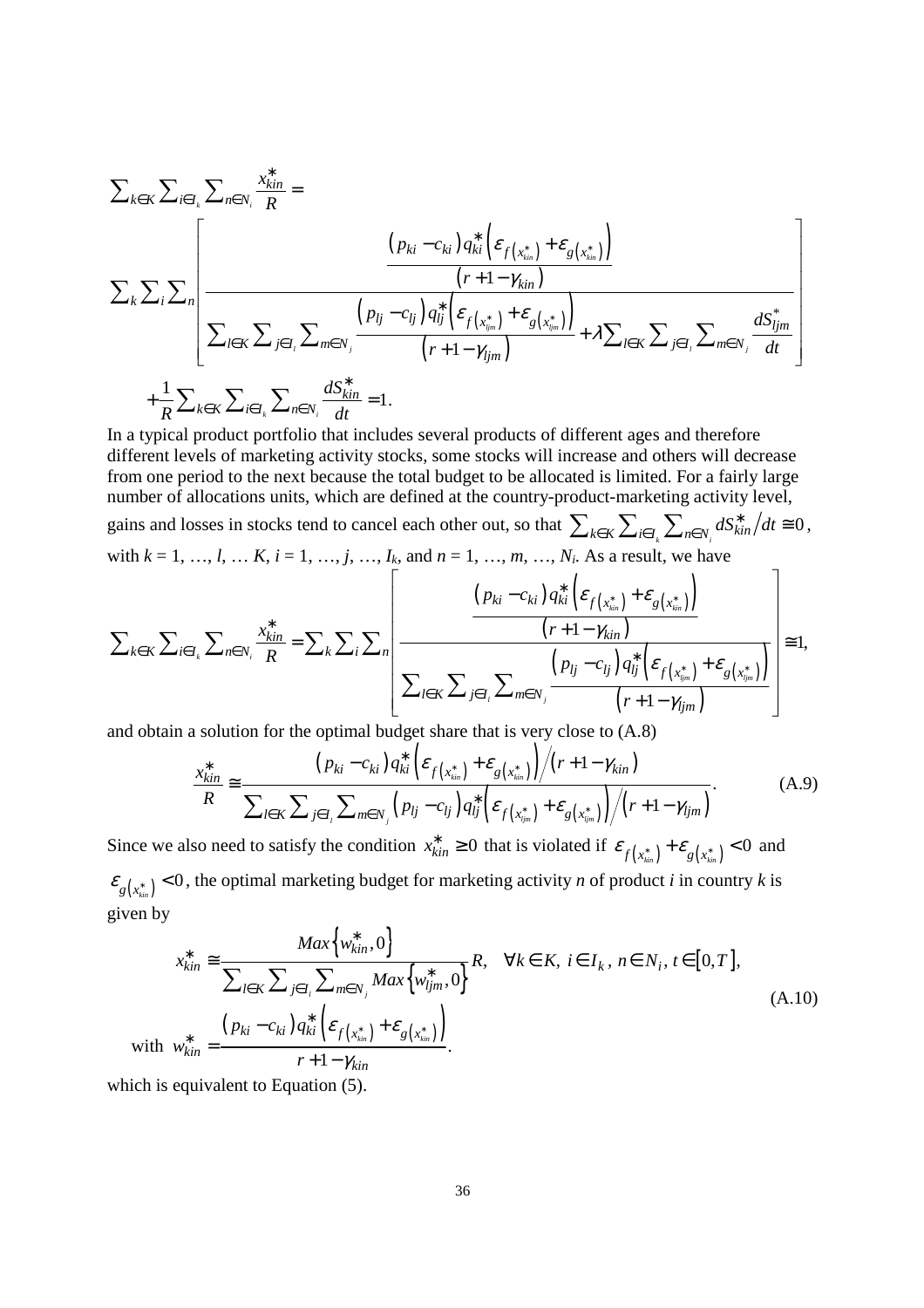The solution establishes a global maximum because the Integrand  $F\left(t, S_{kin}^*, \frac{dS_{kin}^*}{dt},\right)$ *dt* λ  $\left(t, S^*_{kin}, \frac{dS^*_{kin}}{1}, \lambda^*\right)$  $\begin{pmatrix} 1 & 1 \\ 1 & 1 \end{pmatrix}$ is

concave in  $S_{kin}^*$  and  $dS_{kin}^* / dt$ . For a fixed-endpoint problem, the Euler-Lagrange Equations (A.2a) and (A.2b) are sufficient for an absolute maximum (Kamien and Schwartz 1991).

#### **2. Parametric Growth Model**

Consistent with (6), we consider the following parametric growth model

$$
g_i(t) = \alpha_i t^{a_i} e^{-b_i t}, \text{ with } \alpha_i, a_i, b_i > 0 \text{ and } t \in [0, \infty). \tag{A.10}
$$

**Equivalence with the Gamma Distribution**. The p.d.f. of a gamma distributed random variable *t* is defined as follows

$$
gamma(t) = \frac{\phi^{\theta} t^{\theta - 1} e^{-\phi t}}{\Gamma(\theta)},
$$
\n(A.11)

where  $\phi$  and  $\theta$  are characteristic parameters that define the shape of the distribution. Let the

parameters  $\alpha$ , *a*, and *b* of (A.9) be defined as:  $\alpha = \frac{b}{\Gamma(a+1)}$ 1 1 *a b*  $\alpha = \frac{c}{\Gamma(a)}$ + =  $\Gamma(a +$ ,  $a = \theta - 1$ ,  $b = \phi$ . Then, it can be shown

that  $(A.10)$  results into  $(A.11)$ .

**Properties of Cumulative Sales.** Let  $(A.10)$  measure unit sales. We obtain cumulative sales over the total lifetime of product *i* by solving the integral

$$
\text{CumSales}_{i} = \alpha_{i} \cdot \int_{0}^{\infty} t^{a_{i}} \cdot e^{-(b_{i})t} dt = \alpha_{i} \cdot \frac{\Gamma(a_{i}+1)}{b_{i}^{a_{i}+1}}, \text{ with } \alpha_{i}, a_{i}, b_{i} > 0. \tag{A.12}
$$

Let  $a_i - b_i = \omega_i$  measure the distance in growth parameters for *i*. Substituting  $b_i$  for  $a_i - \omega_i$  in  $(A.12)$  and differentiating this expression with respect to the distance  $\omega_i$  yields

$$
\frac{d\textit{CumSales}_i}{d\omega_i} = (a_i + 1)\alpha_i \Gamma(a_i + 1)(a_i - \omega_i)^{-a_i - 2}
$$
\n(A.13)

Expression (A.13) is always greater than zero because all terms are greater than zero. Note that  $a_i - \omega_i > 0$  since  $a_i, b_i > 0$ . From  $a_i - b_i = \omega_i$ , it follows that  $a_i > \omega_i$ .

Hence, cumulative sales increase with the difference in the growth parameters *a* and *b*. This result also holds for discounted cumulative sales. Discounting (A.10) at rate *r* and differentiating with respect to <sup>ω</sup>*<sup>i</sup>* leads to

$$
\frac{d\textit{CumSales}_i}{d\omega_i} = (a_i + 1)\alpha_i \Gamma(a_i + 1)(a_i - \omega_i + r)^{-a_i - 2}.
$$
\n(A.14)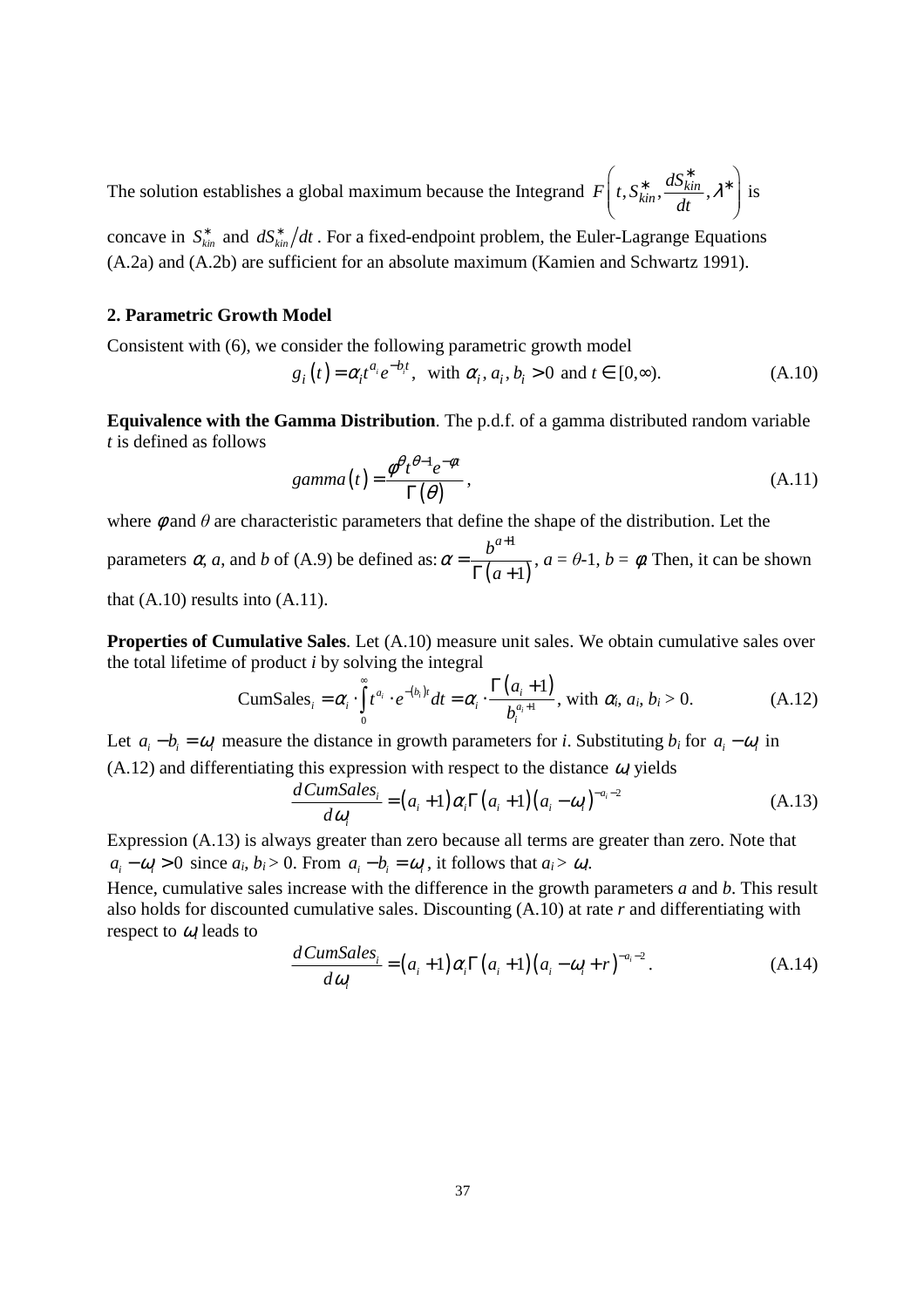#### **References**

- Albers, Sönke (1998), "Regeln für die Allokation eines Marketing-Budgets auf Produkte oder Marktsegmente," *Zeitschrift für betriebswirtschaftliche Forschung*, 50, 211-235. [., Rules for the Allocation of a Marketing Budget Across Products or Market Segments"]
- Albers, Sönke (2000), "Impact of Types of Functional Relationships, Decisions, and Solutions on the Applicability of Marketing Models." *International Journal of Research in Marketing*, 17, 169-175.
- Albers, Sönke, Murali K. Mantrala, and Srihari Sridhar (2010), "Personal Selling Elasticities: A Meta-Analysis," *Journal of Marketing Research*, 47 (October), 840–853.
- Bass, Frank M., Dipak Jain, and Trichy Krishnan (2000), Modeling the Marketing-mix Influence in the New-Product Diffusion, in Mahajan, Vijay, Eitan Muller, and Yoram Wind (eds.), *New-product Diffusion Models*, Springer, 99-122.
- Bayer (2009), *Annual Report 2008*. Leverkusen: Bayer AG.
- Berndt, Ernst R., Linda Bui, David R. Reily, and Glen L. Urban (1995), "Information, Marketing, and Pricing in the U.S. Antiulcer Drug Market," *American Economic Review, Papers and Proceedings*, 85 (2), 100-105.
- Bigné, J. Enrique (1995), "Advertising Budget Practices: A Review," *Journal of Current Issues and Research in Advertising*, 17 (2), 17-31.
- Davidson, Russell and James G. MacKinnon (1981), "Several Tests for Model Specification in the Presence of Alternative Hypotheses," *Econometrica*, 49(3), 781-793.
- Doganoglu, Toker and Daniel Klapper (2006), "Goodwill and Dynamic Advertising Strategies," *Quantitative Marketing and Economics*, 4, 5-29.
- Dorfman, R. and P. O. Steiner (1954), "Optimal Advertising and Optimal Quality," *American Economic Review*, 44 (December), 826-836.
- Doyle, Peter and John Saunders (1990), "Multiproduct Advertising Budgeting," *Marketing Science*, 9, 97-113.
- Erickson, Gary M. (2003), *Dynamic Models of Advertising Competition*. 2nd ed., Boston et al.: Kluwer Academic Publisher.
- Fischer, Marc and Sönke Albers (2010), "Patient- or Physician-Oriented Marketing: What Drives Primary Demand for Prescription Drugs?," *Journal of Marketing Research*, 47, 103-121.
- Fischer, Marc, Peter S. H. Leeflang, and Peter C. Verhoef (2010), "Drivers of Peak Sales for Pharmaceutical Brands," *Quantitative Marketing and Economics*, forthcoming.
- Granas, Andrzej and James Dugundji (2003), *Fixed Point Theory*. New York: Springer.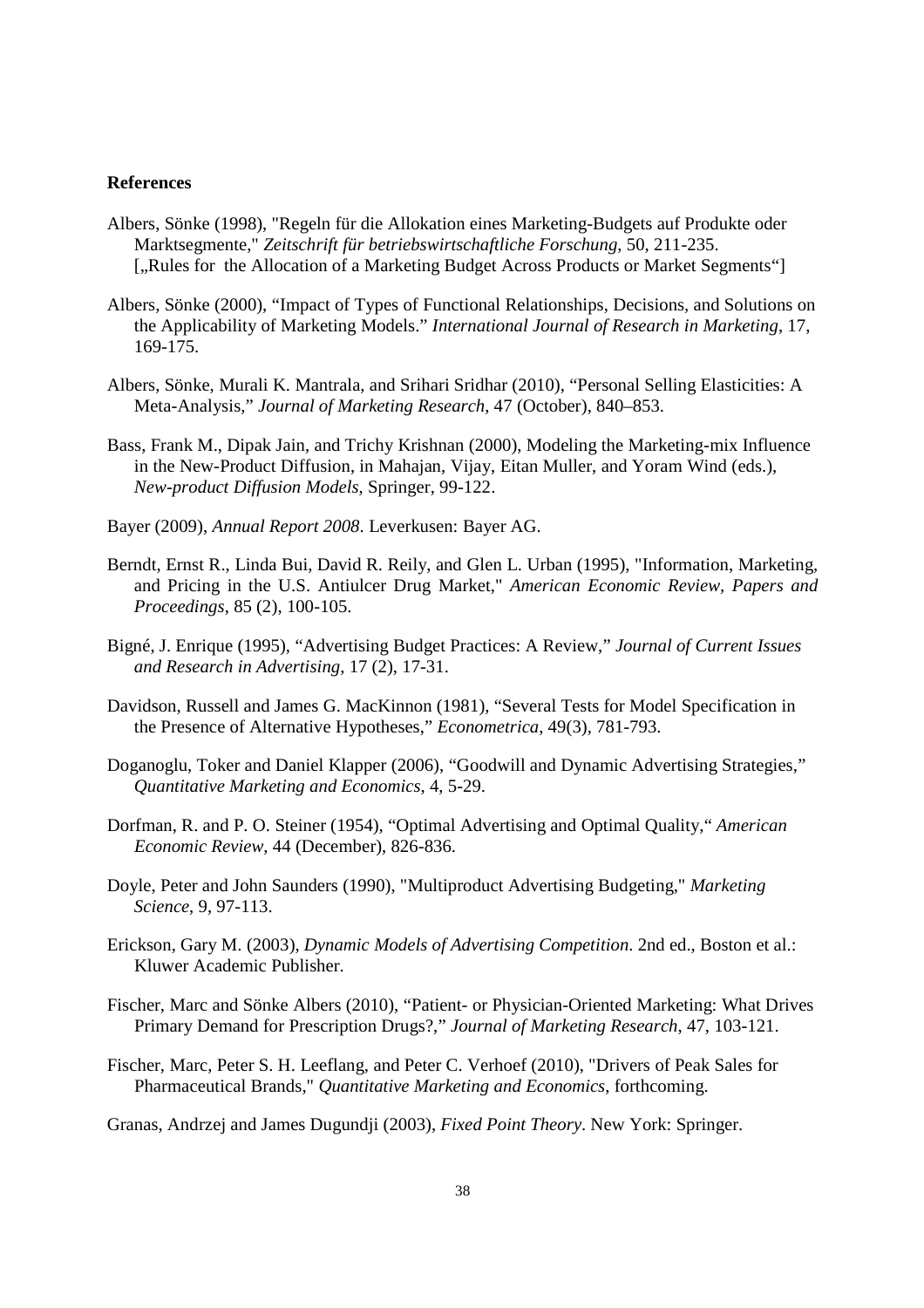Greene (2006), *Econometric Analysis*. 6<sup>th</sup> ed. Upper Saddle River, NJ: Prentice Hall.

- Hanssens, Dominique M., Leonard J. Parsons, and Randall L. Schultz (2001), *Market Response Models, Econometric and Time Series Analysis.* 2nd ed., Boston et al.: Kluwer Academic Publisher.
- Kamien, Morton I. and Nancy L. Schwartz (1991), *Dynamic Optimization: The Calculus of Variations and Optimal Control in Economics and Management*. 2nd ed. North-Holland: Elsevier.
- Kumar, V., Rajkumar Venkatesan, Tim Bohling, and Denise Beckmann (2008), "The Power of CLV: Managing Lifetime Value at IBM," *Marketing Science*, 27, 585-599.
- Little, John D.C. (1970), "Models and Managers: The Concept of a Decision Calculus," *Management Science*, 16, B466-B485.
- Lodish, Leonard M., Ellen Curtis, Michael Ness, and M. Kerry Simpson (1988), "Sales Force Sizing and Deployment Using a Decision Calculus Model at Syntex Laboratories," *Interfaces*, 18 (1), 5-20.
- Naik, Prasad A., Kalyan Raman, and Russell S. Winer (2005), "Planning Marketing-Mix Strategies in the Presence of Interaction Effects," *Marketing Science*, 24, 25-34.
- Nerlove, Marc and Kenneth J. Arrow (1962), "Optimal Advertising Policy Under Dynamic Conditions," *Economica*, 29 (May), 129–42.
- P&G (2008), Investor Fact Sheet. Procter&Gamble, (accessed November 7, 2009) [available at www.pg.com].
- Reibstein, David J., George Day, and Jerry Wind (2009), "Guest Editorial: Is Marketing Academia Losing Its Way?," *Journal of Marketing*, 73 (July), 1-3.
- Reinartz, Werner, Jacqueline Thomas, and V. Kumar (2005), "Balancing Acquisition and Retention Resources to Maximize Customer Profitability," *Journal of Marketing*, 69 (January), 63-79.
- Skiera, Bernd and Sönke Albers (1998), "COSTA: Contribution Optimizing Sales Territory Alignment," *Marketing Science*, 18, 196-213.
- Tull, Donald S., Van R. Wood, Dale Duhan, Tom Gillpatick, Kim R. Robertson, and James G. Helgeson (1986), "'Leveraged' Decision Making in Advertising: The Flat Maximum Principle and Its Implications," *Journal of Marketing Research*, 23, 25-32.
- Wong, Kar-Yiu (1995), *International Trade in Goods and Factor Mobility*. Cambridge, MA: MIT Press.
- Zoltners, A and P. Sinha (2005), "Sales Territory Design: Thirty Years of Modeling and Implementation," *Marketing Science*, 24, 313-331.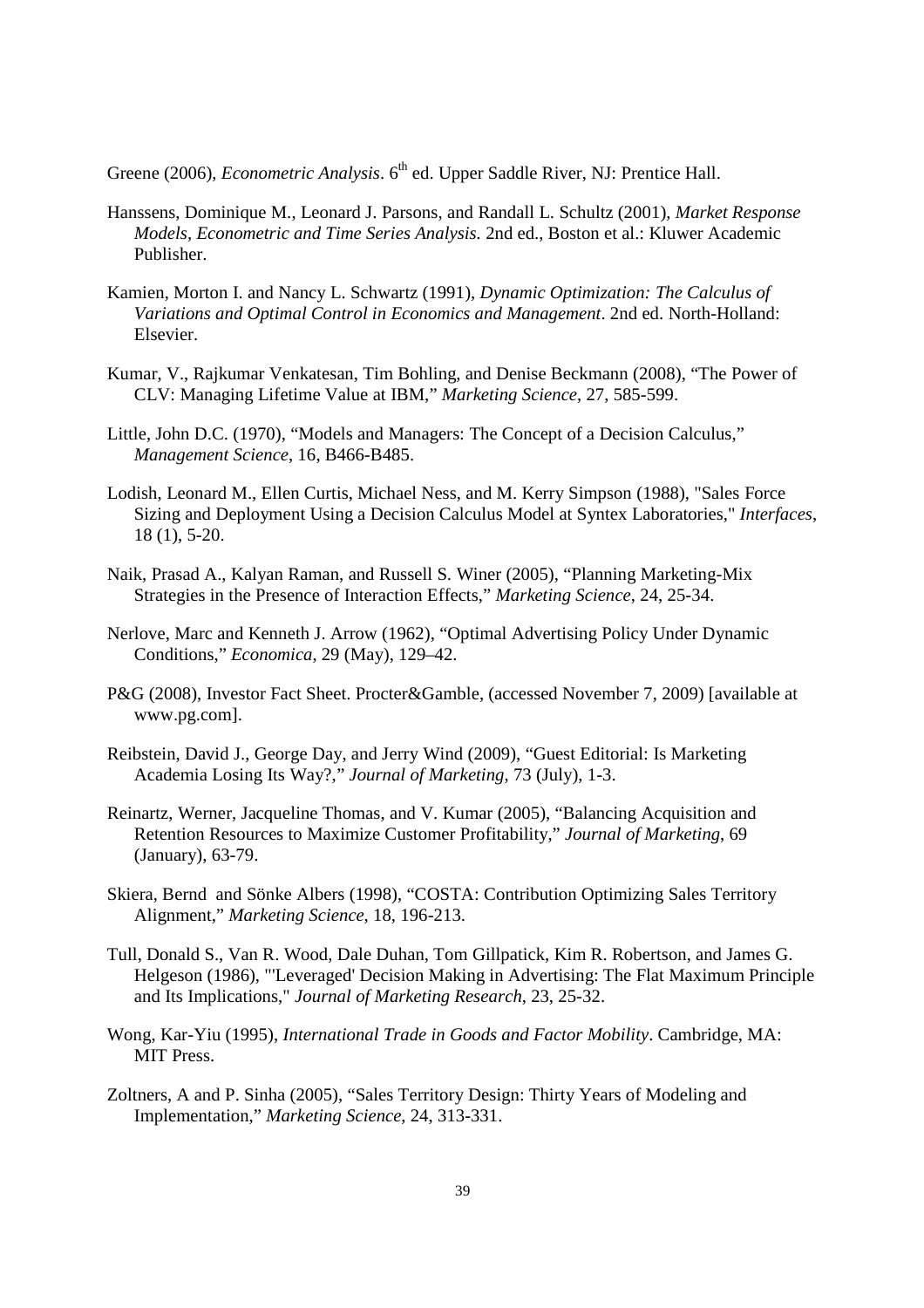

Figure 1 Illustrative product life cycles for different marketing investment levels (see Equation 7)

Growth parameters in low investment case:  $a = 1.1$ ,  $b = .10$  (scale parameter  $\alpha = 1$ ) Growth parameters in high investment case:  $a = 1.6$ ,  $b = .15$  (scale parameter  $\alpha = 1$ )

Figure 2 Performance of heuristic rule relative to optimal solution



Note: Data points represent averages from 16 experimental situations, 8 under monopoly and 8 under duopoly condition.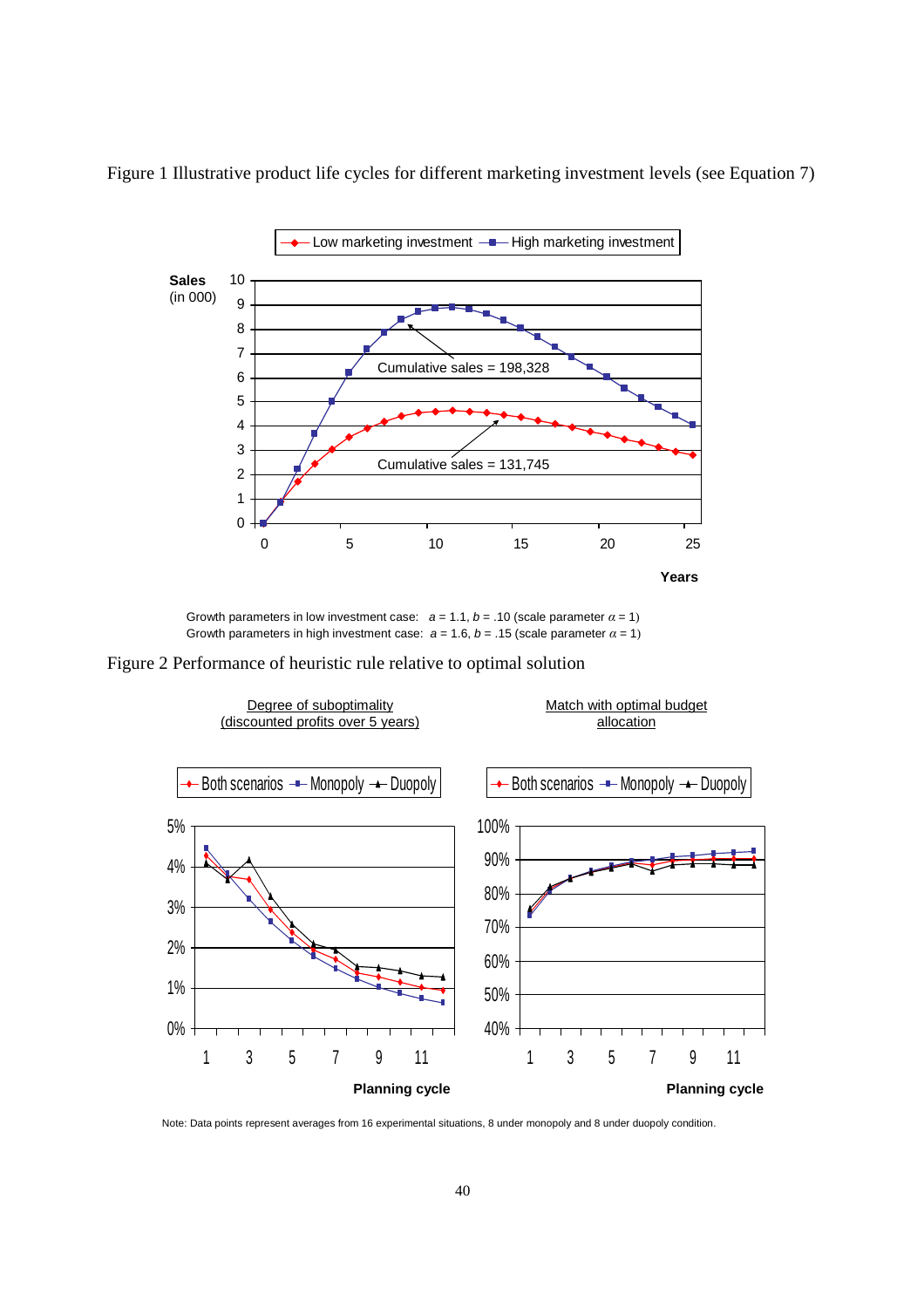## Table 1 Descriptive statistics

|                                                        | Antidiabetes |           | Hypertension |           | Erectile<br>dysfunction |           | Antiinfectives |           |
|--------------------------------------------------------|--------------|-----------|--------------|-----------|-------------------------|-----------|----------------|-----------|
|                                                        | Mean         | <b>SD</b> | Mean         | <b>SD</b> | Mean                    | <b>SD</b> | Mean           | <b>SD</b> |
| Unit sales in thousand standard units                  | 16,319       | 20,674    | 11,891       | 16,649    | 1,008                   | 649       | 5,291          | 8,004     |
| Elapsed time since launch in years                     | 14.50        | 12.69     | 10.00        | 7.42      | 2.75                    | 1.91      | 12.25          | 10.45     |
| Order of entry (Median)                                | 3            |           | 4            |           | $\overline{2}$          |           | 3              |           |
| Price in EUR per standard unit                         | .16          | .26       | .50          | 2.96      | 7.00                    | .48       | 2.01           | 1.97      |
| Marketing stock variables                              |              |           |              |           |                         |           |                |           |
| Detailing at general practitioners<br>in thousand EUR  | 22,519       | 36,566    | 64,595       | 87,134    | 55,026                  | 30,326    | 44,259         | 34,930    |
| Detailing at specialists in thousand EUR               | 2,081        | 4,068     | 8,803        | 13,701    | 14,498                  | 12,771    | 10,380         | 11,353    |
| Detailing at pharmacies in thousand EUR                | 588          | 1,453     | 1,930        | 3,039     | 1)                      |           | 1,766          | 2,598     |
| Professional journal advertising<br>in thousand EUR    | 149          | 341       | 1)           |           | 458                     | 502       | 165            | 295       |
| Meeting invitations in thousand EUR                    | 730          | 2,030     | 1,361        | 3,062     | 3,884                   | 2,481     | 471            | 837       |
| Other marketing expenditures in thousand<br><b>EUR</b> |              | 1)        | 2,558        | 9,278     | 3,912                   | 4,404     | 1)             |           |
| # of countries                                         | 5            |           | 5            |           | 5                       |           |                | 5         |
| # of subcategories                                     |              | 6         | 10           |           |                         |           | 12             |           |
| # of products                                          | 104          |           | 306          |           | 15                      |           | 100            |           |
| # of observations                                      | 2,398        |           | 7,908        |           | 233                     |           | 2,916          |           |

Notes: All units and EUR figures are on a quarterly basis. The marketing stock *Skint* for activity *n* of drug *i* in country *k* and period *t* is defined as

 $S_{\text{kin}} = \sum_{\tau=0}^{t} (1 - \delta_{\text{TA}})^{\tau} x_{\text{kin}}$ , where  $\delta_{\text{TA}}$  is the quarterly decay rate, specific for each therapeutic area *TA*, and *x* measures the marketing expenditures. We used a numerical search algorithm to esti numerical search algorithm to estimate the decay coefficient in a first-stage non-linear regression of Equation (11) that minimizes the residual sum of squares. Due to the complexity of our model, we could only identify decay parameters at the level of the therapeutic area. With better data, a brand- and marketingactivity-specific parameter may be obtained. If we did not observe initial stocks we imputed the first quarter by dividing the average quarterly expenditures of the first observed year by the decay coefficient.

<sup>1)</sup> Spending category was only rarely used by firms.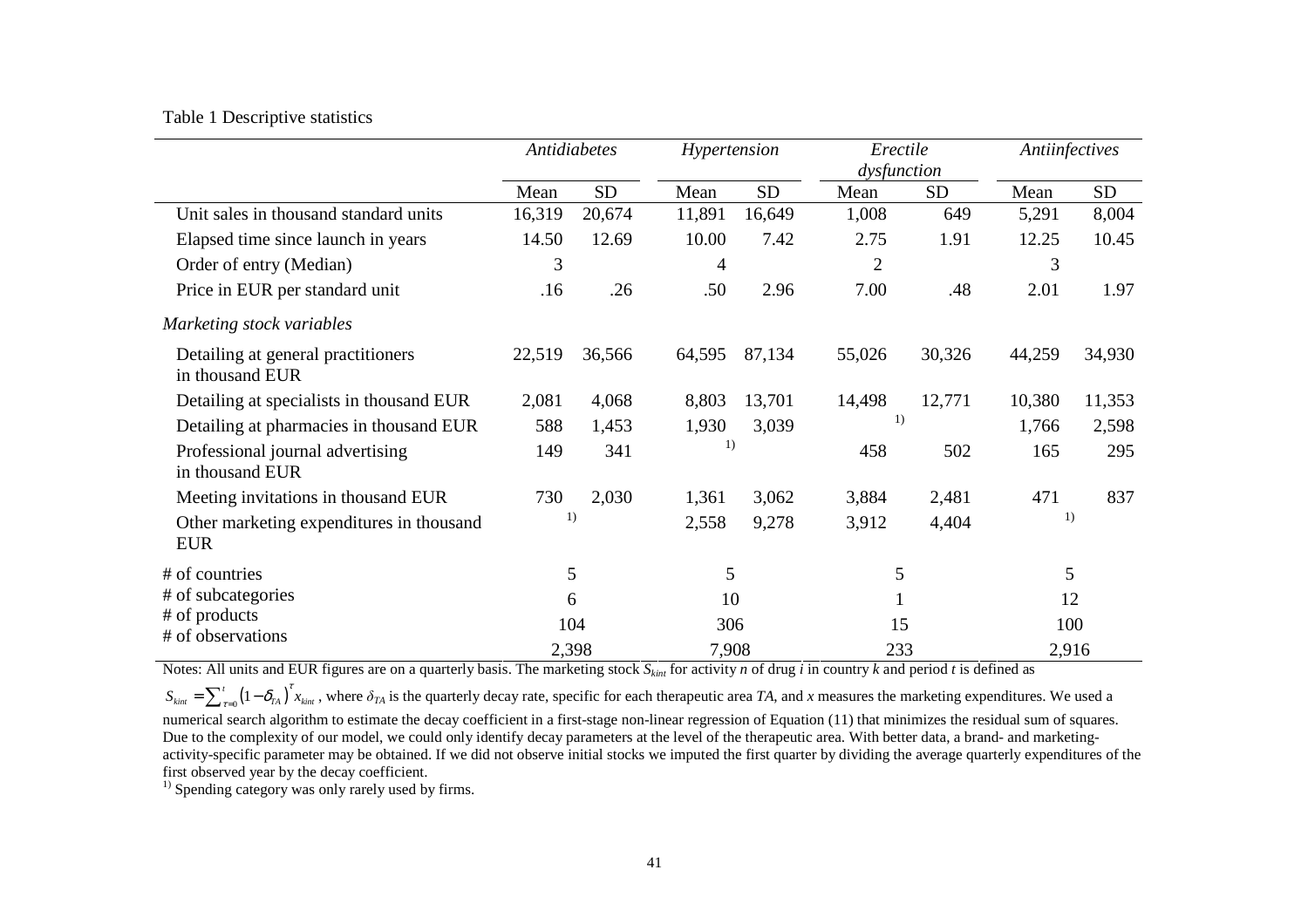|                                                                    | Antidiabetes         |                        |            |         |                     | Hypertension           |            |          |  |  |
|--------------------------------------------------------------------|----------------------|------------------------|------------|---------|---------------------|------------------------|------------|----------|--|--|
|                                                                    | Est. Para-           | Standard               | Est. Para- | Standar | Est. Para-          | Standard               | Est. Para- | Standard |  |  |
|                                                                    | meter                | error                  | meter SD   | d error | meter               | error                  | meter SD   | error    |  |  |
| Constant                                                           | 5.32                 | (.202)                 | .904       | (.019)  | 9.06                | (.154)                 | 1.98       | (.021)   |  |  |
| $Ln$ (elapsed time since launch) $\times$ total<br>marketing stock | $.225\times10^{-5}$  | $(.155\times10^{-12})$ |            |         | $.897\times10^{-8}$ | $(.470\times10^{-9})$  |            |          |  |  |
| Elapsed time since launch $\times$ total<br>marketing stock        | $-.531\times10^{-9}$ | $(.598\times10^{-14})$ |            |         | $-.503\times10^{9}$ | $(.383\times10^{-10})$ |            |          |  |  |
| Ln(own price)                                                      | $-.597$              | (.026)                 |            |         | $-.911$             | (.013)                 |            |          |  |  |
| Ln(average competitor price)                                       | $-.449$              | (.024)                 |            |         | $-.049$             | (.018)                 |            |          |  |  |
| Ln(order of entry)                                                 | $-.256$              | (.016)                 |            |         | $-.225$             | (.011)                 |            |          |  |  |
| Marketing stock variables                                          |                      |                        |            |         |                     |                        |            |          |  |  |
| Category-specific carryover<br>coefficient (annual level)          |                      | .57                    |            |         |                     | .78                    |            |          |  |  |
| Ln(detailing at general practitioners)                             | .103                 | (.005)                 | .046       | (.004)  | .193                | (.004)                 | .100       | (.003)   |  |  |
| Ln(detailing at specialists)                                       | .016                 | (.007)                 | .089       | (.005)  | .047                | (.004)                 | .085       | (.003)   |  |  |
| Ln(detailing at pharmacies)                                        | .035                 | (.005)                 | .034       | (.003)  | .035                | (.003)                 | .070       | (.003)   |  |  |
| Ln(professional journal advertising)                               | .060                 | (.010)                 | .032       | (.006)  |                     | $\left( \right)$       |            |          |  |  |
| Ln(meeting invitations)                                            | .023                 | (.006)                 | .030       | (.005)  | .019                | (.003)                 | .016       | (.003)   |  |  |
| Ln(other marketing expenditures)                                   |                      | 1)                     |            |         | .001                | $(.003)^{NS}$          | .033       | (.002)   |  |  |
| Ln(cumulative competitive marketing<br>expenditures)               | $-.008$              | $(.015)^{NS}$          |            |         | $-.224$             | (.011)                 |            |          |  |  |
| Log Likelihood                                                     |                      | $-11,859.02$           |            |         |                     | $-52,608.69$           |            |          |  |  |
| Pseudo R <sup>2</sup>                                              |                      | .949                   |            |         |                     | .933                   |            |          |  |  |
| # of observations                                                  |                      | 2,398                  |            |         |                     | 7,908                  |            |          |  |  |
| # of products                                                      |                      | 104                    |            |         |                     | 306                    |            |          |  |  |

Table 2a Estimation results for market response models (Equation 11): Antidiabetes and Hypertension categories

 $\frac{\text{4}}{\text{Notes}}$  SO6<br>*Notes*: NS = not significant ( $p > .05$ ). Product-specific parameter estimates for Bayer brands cannot be shown for confidentiality reasons. Effects for country dummies and seasonal dummies are not shown

<sup>1)</sup> Spending category was only rarely used by firms.